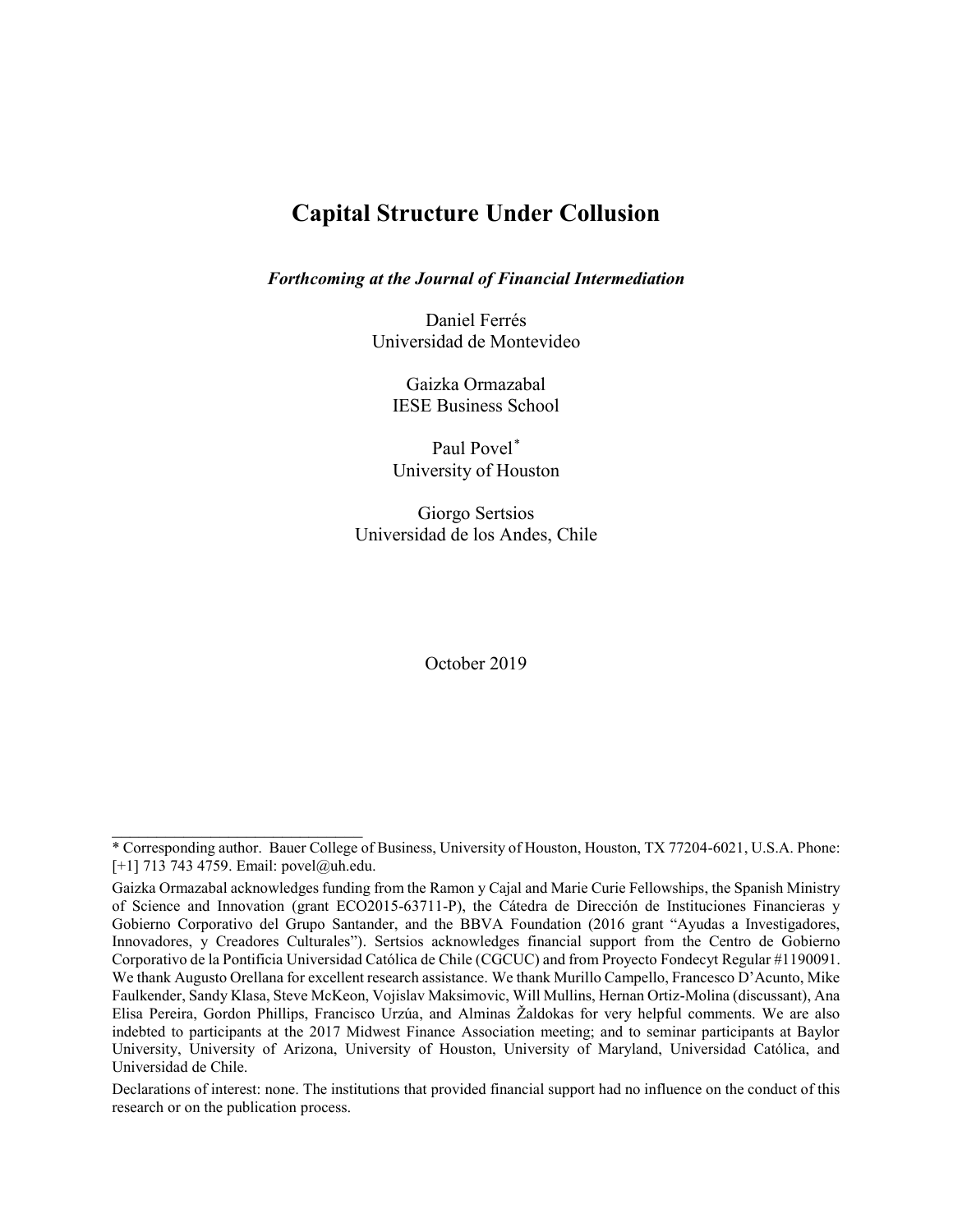# **Capital Structure Under Collusion**

#### **Abstract**

We analyze the financial leverage of firms that collude to soften product market competition by forming a cartel. We find that cartel firms have lower leverage during collusion periods. This is consistent with the idea that cartel firms strategically reduce leverage to make their cartels more stable, because high leverage makes deviations from a cartel agreement more attractive. Given that cartels have a large economic footprint, their study is also relevant for the capital structure literature, which has largely ignored the role of anti-competitive behavior.

*Keywords:* Capital Structure; Financial Leverage; Collusion; Cartels

*JEL Classification:* G32, L12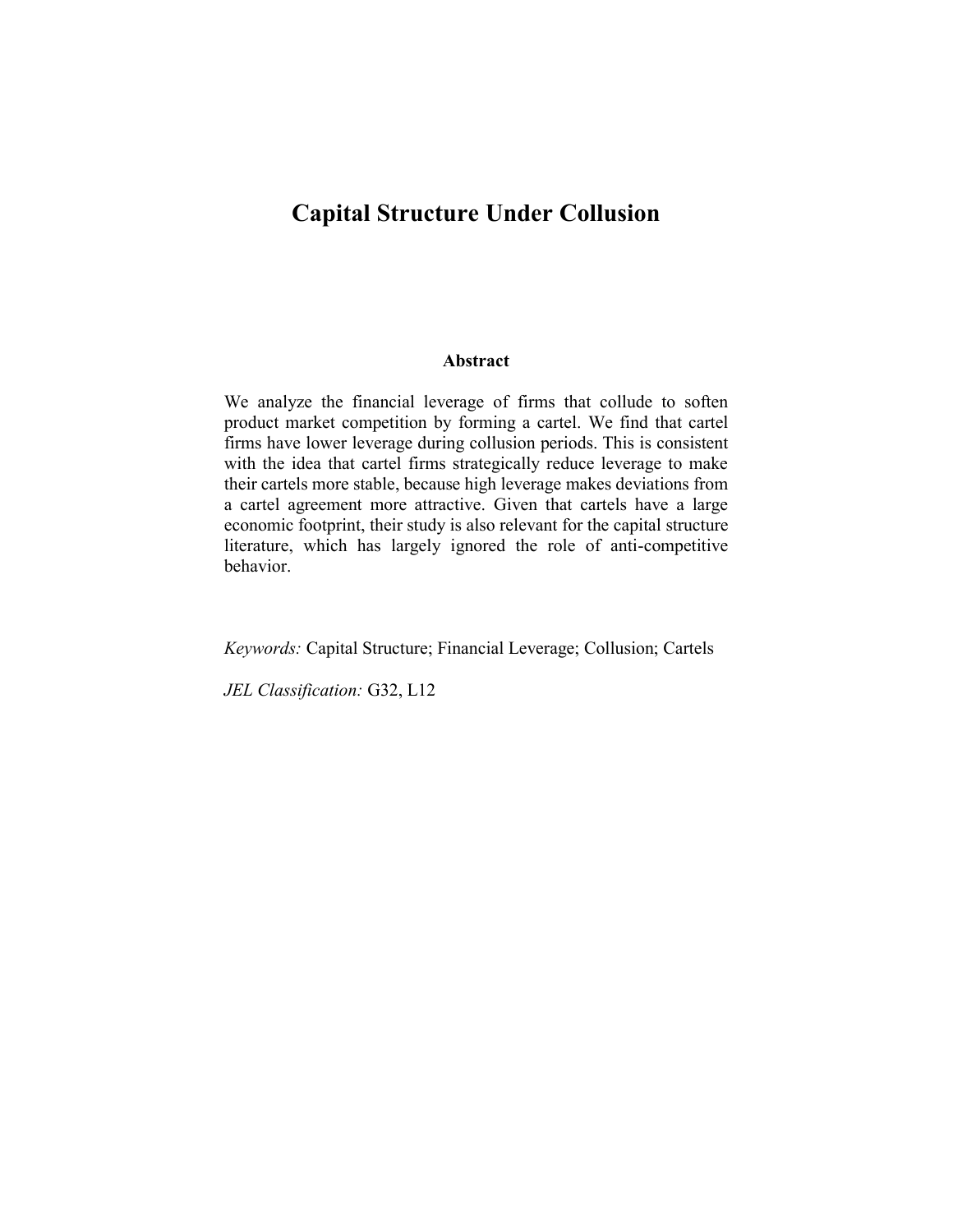#### **1. Introduction**

A large and growing literature studies the interdependence of financial and product-market decisions. Some of this work studies whether leverage turns rival firms into less or more aggressive competitors,<sup>1</sup> while other work studies how a firm's competitive position affects its optimal financial structure.<sup>2</sup> This literature has focused on traditional product-market strategies, such as the choice of prices, output, and product quality. However, it has largely ignored *anti-competitive* product-market strategies, such as collusion with competitors by forming a cartel. In this paper, we provide evidence that when firms form a cartel, they strategically reduce their financial leverage to sustain collusion.

Cartels are illegal agreements in which firms collude with competitors to increase profits by softening competition. They distort market outcomes and cause significant deadweight losses (see Levenstein and Suslow 2006 for an overview). Cartels are more common than is widely known: Publicly traded U.S. firms convicted of cartel activity between 1990 and 2010 accounted for more than one fifth of the total U.S. market capitalization.<sup>3</sup>

Cartel agreements are difficult to enforce, since they are illegal. This makes them potentially unstable as each cartel firm has an incentive to deviate from the agreement and steal profits from the other cartel firms. Maksimovic (1988) analyzes theoretically how financial leverage affects this incentive to deviate. In his model, cartel firms use trigger strategies (Friedman 1971) to enforce a collusion agreement: Any deviation is punished by having all cartel firms revert to unfettered competition, and the threat of losing future collusion profits keeps cartel firms from deviating. Maksimovic (1988) shows that in such a setting, sufficiently large debt can make deviations attractive: The shareholders reap the rewards of a deviation (increased net profits in that period), while the lenders share in the cost of a deviation (lower future profits reduce a firm's ability to make the full promised debt payments). High leverage thus destabilizes cartels. The empirical prediction is that all else equal,

<sup>&</sup>lt;sup>1</sup> Exogenously given debt can make firms more aggressive (Brander and Lewis (1986)), or less aggressive (Bolton and Scharfstein (1990), Maksimovic and Titman (1991), Chevalier and Scharfstein (1996)), or the effect may be ambiguous (Showalter (1995)); with endogenous borrowing, firms with debt are less aggressive (Povel and Raith (2004)). Empirically, Opler and Titman (1994), Chevalier (1995a,b), Kovenock and Phillips (1995, 1997), Khanna and Tice (2000), and Grullon, Kanatas and Kumar (2006) find that debt makes firms less aggressive; Zingales (1998) and Busse (2002) find the opposite; Phillips (1995) and Dasgupta and Titman (1998) find mixed results.

<sup>2</sup> See Maximovic and Zechner (1991) or MacKay and Phillips (2005).

<sup>&</sup>lt;sup>3</sup> This is based on firms included in the Private International Cartels (see Section 3) and Compustat databases.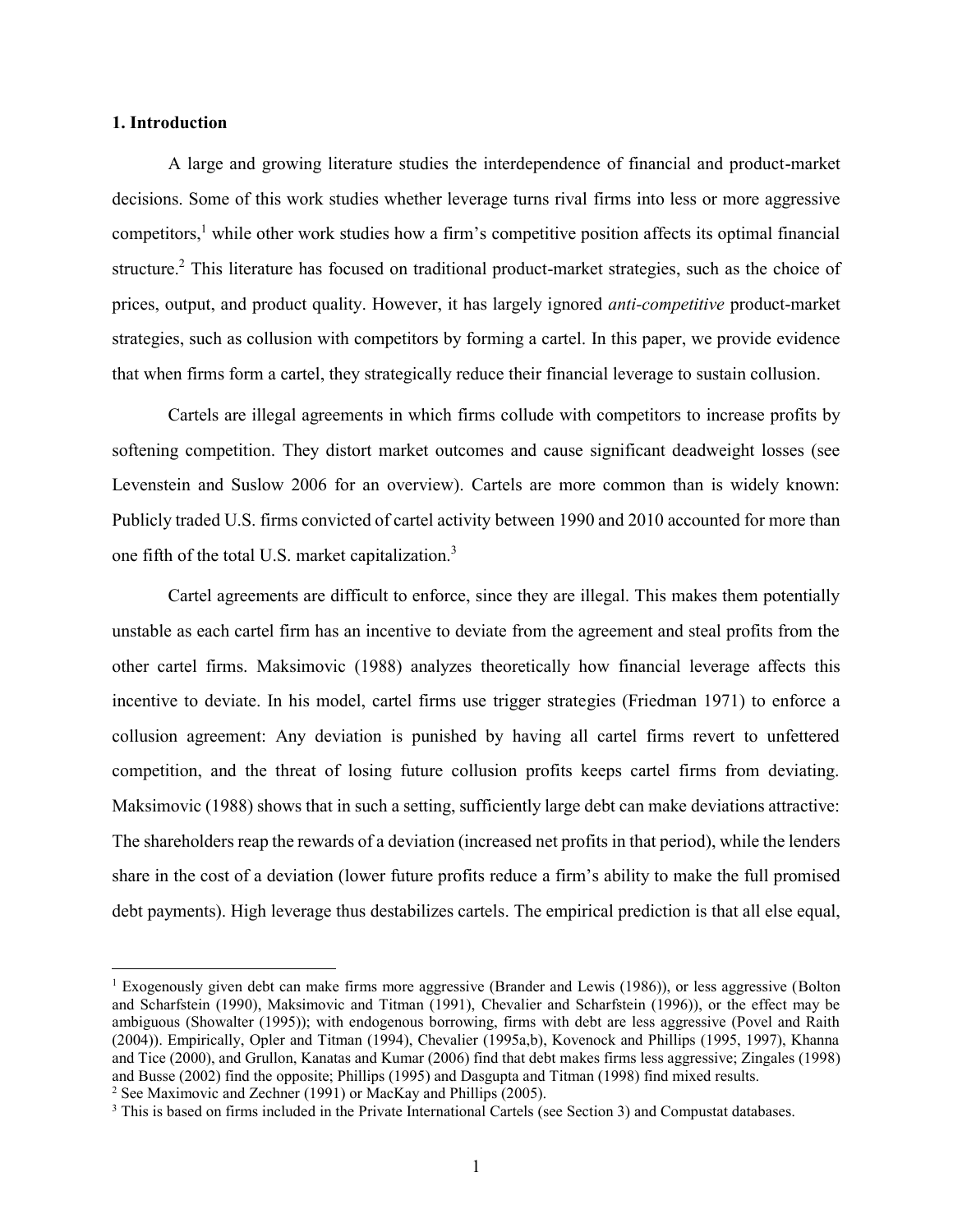cartel firms should have lower leverage during collusion periods than other firms.

This prediction is cross-sectional in nature. However, drawing conclusive inferences from the data based on cross-sectional tests is challenging, given that cartel and non-cartel firms likely differ in many observed and unobserved characteristics that may also affect leverage choices. We overcome this challenge by testing our predictions using a difference-in-differences approach, which allows us to examine how leverage changes when firms start colluding (using within-firm variation), relative to a set of control observations coming from both non-collusion periods (for the cartel firms) and matched non-cartel firms. Key to this identification strategy is that when firms contemplate forming a cartel, they realize that they may have to reduce their leverage for strategic reasons (to prevent deviations). Our source of data on cartel firms and collusion periods is the Private International Cartels (PIC) database (see Section 3).

We find that cartel firms exhibit lower leverage during collusion periods. On average, leverage is reduced by three percentage points, compared with pre-collusion years. We obtain similar results both when including matched control firms (the difference-in-differences setup) and when including only firms that were cartel members at some time during the sample period (the "eventually treated" sample). The results are thus driven by leverage changes at the cartel firms, not by changes at noncartel firms. These findings are consistent with the prediction that cartel firms *strategically* reduce their financial leverage during collusion periods, to make their cartels stable.

To better understand the role of strategic leverage reductions in supporting collusion agreements, we explore under what conditions we would expect more significant reductions in leverage. We derive four additional empirical predictions. First, we expect more significant reductions if firms face stronger competitive pressure, for example when products are homogenous, since it is then easier and more attractive to take away profits from other cartel firms by deviating. Second, leverage reductions should be more significant for firms that had high leverage before collusion started, since it is more likely that their leverage is above the level that makes their cartel unstable. Third, if firms expect a significant benefit from colluding, they should be more willing to make an extra effort to make their cartel stable, including bearing the opportunity cost of larger reductions in leverage (e.g., lost tax shields). Hence, we expect stronger leverage reductions when cartels are important. Fourth,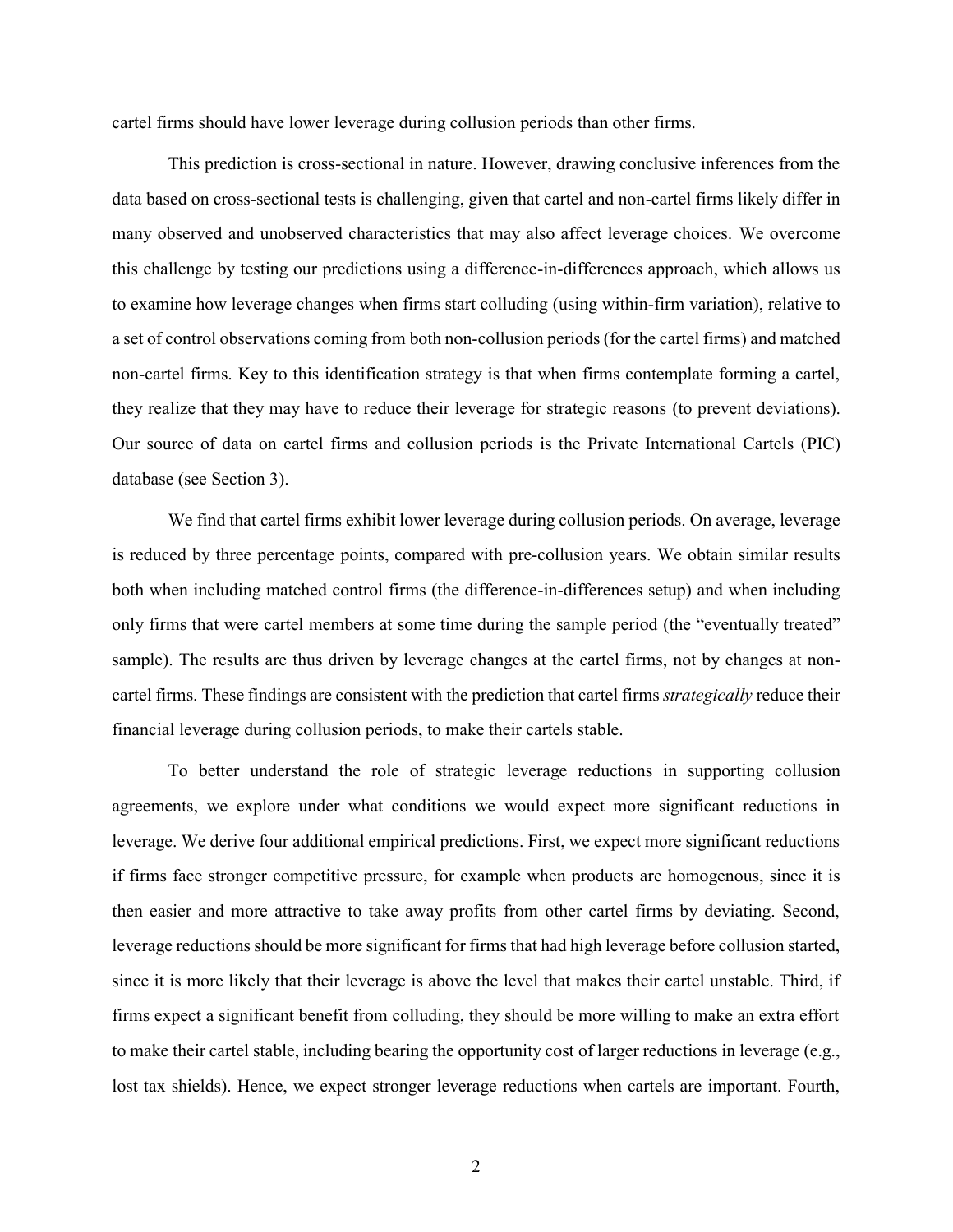leverage reductions should be less pronounced when the economy or industry is in a slump, as deviations are less attractive if aggregate profits are low.

To test these four predictions about conditions under which leverage reductions should be more pronounced, we use triple-differences setups. First, we find that the reduction in leverage is stronger when firms face stronger competitive pressure, consistent with our prediction. We consider three different measures of competitive pressure: Product-market fluidity (Hoberg, Phillips, and Prabhala 2014); R&D and advertising expenses (Sutton 1991); and industry homogeneity (Parrino 1997). The results are similar for all three. Second, we find that when cartel and control firms are highly levered before collusion starts, the reduction in leverage during collusion periods is stronger. This finding is consistent with our prediction, and it holds whether we study leverage in absolute terms or relative to a firm's industry. Third, we find stronger reductions in leverage when cartel firms likely benefited more from collusion, consistent with our prediction. We use two indirect proxies for the potential gains from cartel membership: The fines imposed on a cartel firm (fines are linked to the economic impact of collusion), and whether the cartel firm was acting as cartel leader and thus likely stood to gain more from the cartel. Fourth, we find that the reduction in leverage by cartel firms is smaller during economic downturns, again consistent with our prediction. We obtain similar findings when using recession years to identify economic downturns, or years with low GDP growth or low industry sales growth.

An alternative explanation for the reduction in financial leverage observed during collusion periods is that firms use their increased profits to retire debt. This alternative explanation, however, cannot explain our findings, as our results hold after controlling for lagged profitability. It is also hard to square this alternative hypothesis with all the results from our triple-difference tests. This last argument highlights the usefulness of the triple-differences results: besides shedding light on how leverage reductions are used strategically, they also raise the bar for alternative explanations.

The main contribution of our paper is to show that when firms decide to collude by forming a cartel, they also strategically reduce their leverage. The mechanism behind this has been analyzed on a theoretical level (see Maksimovic 1988 and Stenbacka 1994), but its empirical validity has remained unexplored. Prior studies have documented that once cartels are in place, they become less stable or more likely to break up when cartel firms are highly indebted (Lamoreaux 1985; Grossman and Paulson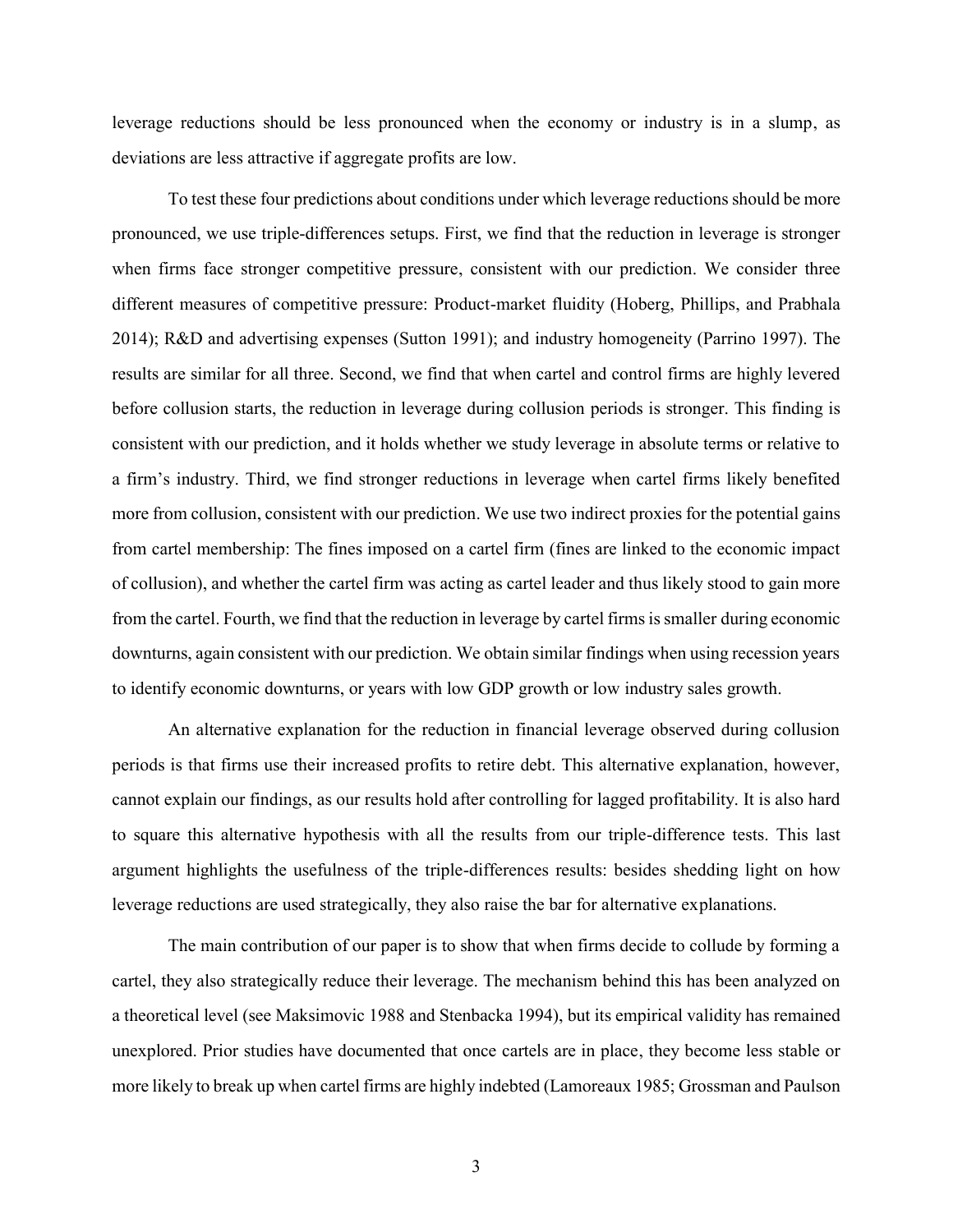Gjerde 2009; Levenstein and Suslow 2011).<sup>4</sup> Our study goes beyond this by documenting that firms internalize the destabilizing effects of debt and reduce it strategically when forming a cartel.

Our findings have implications for the literature studying the interdependence of financial and product-market decisions. The focus of this work is on traditional product-market strategies: output, pricing, product quality, advertising, etc. New insights can be gained by including explicit anticompetitive strategies in the analysis of product-market decisions. Given that cartels have a large economic footprint, our findings are also relevant for the capital structure literature: Anti-competitive behavior is an important factor that can explain capital structure decisions.

Our paper is also relevant for antitrust research because our findings support the idea that cartel firms use reductions in leverage to stabilize cartels. Our paper is related to recent work linking antitrust and finance issues. Dasgupta and Žaldokas (2019) test whether "strategic debt" (Brander and Lewis 1986) or the need for financial flexibility due to a threat of predation (Bolton and Scharfstein 1990) better explain leverage changes after changes in antitrust policies, but they do not study the role of capital structure in the functioning of a cartel. Dong et al. (2019) study how changes in antitrust policies affect profits and M&A activity, but they do not consider the effects on capital structure. Finally, Artiga et al. (2019) investigate cartel convictions from the perspective of corporate governance.

In a broader context, our paper contributes to the literature that studies the *strategic* use of financial leverage. Brander and Lewis (1986) show that, in a model with uncertainty, debt can make competitors more aggressive because of a limited liability effect. Bronars and Deere (1991) and Matsa (2010) show that firms can increase their leverage to make unions less aggressive in wage negotiations. Fulghieri and Nagarajan (1996) show that high leverage can help an incumbent monopolist deter entry. In takeover settings, strategic debt can benefit a target (Stulz 1988) or a hostile bidder (Müller and Panunzi 2004). We contribute to this research by documenting that cartel firms strategically reduce their leverage to make their cartels more stable.

<sup>4</sup> Busse (2002) and Phillips and Sertsios (2013) show that high leverage makes firms more aggressive (for example, they are more likely to start price wars). They argue (but do not show) that this could be due to the breakup of tacit collusive agreements. (Tacit collusion can also be supported by trigger strategies.)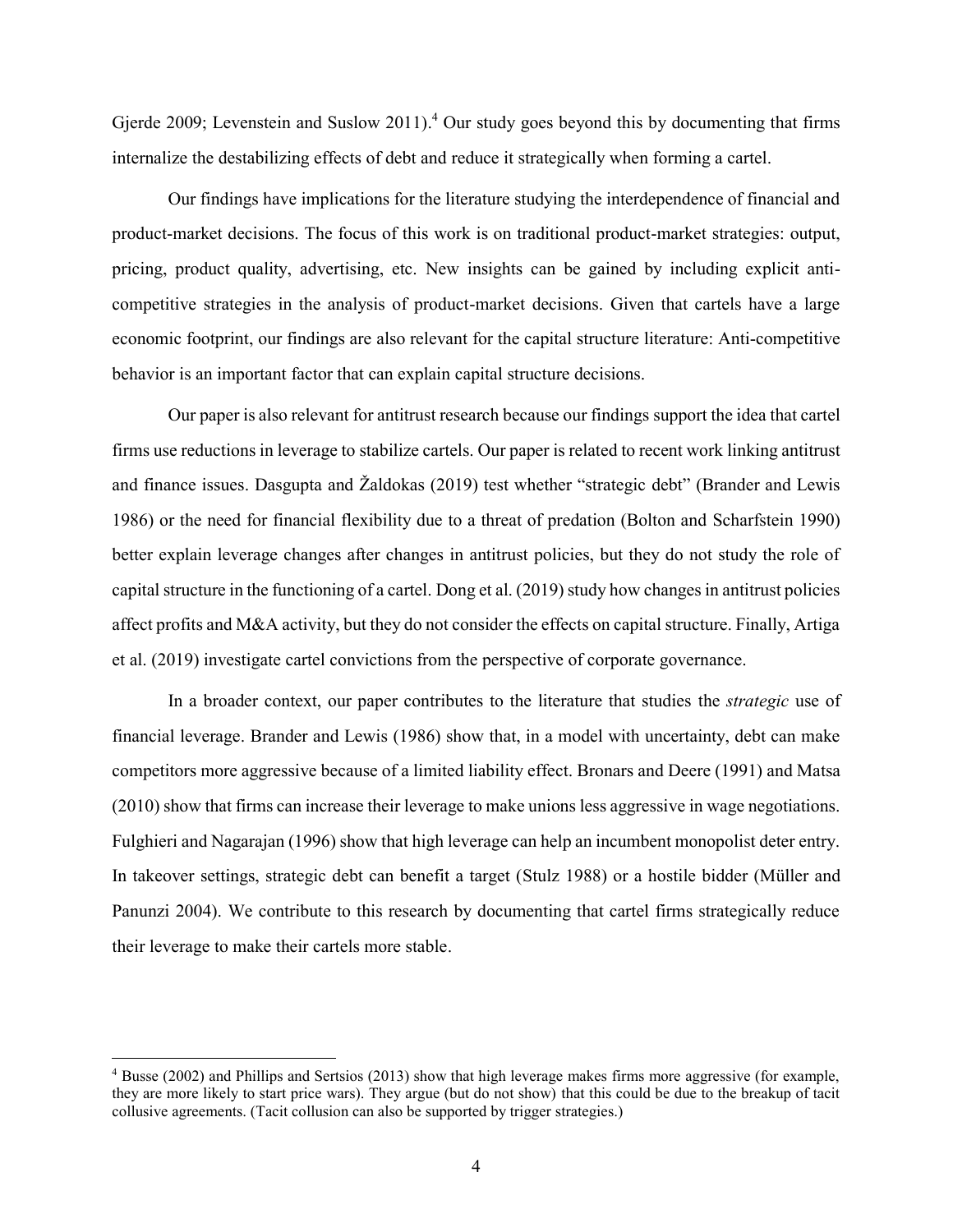#### **2. Hypotheses**

 $\overline{\phantom{a}}$ 

In trigger strategy models of collusion (see, e.g., Friedman 1971), firms repeatedly compete in the product markets, but they try to increase their profits by colluding, i.e., agreeing to produce less and charge higher prices than they otherwise would. While this generates higher profits, each firm has an incentive to deviate from such a cartel agreement: If all other firms follow the agreed policy, a deviating firm can increase its profit even more by stealing market share from the more restrained cartel firms. This threat of deviations destabilizes cartels, but such deviations can be prevented if the cartel firms agree to use trigger strategies, requiring all firms to follow the agreement in each period and to revert to unfettered competition if there is a deviation. This threat of destroying future collusion profits makes a deviation less attractive, as the incremental profits would be lost for all firms. However, if this threat prevents deviations, then in equilibrium it is never executed, and the profit losses do not arise.

Maksimovic (1988) expands this analysis by showing that high leverage increases the attractiveness of deviations and thus makes cartels less stable. The driving force is that shareholders enjoy the benefits of a deviation (i.e., increased profits), while lenders bear some of the cost, because when the cartel firms follow the trigger strategy and revert to full competition, the reduced profits do not cover the promised payments to the lenders. This effect from debt on product-market strategies is similar to the limited liability effect analyzed in Brander and Lewis (1986), in a model of competition with uncertain demand.

A key assumption in the Maksimovic (1988) model is that firms are aware that financial leverage can cause aggressive product-market behavior (the incentive constraints in the model compare payoffs net of debt payments).<sup>5</sup> This assumption finds support in detailed analyses of historical cartels (see, e.g., Lamoreaux 1985; and Grossman and Paulson Gjerde 2009) which suggest that the cartel firms were aware of the issue (see also Levenstein and Suslow 2011). The

<sup>5</sup> Maksimovic (1988) does not incorporate any costs of reducing leverage into the model, but he conjectures how the results would change if tax shields were incorporated. Stenbacka (1994) analyzes a model with corporate income taxes, showing that the results are not changed qualitatively. Piccolo and Spagnolo (2014) suggest that firms could appoint bankruptcy-averse CEOs to overcome commitment problems.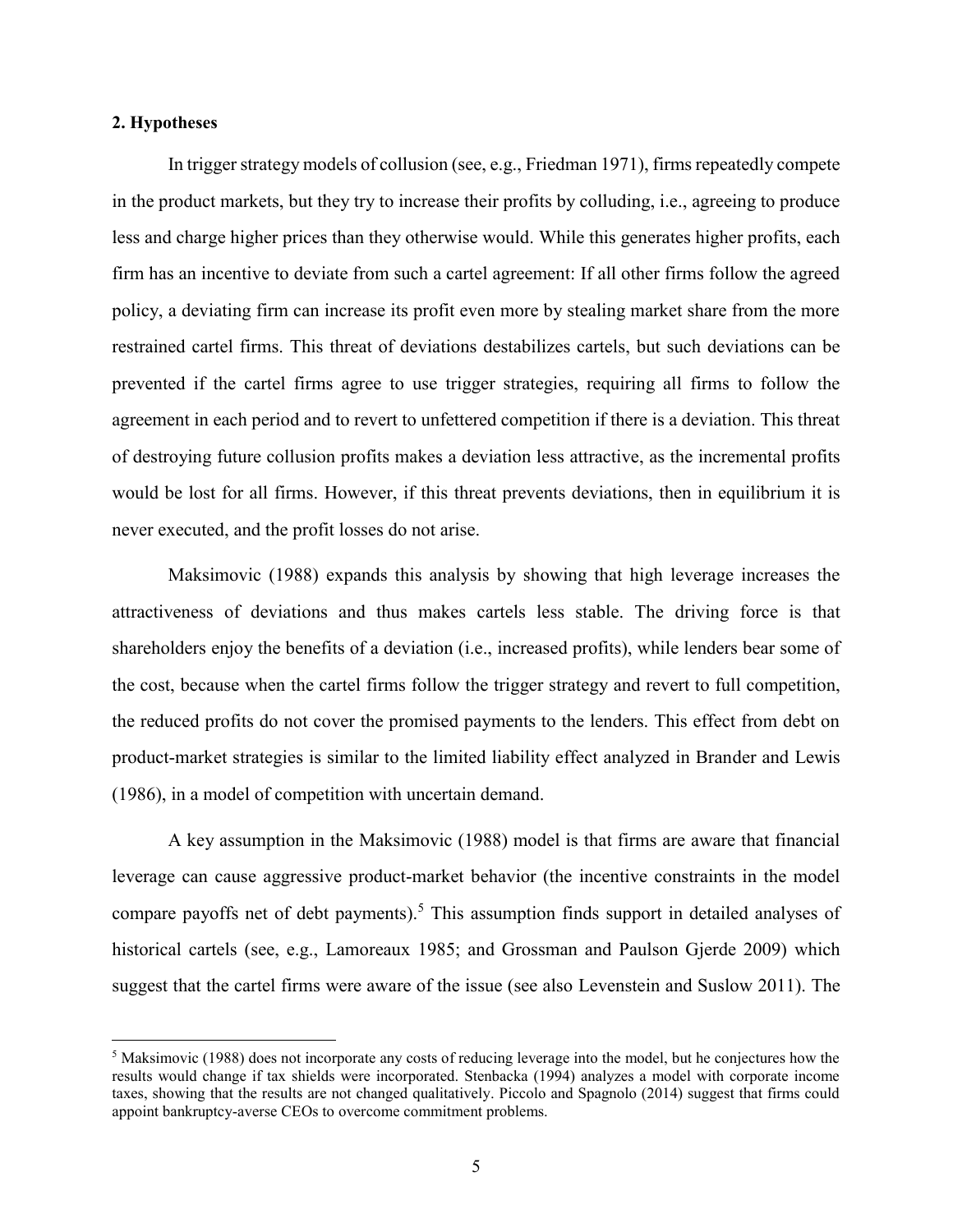main result in Maksimovic (1988) is that cartel stability requires cartel firms to have sufficiently low leverage. This leads to the cross-sectional prediction that cartel firms have lower leverage than non-cartel firms.

Given that cartel and non-cartel firms likely differ in many observed and unobserved characteristics, it is difficult to interpret the results from cross-sectional comparisons. So instead of focusing on pure cross-sectional tests, we use a difference-in-differences approach: We examine how leverage changes between collusion and non-collusion periods for cartel firms (within-firm variation), relative to a set of control observations coming from non-collusion periods or non-cartel firms (for details, see Section 3). We expect cartel firms to reduce their leverage during collusion periods relative to pre-collusion periods.

#### **H1:** *Cartel firms have lower leverage during collusion periods.*

Our interpretation of the model and results in Maksimovic (1988) is that low leverage serves as a commitment device to follow the collusion agreement (high prices, low output), since it mitigates the incentive to deviate from the agreement. When the incentive to deviate is stronger, a larger reduction in leverage may be necessary. We use this intuition to develop further predictions about strategic leverage reductions during collusion periods.

A first factor that influences the collusion and leverage decisions is the competitive environment in which firms operate. The aim of forming a cartel is to mitigate the profit-reducing effects of competition. Cartels are illegal, and we should expect that firms first use legal methods that mitigate those effects, if feasible. The industrial organization literature emphasizes the role of product differentiation (through easily recognized designs, brands, advertising, etc.) in mitigating competitive pressure. But product differentiation is not a feasible or effective strategy in all markets, for example if products are by nature homogenous, and some firms may resort to collusion as a way to increase their profits.

Importantly, the strength of competitive pressure also affects the incentives to deviate from a collusion agreement, and thus the stability of a cartel. With undifferentiated products, it is easier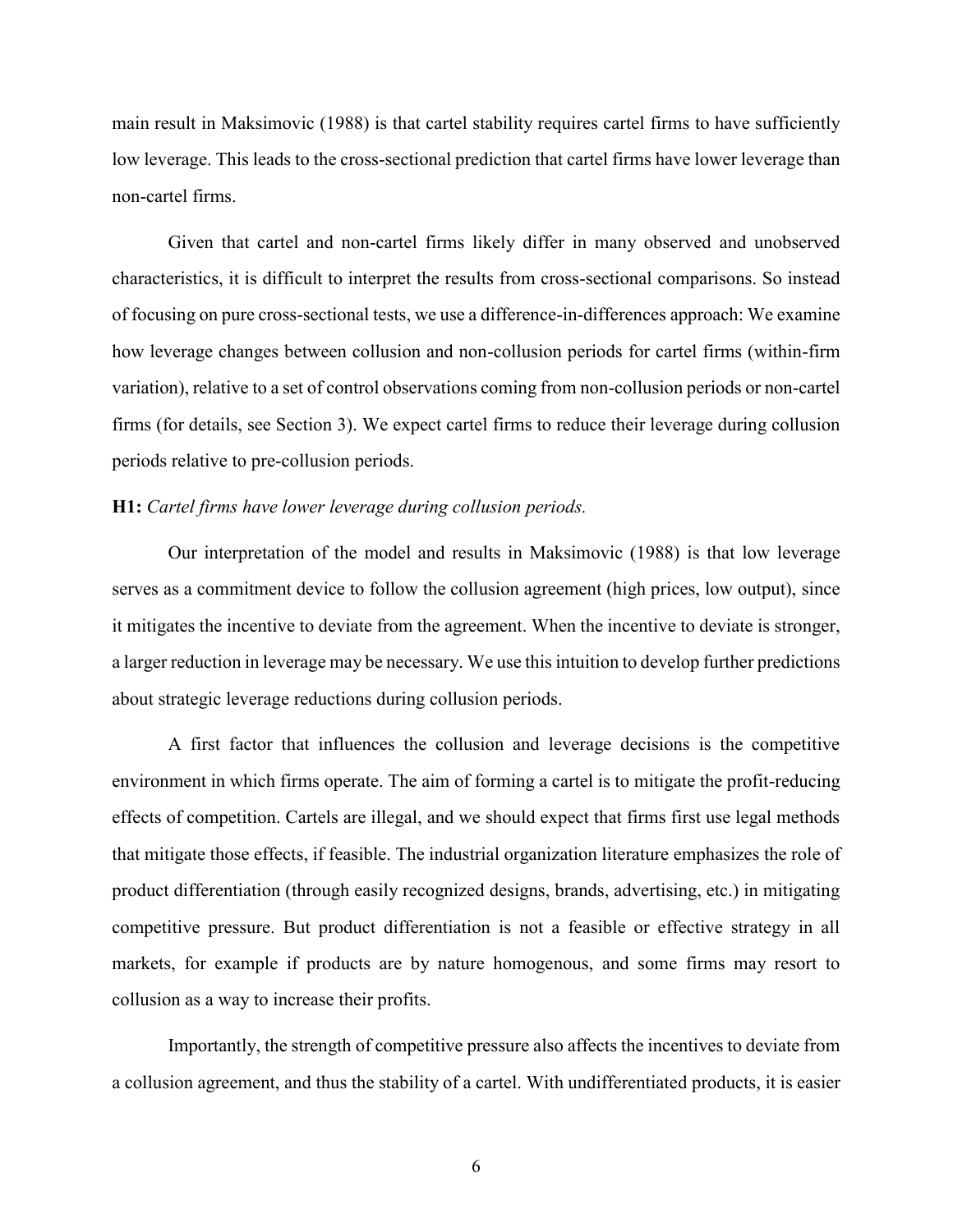to take market share away from the other cartel firms (see, e.g., Chang 1991), and cartel firms should therefore find it more tempting to deviate from a collusion agreement. Cartel instability is therefore a stronger concern when potential cartel firms face stronger competitive pressure, and we expect such cartels to more likely require reductions in leverage, or to require larger reductions as a commitment device.

**H2:** *The leverage reduction is more pronounced for cartel firms that face stronger competitive pressure.*

A second factor is the leverage ratio before collusion starts. If firms trying to form a cartel have high leverage, compared with the leverage ratio that makes the cartel stable, then a larger reduction is needed to ensure the cartel is stable. So we should observe that leverage reductions are more likely, or larger, for firms with relatively high leverage during pre-collusion years. Conversely, if their leverage during pre-collusion years is relatively low, a reduction in leverage should be less likely, or small.

**H3:** *The leverage reduction is more pronounced for cartel firms that had high leverage before collusion started.*

A third factor that influences the collusion and leverage decisions is the size of the incremental profit from collusion. If the incremental profit is not large, then the cost of a large reduction in leverage (lost tax shields, etc.) may outweigh the benefits (higher profits), and collusion may not be feasible (a cartel may not be formed, or it may fall apart quickly). Collusion with moderate incremental gains is feasible only if the required leverage reduction is small, i.e., if the leverage is optimally low in years during which cartel firms are not colluding. On the other hand, if collusion generates large incremental profits relative to a competitive scenario, then cartel firms should be willing to make an extra effort to ensure the cartel's stability, including a large reduction in leverage. That is, if leverage is optimally high in years during which firms are not colluding, then collusion is feasible only if the gains from collusion are sufficiently large. We thus expect larger reductions in leverage if a firm stands to gain more from forming a cartel.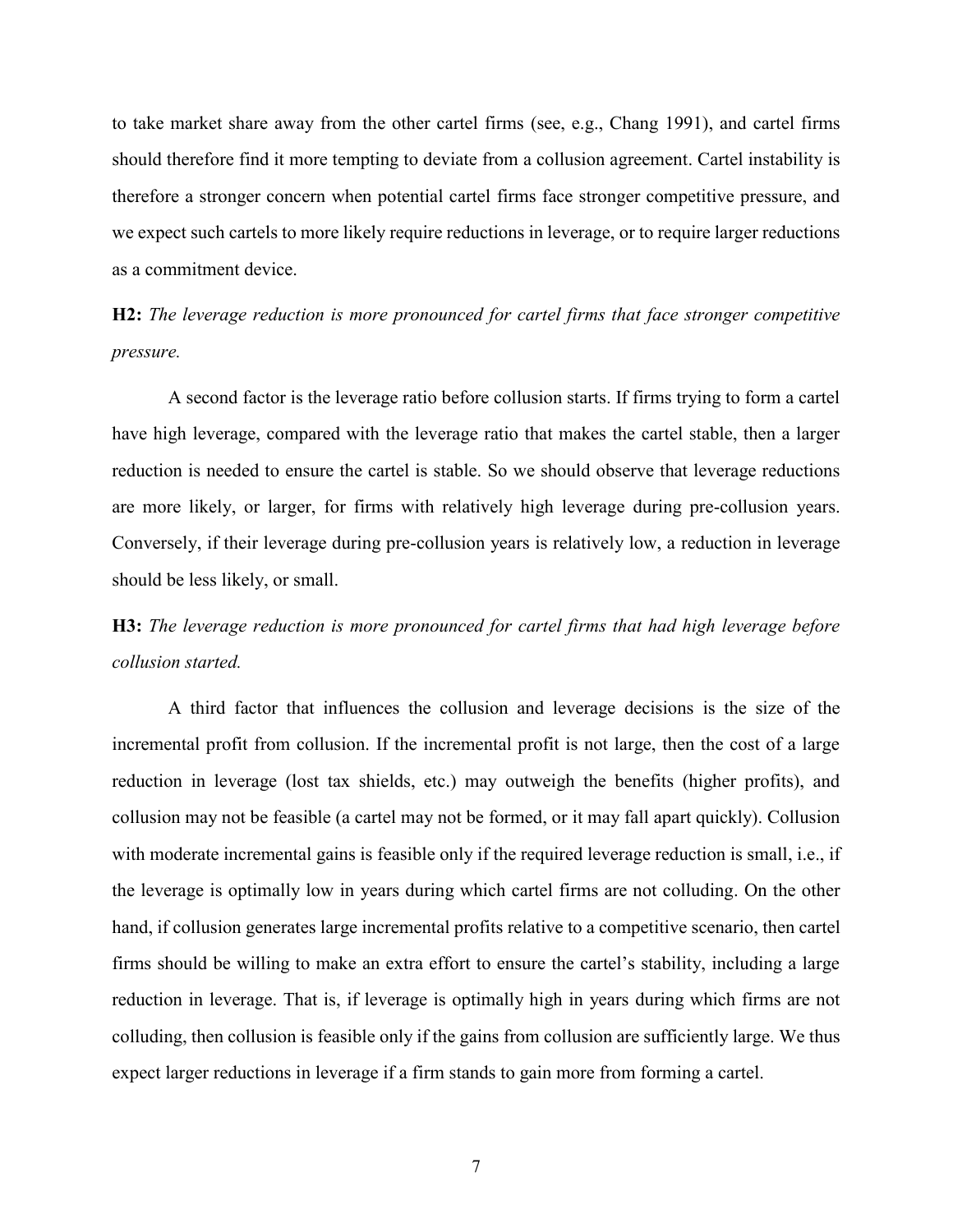**H4:** *The leverage reduction is more pronounced for cartels that let firms earn larger incremental profits.*

The state of the economy constitutes a fourth factor that influences the collusion and leverage decisions. If the economy is in a recession or the industry is experiencing a downturn, the costs and benefits of a deviation from the cartel agreement are different than if times are good. Rotemberg and Saloner (1986) analyze this in a trigger strategy collusion model in which demand is uncertain and changes from period to period, and firms can observe the current state of demand before making their product-market decisions. During a boom, aggregate profits are larger, so the short-term profits from deviating are larger, and therefore it is harder to sustain a cartel during booms. Stenbacka (1994) expands that model to analyze the role of debt. Consistent with Maksimovic (1988), he finds that higher debt levels make it harder to collude, and for a given debt level, collusion is harder to sustain in booms and easier to sustain in recessions. Hence, to avoid instability, cartel firms have to reduce their debt by more if a cartel is operating during times in which the economy is doing well, and smaller reductions are sufficient if a cartel operates during a recession.

#### **H5:** *The leverage reduction is less pronounced during recessions.*

#### **3. Data and Variable Construction**

Our analysis uses the Private International Cartels (PIC) database, which contains information on virtually all private international cartels detected by antitrust authorities between 1990 and 2012. This database is described in detail in Connor (2014). To our knowledge, it is the most inclusive data set on cartels available, and it is used in several recent papers on collusion.<sup>6</sup> Recent studies that do not use the PIC data include Levenstein and Suslow (2016) and Miller (2009), who collected data on prosecutions brought by the U.S.D.O.J. under the Sherman Act. Of those cases, virtually all publicly traded U.S. cartel firms are included in our data set.

The PIC data set covers only "private" cartels — government-sanctioned "public" cartels (for

 $6$  See the papers by Connor and various co-authors, as well as Artiga et al (2019), Dasgupta and Žaldokas (2019), Dong et al. (2019), and Han and Žaldokas (2016).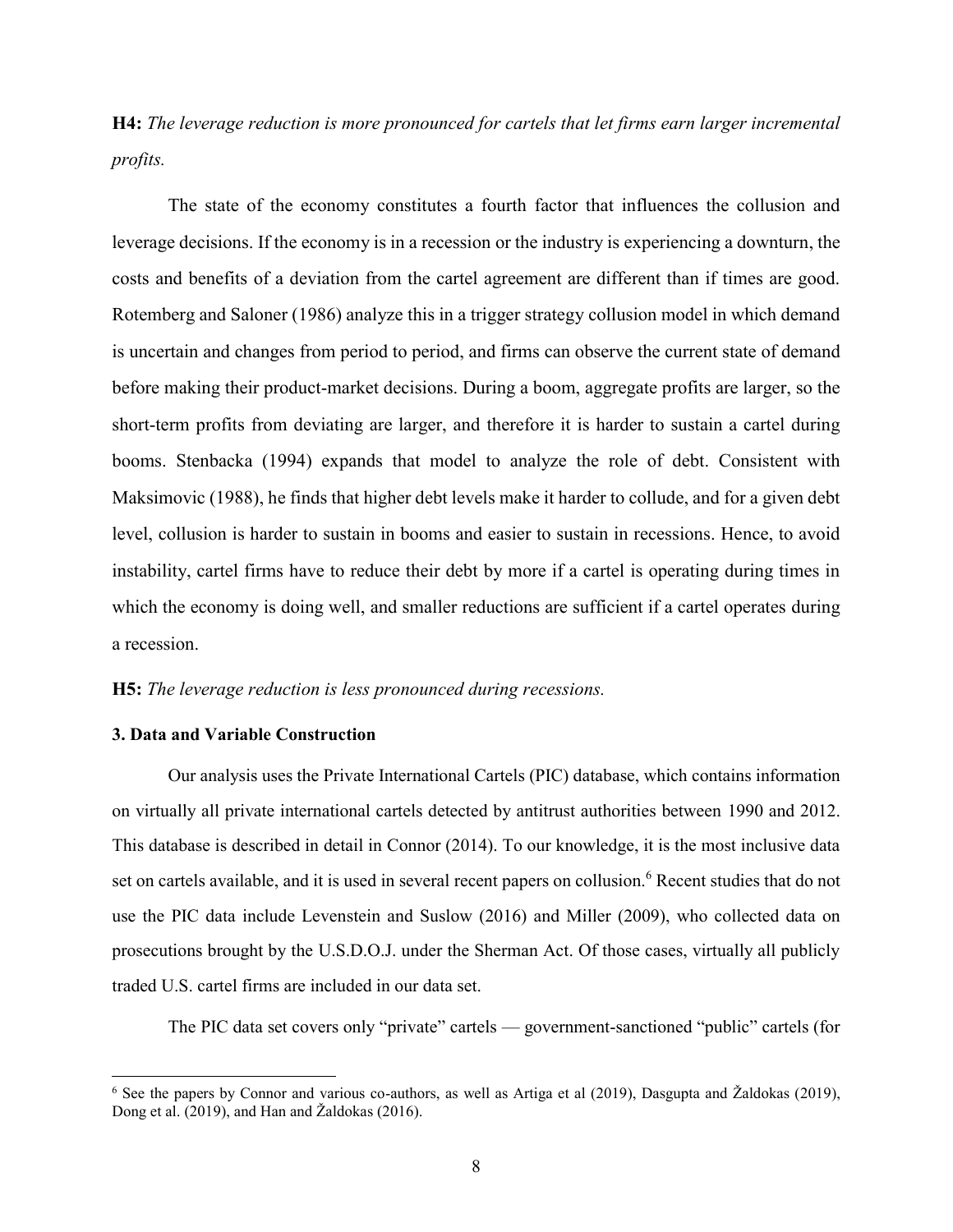example, OPEC) are excluded because they are not at risk of prosecution. Furthermore, the data include only cartels with an "international" flavor, i.e., cartels that include firms from multiple countries, or cases in which an antitrust authority pursued foreign firms. This allows for a more complete coverage of cartel activity: for example, cartels involving U.S. firms may operate or be prosecuted outside the U.S. Excluding cartels whose participants and activities were limited to one country does not seem to limit the sample in a significant way, since large cartels tend to include foreign firms or operate in multiple countries.

The information in the PIC database is collected from press releases issued by antitrust authorities such as the Department of Justice and the Federal Trade Commission in the U.S., the European Commission (Directorate-General for Competition), or Canada's Competition Bureau. Firms are included in the database if an antitrust authority imposed fines or if class action lawsuits were filed. The data does not include *all* cartels but only those that were *detected* (Connor (2014) estimates that only about 10-30% of all cartels are detected; see also Bryant and Eckard (1991)).

Given that the PIC database only includes firms that were actively colluding cartel firms, it does not allow us to test whether non-cartel firms were *contemplating* the formation of a cartel. We also do not know with certainty that firms not included in the database never were in a cartel. However, the data allows us to test predictions contingent on a firm being a cartel firm, and to attribute changes in their capital structure to their decision to join a cartel. This is how we formulated the hypotheses in Section 2.

From the PIC database, we collect the following information for each cartel firm: Name, country of incorporation, and the start and end dates of collusion. We restrict the sample to U.S. firms, since several of our tests use additional data sets that focus on U.S. firms. We require that these firms be included in Compustat, which is the case for 213 firms. We use Compustat data starting with the year 1985, since the first cartel in our data was formed in 1990 and we use data for up to five years before the formation of a cartel (and up to five years after a cartel is dissolved).

Many of those cartel firms participated in more than one cartel, and therefore they have multiple collusion periods that may overlap. This complicates the process of grouping firm years into pre-collusion, collusion, and post-collusion years. Since the timing of collusion is central to our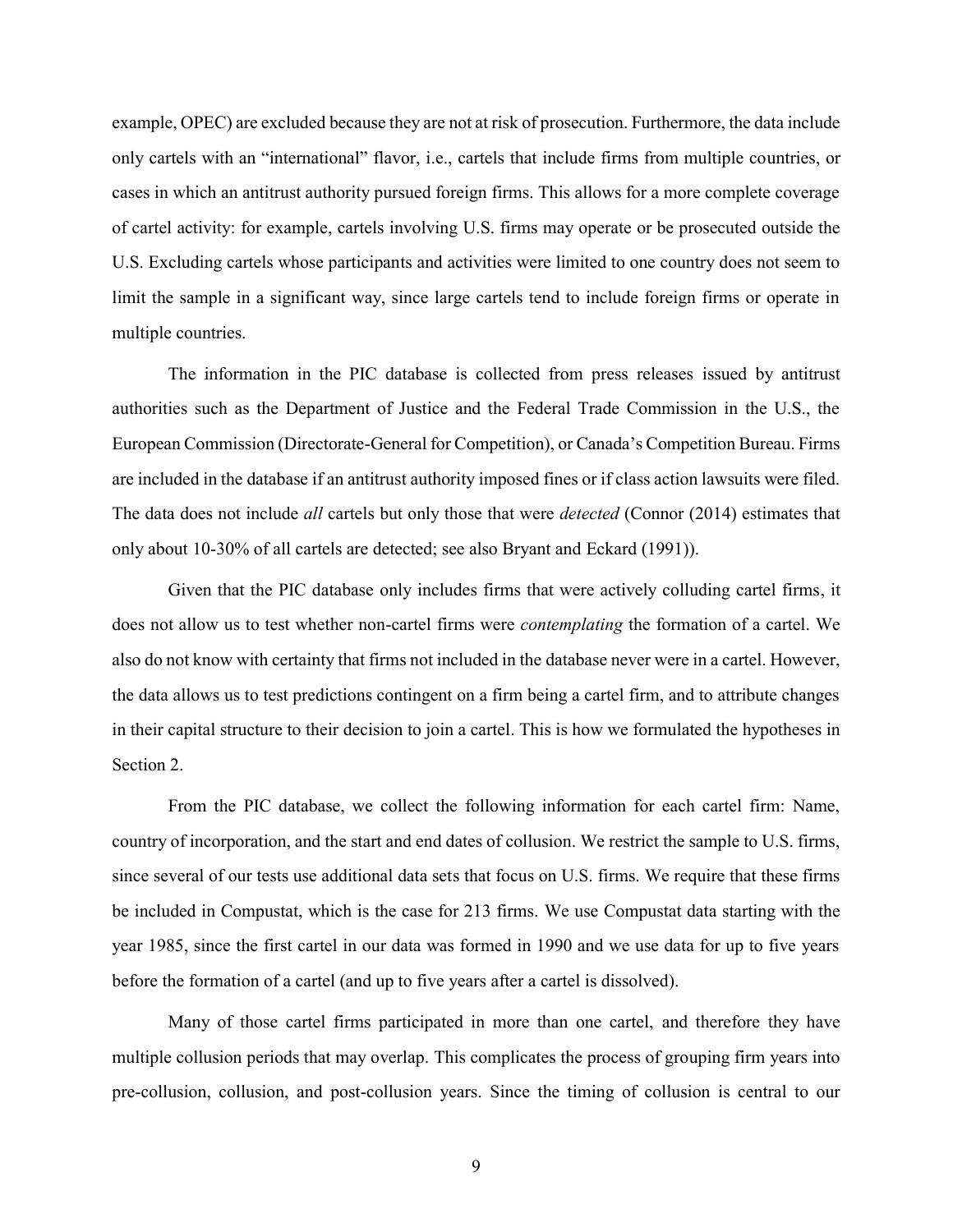identification, we resolve this issue by dropping firms that participated in more than one cartel during the sample period. The reduction in the sample size is significant but unavoidable. The final sample includes 1,368 firm-years for 90 cartel firms that participated in 56 cartels. Of these 1,368 firm-years, 569 observations correspond to active collusion years, 401 to pre-collusion years, and 398 to postcollusion years.

#### **Table 1 here**

Table 1 shows summary statistics for our sample of cartel firms (all variables are defined in the Appendix). The average duration of collusion is just under six years. On average there were nine cartel firms (but only few of these are included in our sample, since it excludes non-U.S. firms, privately held U.S. firms, and publicly traded U.S. firms that participated in two or more cartels). More than half of the cartel member firms are North American firms, but there are cartel member firms from across the world, and cartels were active (and prosecuted) in many countries. Fines were imposed on some cartel firms, and some executives received jail terms. The industry distribution (based on onedigit SIC codes, see Panel C of Table 1) does not show particular patterns. Panel D of Table 1 summarizes the start and end years of collusion.

In several of our tests we use a matched set of "non-cartel" firms as controls for our sample of single-cartel firms. We restrict the potential set of control firms to U.S. firms included in Compustat that were *not* cartel firms, i.e., they were not in the PIC database, and that operate in the same industries (4-digit SIC code) as the sample of single-cartel firms  $(56 \text{ industries})$ .<sup>7</sup> To reduce the probability of control firms being "false negatives" (i.e., undetected firms that are part of international collusive agreements), we further restrict the set of candidate control firms to those without operations outside the U.S.

We use coarsened exact matching (CEM) (Blackwell et al. 2009; Iacus et al. 2011, 2012; Balsmeier et al. 2017) to obtain a set of control observations comparable to those from the single-cartel sample. In this matching approach, "treated" and "control" samples are divided into cells by

 $\overline{\phantom{a}}$ 

<sup>&</sup>lt;sup>7</sup> In unreported tests, we find that non-cartel firms in industries with cartels reported in the PIC database have unchanged leverage during years of cartel activity for their industries. As peer effects do not appear to be significant, same-industry firms are good candidates for "control firms", especially since in the regressions we can control for common industry-level trends that may affect both cartel and control firms.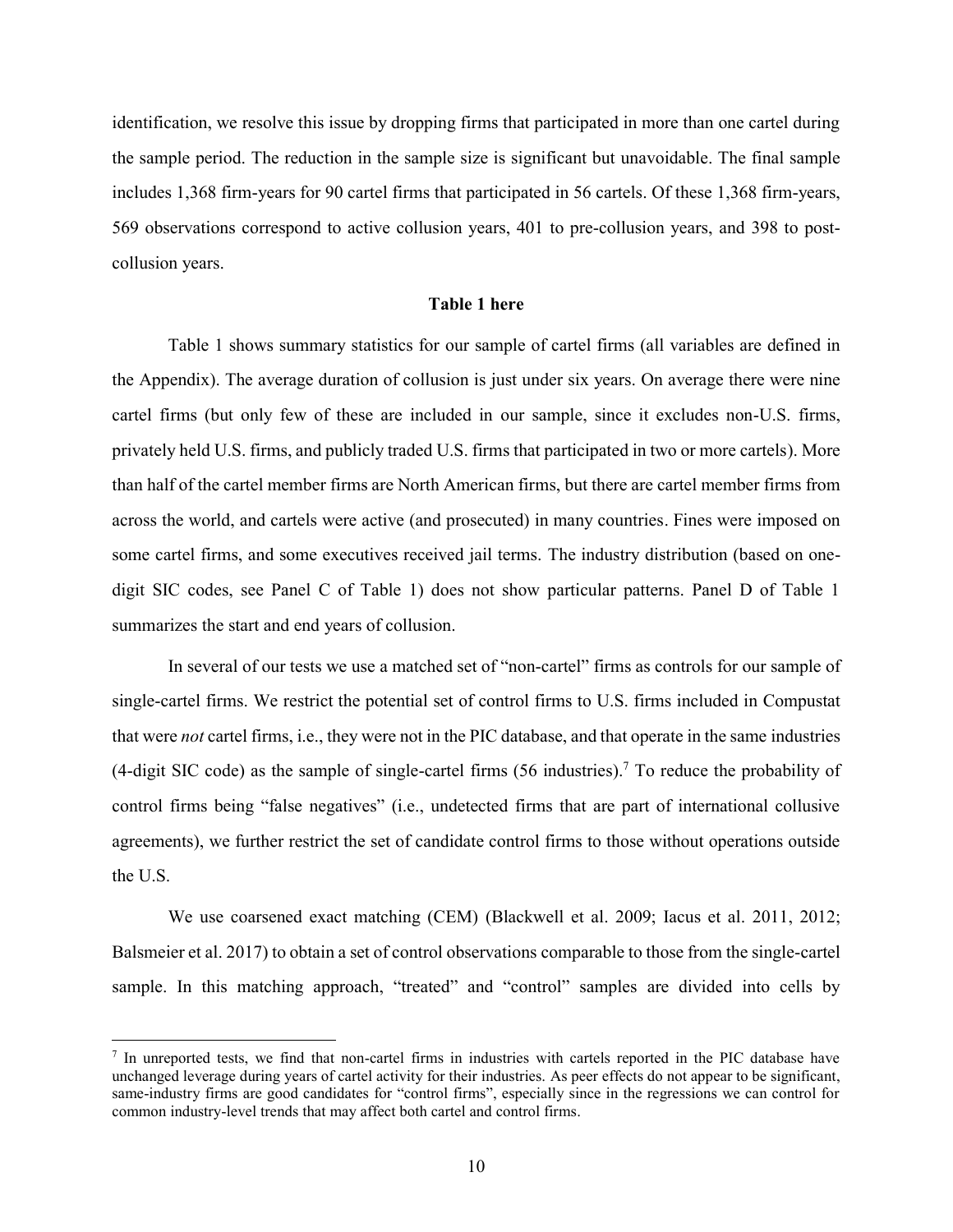multivariate sorting and then matched within each cell. Within each of the 56 industries with cartel firms, we sort the observations by logarithm of assets (10 bins), logarithm of sales (10 bins), and cash flow volatility (100 cells). CEM first drops any observations from the sample that do not have at least one counterpart in the opposite group. Thus, CEM enforces common support between the treated and control groups. CEM then produces a weight for each observation that ensures joint covariate balance between the treated and control groups. A key advantage of CEM matching over other matching techniques is that there is no need to fix the control sample size ex ante (e.g., 1:N matching in the case of propensity score matching).

Table 2 reports the covariate differences between the cartel and control observations. Eightynine out of ninety firms found a matched pair with common support. The matching seems to work well in reducing imbalances in observables: The firm-level variables are not statistically different across the two groups (financial variables are constructed using Compustat data and winsorized at the 1% level).

#### **Table 2 here**

#### **4. Empirical Analysis**

#### *4.1 Leverage During and After Collusion Years*

To analyze the relation between collusion and financial policies we use the following baseline empirical model:

$$
y_{it} = \alpha + \beta * Collision_{it} + \gamma * PostCollusion_{it} + \Omega' X_{it-1} + \varphi_i + \mu_{jt} + \varepsilon_{it}.
$$
 (1)

The subscript *i* indexes firms, *j* indexes industries, and *t* indexes years. Our main dependent variable, *yit*, is book leverage. *Collusion* takes a value of 1 for cartel firms during collusion years, and 0 otherwise. This is a difference-in-differences strategy, using *Collusion* as the treatment. The parameter  $\beta$  captures changes in the average leverage ratio of cartel firms during collusion periods, compared with pre-collusion years, while controlling for contemporaneous changes in leverage by matched control firms. Under Hypothesis H1,  $\beta$  should be negative.

We also include the dummy *Post Collusion* in Equation (1). This variable takes a value of 1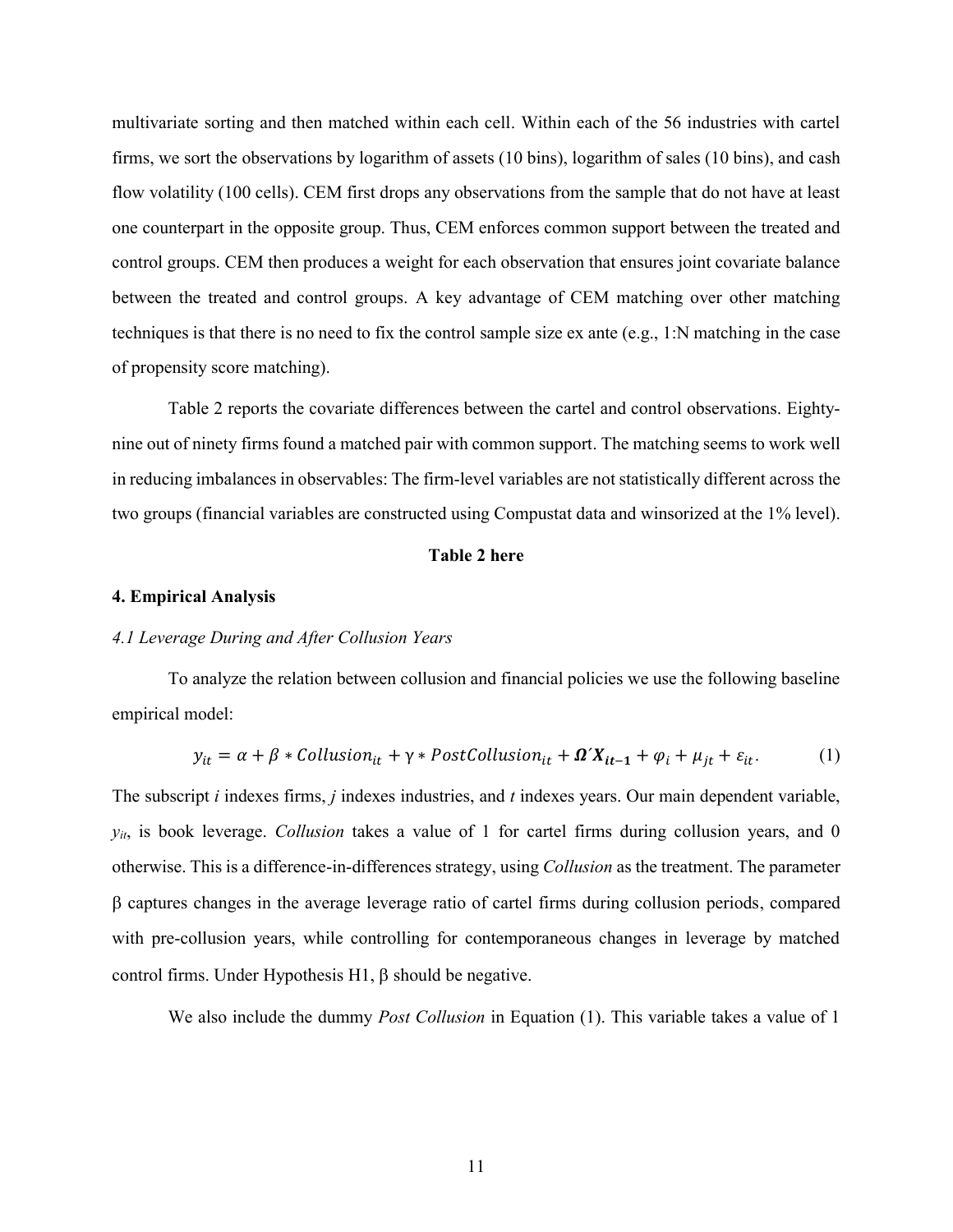for cartel firms during the 5 years after a cartel is dissolved, and 0 otherwise.<sup>8</sup> The parameter  $\gamma$  captures changes in the average leverage ratio of cartel firms after collusion periods end, compared with precollusion years, while controlling for contemporaneous changes in leverage by matched control firms. We include the *Post Collusion* indicator for two reasons. First, one might expect leverage to return to pre-collusion levels after collusion ends, since there is no benefit from keeping it low anymore, while there are costs (for example, lost interest tax shields). Finding a statistically insignificant coefficient for *Post Collusion* would thus reinforce the notion that leverage is reduced *strategically* during active collusion years. Second, leverage may be "sticky," and post-collusion leverage ratios may be different from pre-collusion leverage ratios if there are adjustment costs. If this is the case, then pooling the precollusion and post-collusion firm-years could qualitatively change the findings, while including the *Post Collusion* dummy alongside the *Collusion* dummy allows for a cleaner estimation of the effects.

We include a set of controls  $X_{it-1}$  that comprises variables commonly used in the capital structure literature: Lagged *Tangibility,* lagged *Profitability,* lagged *Sales*, and lagged C*ash Flow Volatility*. Firm and industry-by-year fixed effects are represented by  $\varphi_i$  and  $\mu_{jt}$ , respectively.<sup>9</sup> Controlling for industry-by-year fixed effects allows us to control for industry-level trends that affect both cartel and non-cartel firms simultaneously. Given that the control sample was obtained using CEM, each observation is weighted using the weights obtained in the matching.

As an alternative to including matched control firms, we estimate the relation between collusion and capital structure using cartel firms only, i.e., the "eventually treated" sample (see Bertrand and Mullainathan (2003) for a similar approach). Given that different cartels are active during different periods, the non-collusion years of some cartel firms act as control observations for the collusion years of other cartel firms. Estimating the effects using the eventually treated sample helps explore whether changes in behavior can be attributed to the treated group, rather than to the control group. It also mitigates concerns regarding the comparability across cartel (treated) and non-cartel

 $\overline{\phantom{a}}$ 

<sup>8</sup> We do not include observations for the years following *Post Collusion*, so the default period consists only of precollusion years.

<sup>&</sup>lt;sup>9</sup> In all our specifications we adjust standard errors for heteroscedasticity and industry clustering. We cluster standard errors at the industry level because firms compete and collude at this level of aggregation. This clustering strategy allows for three types of arbitrary correlations in the error term: (1) Error correlation across different firms in a given industry and year; (2) error correlation across different firms in a given industry over time; and (3) error correlation for a given firm over time (see Petersen 2009). Our sample contains 56 unique 4-digit SIC codes.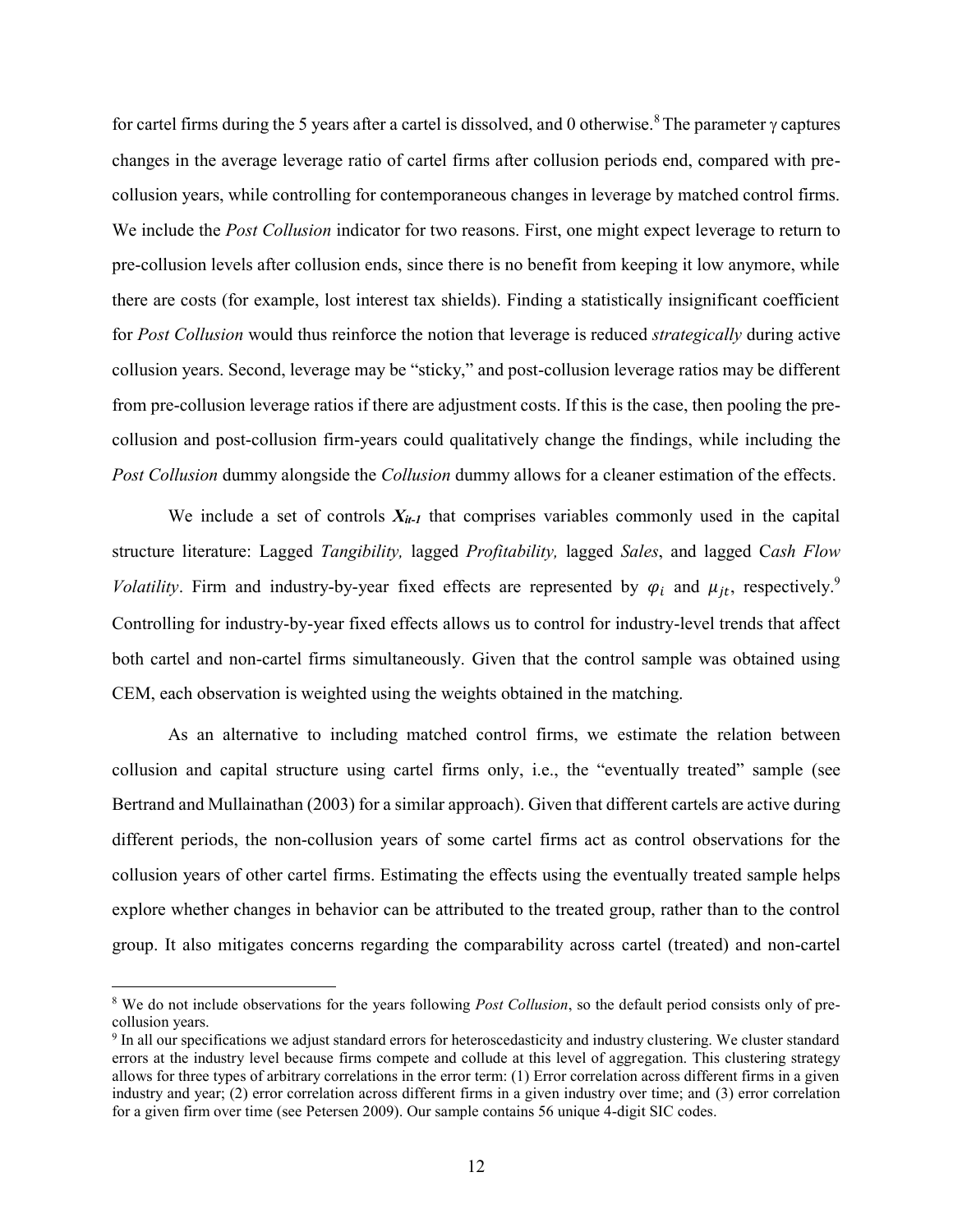(control) firms in terms of *unobservables*, since all firms in the eventually treated sample chose to collude at some point in time (i.e., they share the decision to collude). The downside is a loss of power due to the reduced sample size, and that we can only include year fixed effects instead of industry-byyear fixed effects, which precludes us from controlling for industry-level trends that might affect cartel firms at the time of collusion. Since the eventually treated sample does not include matched control firms, each observation is equally weighted.

Table 3 presents the baseline results. Columns (1) and (2) show the results using both cartel and non-cartel firms. Columns (3) and (4) show the results using cartel firms only (i.e., the eventually treated sample). In Columns (1) and (3) we present the results from regressions without controls, while in Columns (2) and (4) we control for the set of variables in the vector *Xit-1*. In all four regressions, *Collusion* has a significant negative effect on leverage, reducing it by around three percentage points. These effects are statistically significant at 5% levels, and they are economically significant too: The average leverage ratio of cartel firms is 27%, so the leverage ratio decreases by over a tenth. The coefficients for *Collusion* are very similar across the four columns, which suggests that the effect is driven by cartel firms reducing their leverage ratio, and not by leverage changes made by non-cartel firms (recall that Columns (3) and (4) use cartel firm data only). Overall, our findings are consistent with Hypothesis H1.

#### **Table 3 here**

The *Post Collusion* coefficients reported in Table 3 are statistically insignificant. The point estimates are positive (though economically small) in Columns (1) and (2), where the control firms are included in the estimation; and they are negative in Columns (3) and (4), where only the eventuallytreated sample is included. One motivation for the inclusion of *Post Collusion* in all specifications was to prevent potentially "sticky" leverage ratios from confounding the results; the consistently insignificant coefficients suggest that this is not a major concern. The second motivation was to study whether leverage ratios revert to pre-collusion levels. The evidence suggests that this is the case. After collusion ends, there is no benefit from keeping leverage low, and the costs of keeping it low become relevant (for example, lost interest tax shields). Our finding that leverage reverts to pre-collusion levels thus lends support to our main prediction, that cartel firms *strategically* reduce their leverage during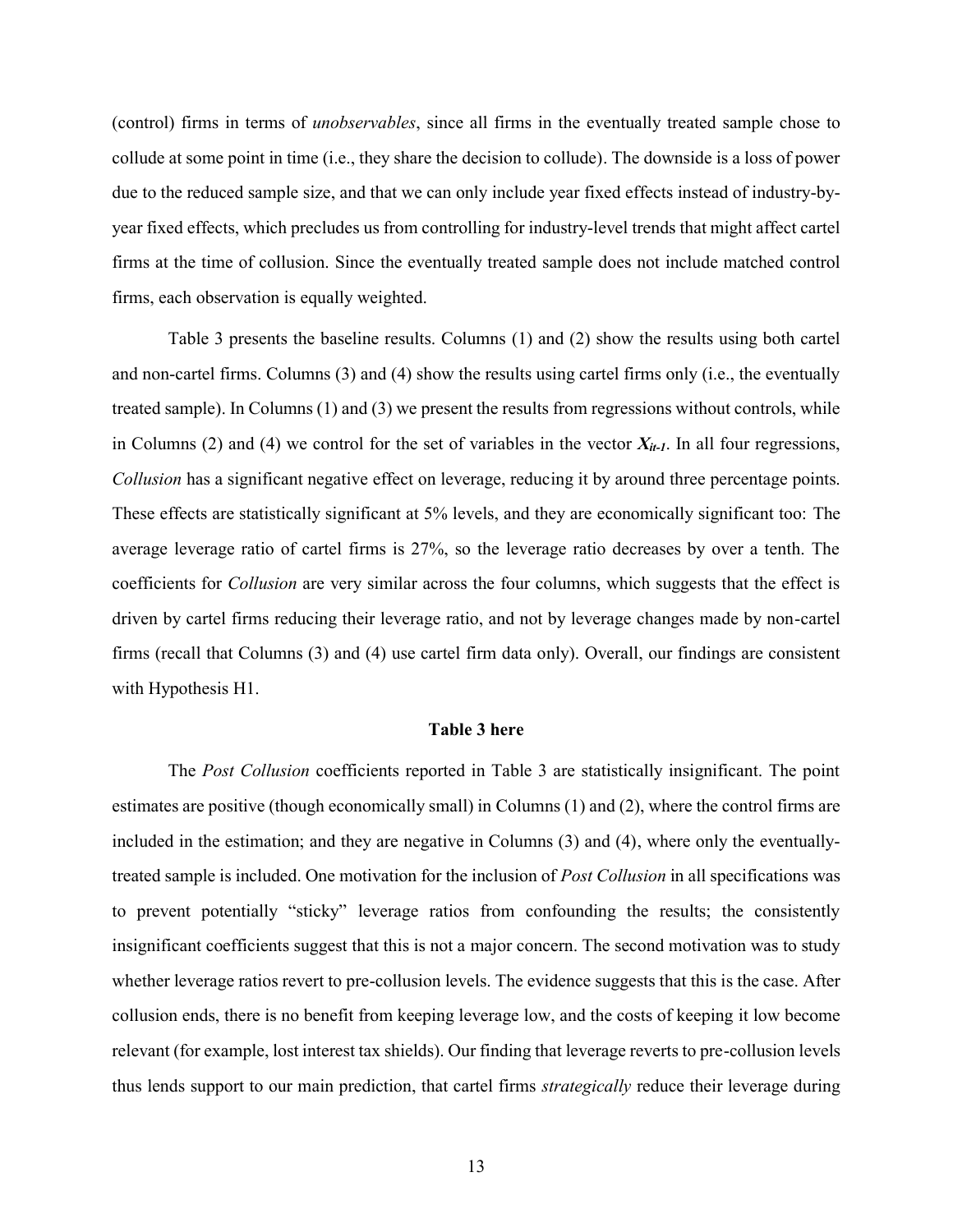collusion periods.

#### *4.2 Timing of the Leverage Reduction*

We now study how leverage changes from year to year, focusing on the years around the start of collusion and the years around the end of collusion. We do this for two reasons. First, a year-byyear analysis allows us to analyze pre-collusion trends in leverage, and thus to test the parallel trends assumption that underlies difference-in-differences setups. Second, the timing of leverage changes is interesting in itself, since it sheds additional light on the cycle of leverage around collusion years. Specifically, we examine whether leverage reductions happen at the same time as the start of collusion, or whether they are delayed. We also examine when leverage reverts to pre-collusion levels (above we showed that leverage reverts to pre-collusion levels once collusion ends, but not exactly when this happens). Since we do not have a dynamic model of collusion and leverage decisions, there are no testable predictions about these timing decisions, so our analysis of leverage dynamics is, by nature, exploratory.

To examine the dynamics of leverage before, during, and after collusion periods, we estimate the following variation of Equation (1), using the full sample of cartel and matched non-cartel firms:

$$
y_{it} = \alpha + \sum \beta_h * d_{ih} + \varphi_i + \mu_{jt} + \varepsilon_{it}.
$$
 (2)

As before,  $y_{it}$  is *Leverage*, and  $\varphi_i$  and  $\mu_{jt}$  are fixed effects. The dummy variable  $d_{ih}$  indexes years during and around collusion periods. The subscript *h* indexes the years that immediately precede collusion years ( $h \in \{-2, -1\}$ ), years that immediately follow collusion years ( $h \in \{1, 2\}$ ), or years that are collusion years ( $h \in \{col1, col2, col3, oth. col\}$  for full collusion years ("oth. col" includes the fourth and later years of collusion),  $h = 0^-$  for a partial collusion year at the start of collusion, and  $h = 0^+$  for a partial collusion year at the end of collusion). For example, if a cartel formed in September 2001 and dissolved in May 2005, then  $d_{i0}$ <sup>-</sup> = 1 in 2001 and zero otherwise;  $d_{icoll}$  = 1 in 2002,  $d_{icoll}$  = 1 in 2003 and  $d_{icol3} = 1$  in 2004 and zero otherwise;  $d_{i0}$ <sup>+</sup> = 1 in 2005 and zero otherwise; and so on. We distinguish full years of collusion from partial years of collusion, since during partial years of collusion the effects are likely weaker, so this more granular data analysis is more informative. Pooling partial and full collusion years yields very similar results.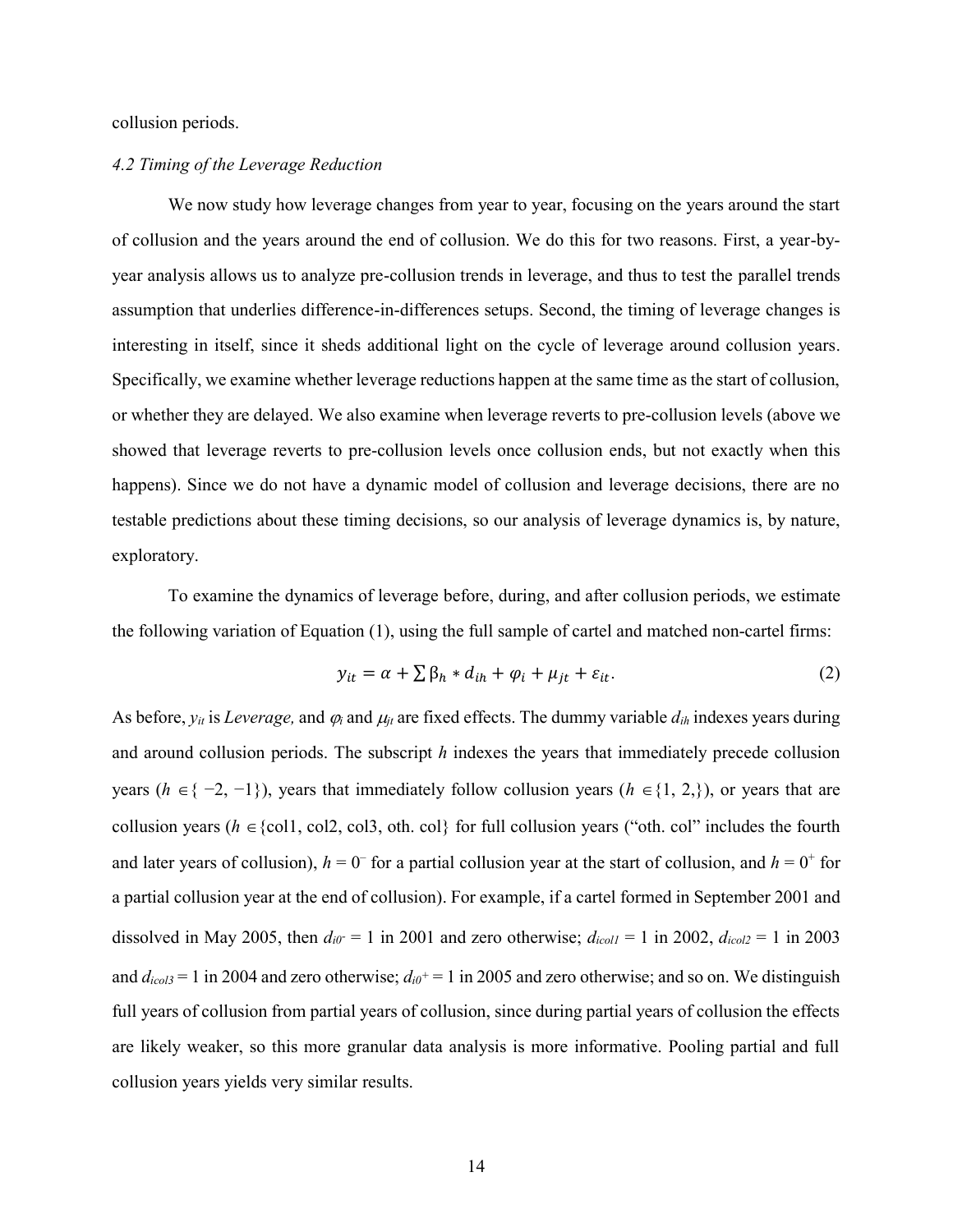We plot the regression coefficients  $\beta_h$  and their 95% confidence intervals in Figure 1. The decrease in *Leverage* seems to be concentrated in the collusion years. In the preceding years, the coefficients are not significantly different from zero, so the reduction in leverage is likely not driven by pre-existing trends. Hence, the parallel trends assumption is reasonable in our setting.

#### **Figure 1 here**

Figure 1 also shows that the leverage reductions are most pronounced during the first two years of collusion, so they are delayed relative to the start of collusion. A possible explanation is that if a cartel is formed at short notice, practical reasons can make it difficult to pay off debt quickly. Furthermore, Figure 1 shows that leverage returns to pre-collusion levels by the time collusion ends. It is slightly higher in the later years of collusion (grouped in "oth. col" in Figure 1) than in the first three years of collusion. A possible explanation is that some cartels lose their discipline over time, and some cartel firms increase their leverage ratios closer to non-collusion levels (because of benefits from having debt financing). Such increases in leverage may have contributed to the cartel's demise, because of their destabilizing effect.

To shed further light on the leverage patterns in Figure 1, we examine whether the changes we observe are due to a drop in debt (the numerator) or an increase in assets (the denominator). Figure 2 displays the coefficients for the specification (Equation (2)) used to create Figure 1, but instead of using *Leverage* as the dependent variable it uses (separately) the logarithm of debt and the logarithm of assets as the dependent variables. The coefficients strongly suggest that reductions in debt levels are driving the decrease in leverage shown in Figure 2. There is no apparent change in the assets of cartel firms. This also mitigates a possible concern that the reduction in leverage we observe during collusion years may be caused by an increase in retained earnings, which in turn increases assets, and thus may mechanically reduce leverage ratios.

#### **Figure 2 here**

#### *4.3 Triple-Differences Analyses*

We now use a series of triple-differences analyses to study whether the changes in leverage are more pronounced in situations for which Hypotheses H2-H5 predict that it should be more likely or stronger. If the evidence is consistent with these hypotheses, we can be more confident with our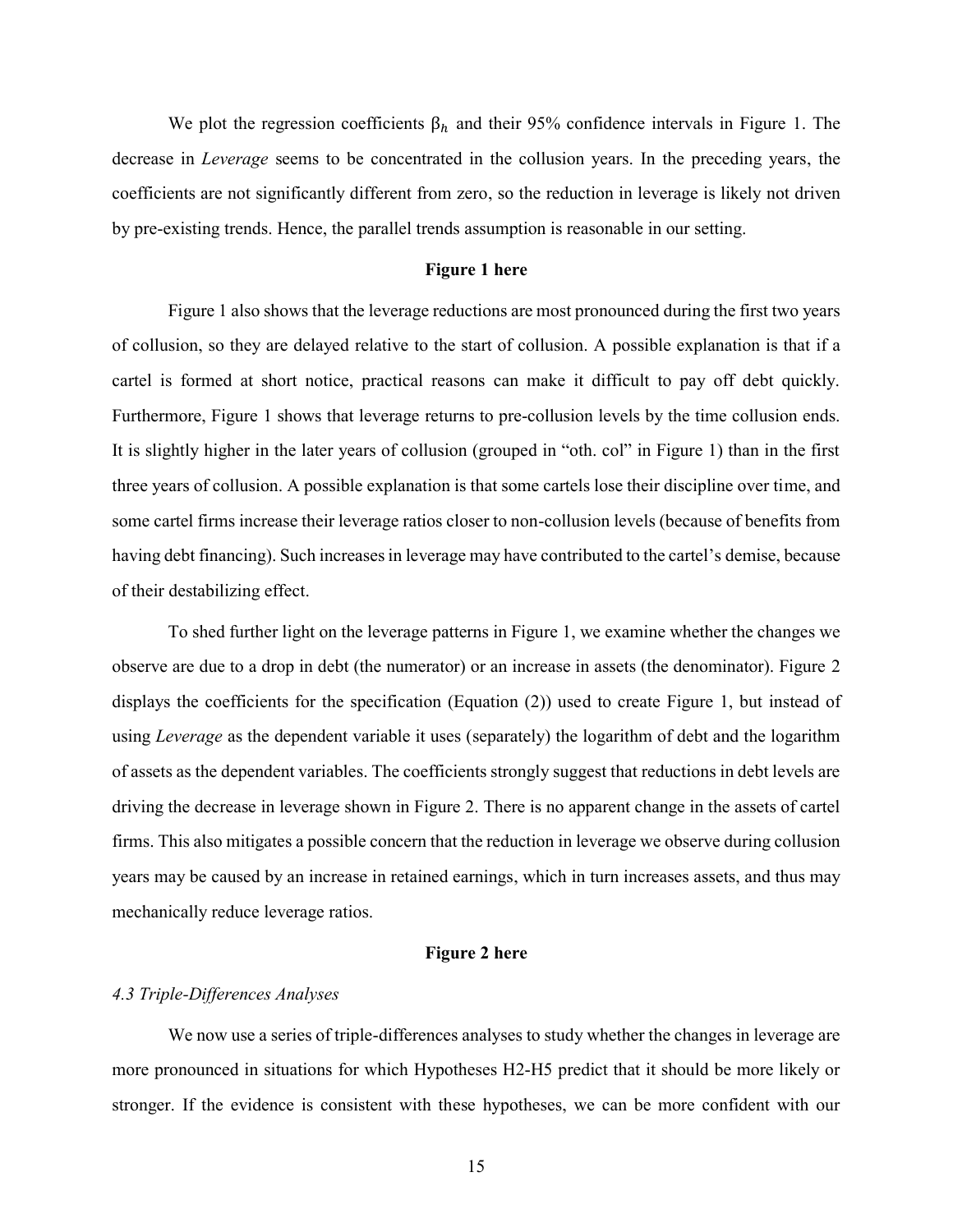interpretation that leverage is reduced strategically to stabilize cartels.

We first perform sample splits based on cross-sectional (time-invariant) firm characteristics, to test Hypotheses H2-H4. There are two possible concerns. First, the decision to form a cartel may be affected by the same firm-level characteristics that we use to split the sample. That is not a concern here because we test how firms change their leverage *conditional on* having decided to form a cartel (otherwise the firms would not be included in the PIC data). Second, our cartel sample is small. We do not have enough power to test for the significance of differences in the coefficients across subsamples, and our goal is therefore merely to show that the direction or magnitude of the effects across the sample splits follow the intuition derived from the hypotheses.

To test Hypothesis H5 we cannot rely on a sample split, as the prediction is not cross-sectional in nature: We study whether time-varying incentives to sustain collusion (or deviate from it) are related to the extent of the leverage reductions. We therefore use a triple-differences setting where we interact proxies for time-varying incentives to collude with the *Collusion* dummy variable.

#### *4.3.1. Competitive Pressure*

We now test Hypothesis H2, that the leverage reduction should be more likely or more significant for firms that face stronger competitive pressure. Measuring the competitive pressure a firm faces is not straightforward. The traditional approach is to use industry concentration (e.g., the Herfindahl Index), and to argue that concentrated industries are less competitive. However, industry structure is affected by entry and exit, and concentrated industries may be particularly competitive (Sutton 1991).<sup>10</sup> An alternative is to focus more directly on how firms can avoid direct competitive pressure through product differentiation, advertising, R&D, etc. We perform three sample splits based on different measures of competitive pressure.

Our first split is based on a novel measure that captures the concept of "product-market fluidity," developed in Hoberg et al.  $(2014)$ .<sup>11</sup> It uses textual analysis of product descriptions found in SEC 10-K forms to estimate the intensity of a firm's product-market threats. A higher product-market fluidity measure means a firm's competitive environment changes frequently, and therefore it faces

<sup>&</sup>lt;sup>10</sup> Using the number of competitors in a market has the same shortcomings.

<sup>&</sup>lt;sup>11</sup> We thank Jerry Hoberg, Gordon Phillips, and Nagpurnanand Prabhala for making their fluidity data available.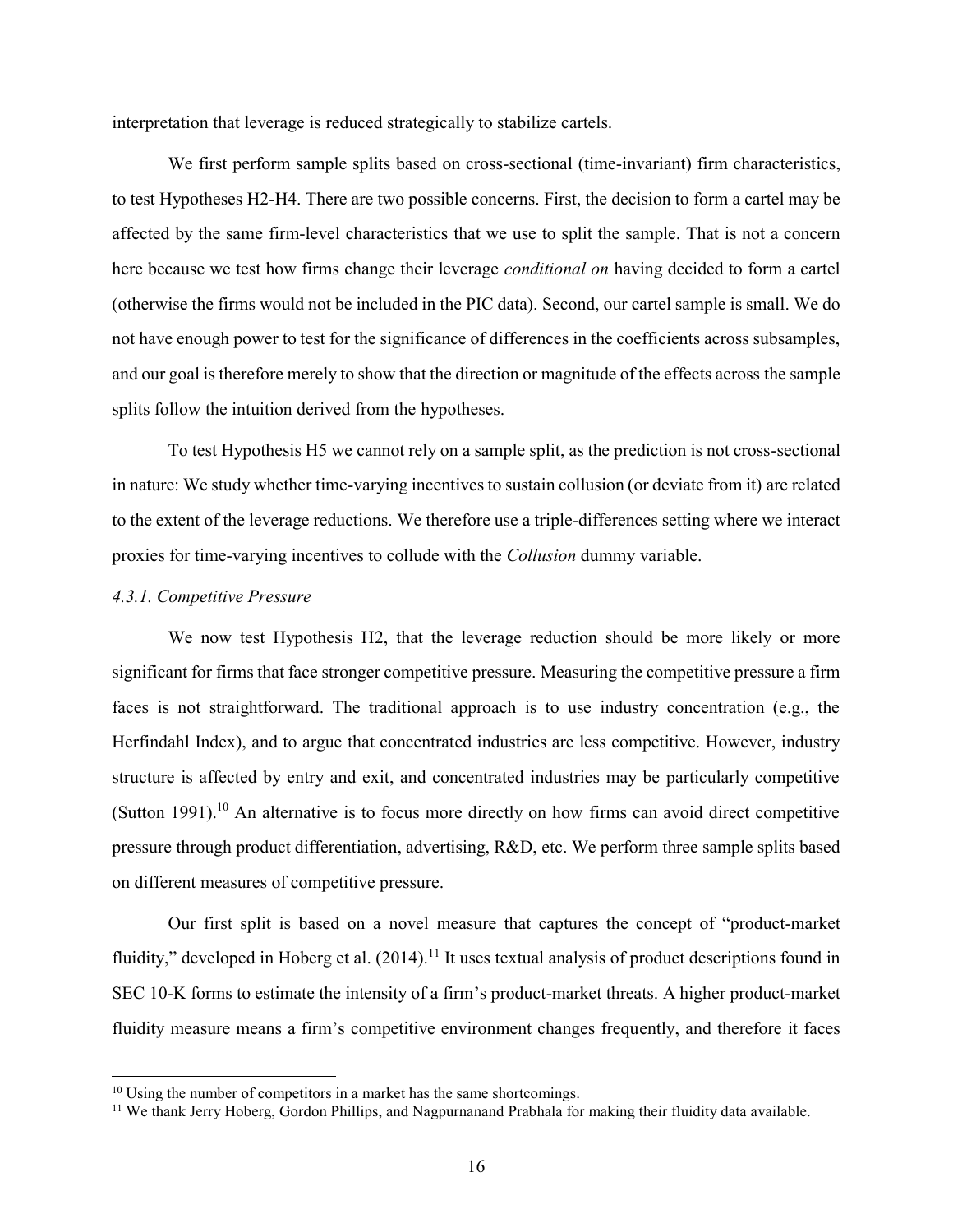stronger competitive pressure.

We use product market fluidity to measure the competitive pressure faced by firms in our sample. The sample used in Hoberg et al. (2014) begins in the year 1997, so it does not cover all the years in our sample. However, fluidity seems to vary little over time, so we compute *Fluidity* as each firm's average fluidity, and we use those averages for our entire sample period. We split our sample of cartel firms into observations with above-median *Fluidity* (stronger competitive pressure) and belowmedian *Fluidity* (weaker competitive pressure) and then match each subsample to non-cartel firms. The matching procedure is the same as described in Section 3 for the overall sample (CEM within industries, based on size and cash flow volatility), but it includes firm-level product market fluidity as an additional matching variable, to ensure homogeneity between cartel and non-cartel firms on this dimension. Our matched low-*Fluidity* sample has 41 cartel firms and 220 matched control firms, while the high-*Fluidity* sample contains 41 cartel firms and 342 matched control firms. The matched sample size is smaller than before, since adding a matching criterion reduces the sample of cartel and control firms with common support in the covariate distribution.

We present the results from the *Fluidity* sample splits in Columns (1) and (2) of Table 4. We find a strong negative association between leverage and collusion periods for firms facing stronger competitive pressure (high *Fluidity*) and an insignificant association for firms facing weaker competitive pressure (low *Fluidity*). The results thus support Hypothesis H2.

#### **Table 4 here**

Our second split is based on R&D and advertising expenses. Intuitively, investments in R&D and advertising allow firms to avoid competitive pressure through product differentiation (Sutton 1991). We compute *R&D and Advertising* as each firm's average (over the sample period) R&D and advertising expenses over total assets, and we split our sample of cartel firms into two groups: Cartel firms with below-median vs. above-median *R&D and Advertising*. As with the *Fluidity* subsamples, we match each cartel subsample to control firms adding the splitting variable as an additional matching criterion.

We present the results from the *R&D and Advertising* sample splits in Columns (3) and (4) of Table 4. We find a strong negative association between leverage and collusion periods for firms facing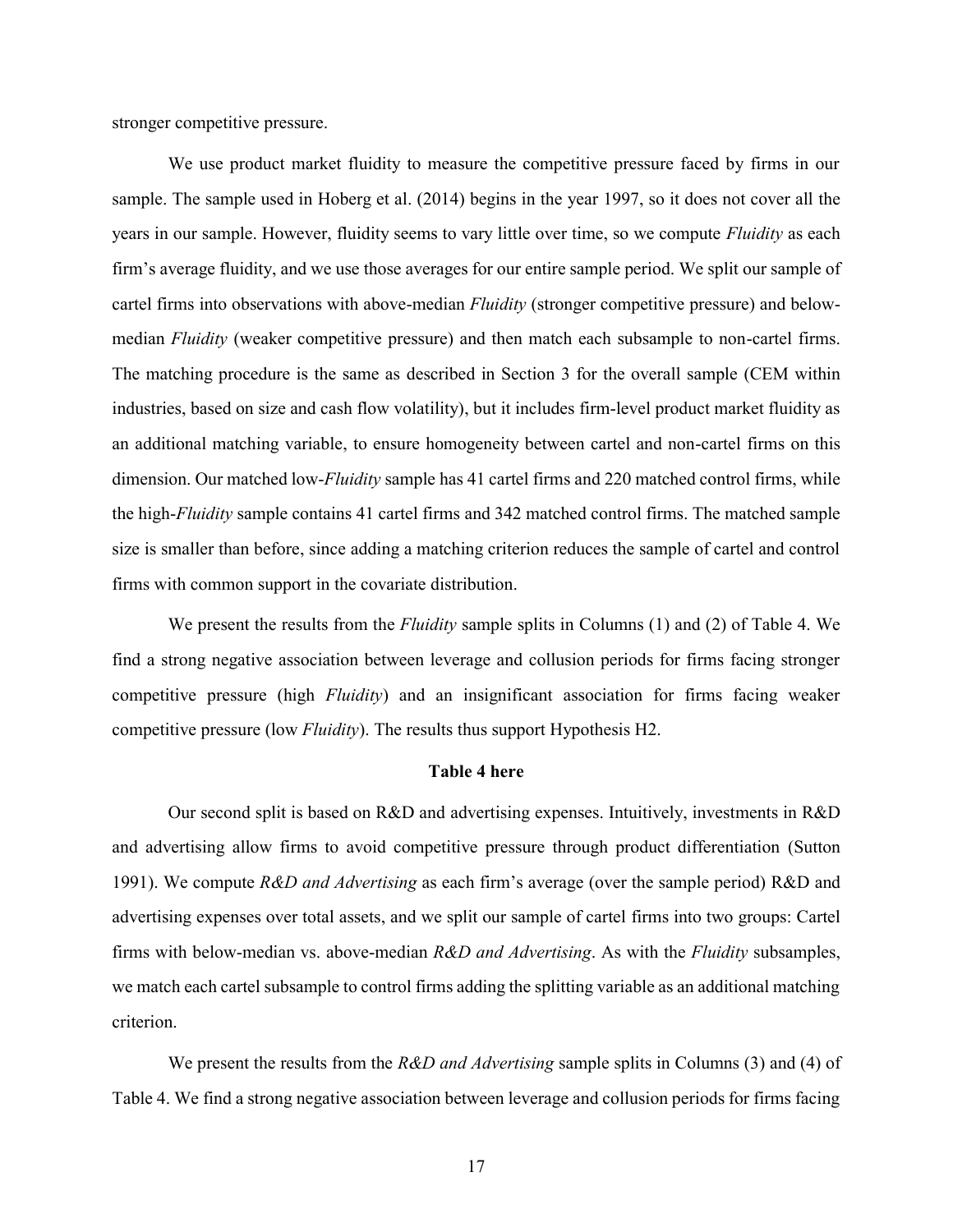stronger competitive pressure (low *R&D and Advertising*) and an insignificant association for firms facing weaker competitive pressure (high *R&D and Advertising*). The results support Hypothesis H2.

Our third split is based on a measure of industry homogeneity introduced by Parrino (1997). He argues that industries are more homogeneous when the stock returns of an industry index and of the industry firms display a higher partial correlation, after controlling for their correlation with the market index. Intuitively, a stronger co-movement of firm and industry returns suggests that the firms and their products are more similar, and hence they face stronger competitive pressure. For each firm, we compute *Industry Homogeneity* as the monthly average of partial correlation in an industry for the pre-collusion years, and we split our sample of cartel firms into two groups: Cartel firms in industries with below-median vs. above-median *Industry Homogeneity*. <sup>12</sup> As with all sample splits, we match each cartel firms to control firms in each subsample by including the splitting variable as a matching criterion.

We present the results from the *Industry Homogeneity* sample splits in Columns (5) and (6) of Table 4. We find a stronger negative association between leverage and collusion periods for firms operating in more homogeneous industries. However, the differences are not as stark as in the previous two sample splits. Overall, the main message of Table 4 is that when competitive pressure is stronger, actively colluding firms reduce their leverage by more. This is consistent with the notion that a stronger reduction in leverage during collusion periods is needed when deviating from a cartel agreement is more tempting, as stated in Hypothesis H2.

#### *4.3.2. Initial Leverage*

Hypothesis H3 predicts that the leverage reduction should be more likely and more pronounced if a cartel firm had higher leverage in the pre-collusion years. To test this prediction, we estimate Equation (1) separately for cartel firms that had either high or low leverage before the start of collusion, and we compare the leverage reductions across the samples. Specifically, we compute each firm's leverage ratio during the initial year of data availability in our sample (*Initial Leverage*). Next, we split the sample of cartel firms into two: Firms with high vs. low *Initial Leverage* (above vs. below the

 $12$  We split the sample using partial correlation averages from pre-collusion years, not from collusion years, since the partial correlations during collusion years are likely affected by cartel-induced synchronicity.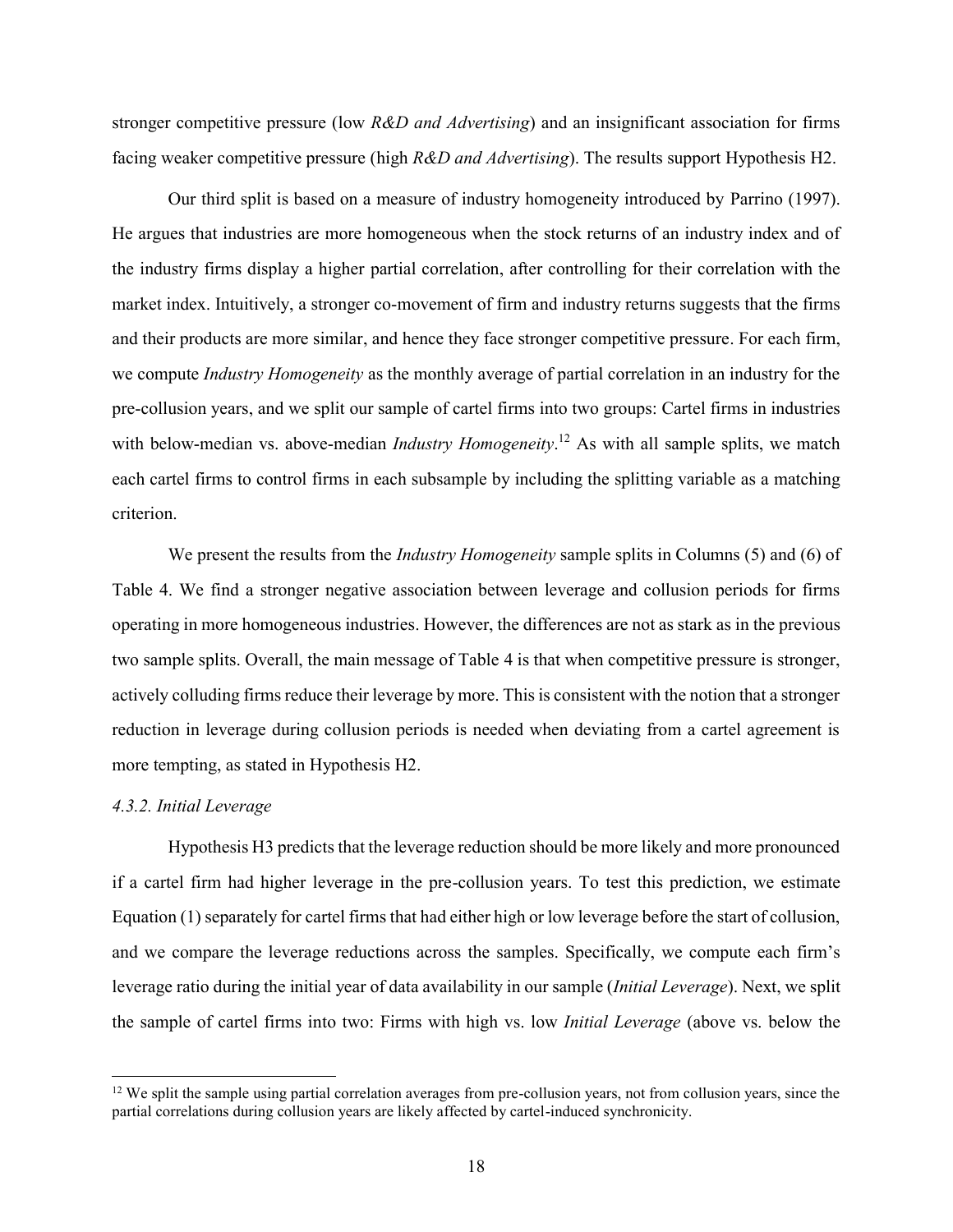sample median). When matching cartel firms with control firms in these subsamples, we include each firm's *Initial Leverage* as an additional matching criterion.

We present the results in Columns (1) and (2) of Table 5. The decrease in leverage is significant for high-leverage firms, but it is insignificant for low-leverage firms. The decrease in leverage by highleverage firms is economically large (over five percentage points), and it is larger than that reported in Table 3 for the pooled sample. Note that the pronounced reduction in leverage during collusion periods for the highly levered sample is not mechanical, which would be the case if only cartel firms had high leverage, while control firms did not. If this was the case, it could be argued that cartel firms merely converge to the within-subsample leverage mean. However, our matching procedure ensures that the high-leverage sample is composed of highly-levered cartel firms and equally highly-levered non-cartel firms, so the drop in leverage cannot be ascribed to mean reversion. Moreover, if mean reversion was driving the results, we would expect the coefficient for *Post Collusion* to be similar to the coefficient for *Collusion* (or even more negative).

#### **Table 5 here**

For robustness, we repeat the analysis by focusing on each firm's leverage relative to that of its industry. We compute each firm's *Initial relative-to-industry leverage* by subtracting the sample mean leverage for each industry (4-digit SIC code) from each firm's initial leverage ratio. The results are displayed in Columns (3) and (4) of Table 5; they are very similar to the results displayed in Columns  $(1)$  and  $(2)$ .

#### *4.3.3. The Economic Benefit from Collusion*

Hypothesis H4 predicts that cartel firms should be willing to accept larger reductions in leverage to safeguard the stability of their cartel if the cartel is more beneficial to them. Measuring how much a cartel benefited its members is difficult, since the counterfactual non-collusion performance cannot be observed and since cartels are sometimes formed to revert negative trends in profitability (see, e.g., Lamoreaux (1985), Schmitt and Weder (1998), Connor (2011), or Herold and Paha (2018)). We therefore use an indirect measure: The fines the cartel firms had to pay after being discovered and investigated. This is a measure of how important a cartel was to a cartel firm because (intuitively) fines tend to be higher if cartels caused greater market distortions and allowed cartel firms to earn larger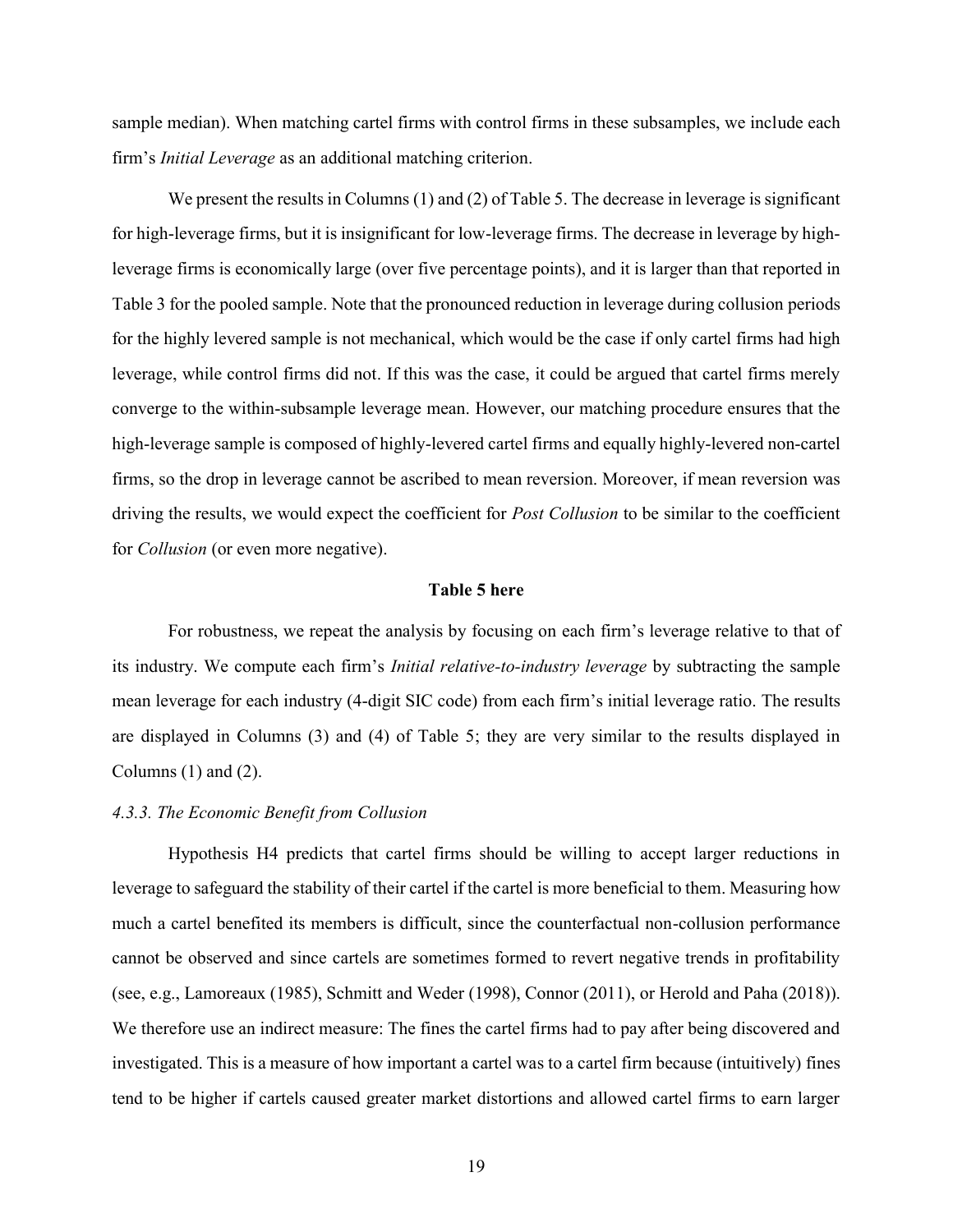profits.<sup>13</sup>

 $\overline{\phantom{a}}$ 

The PIC data includes data on fines imposed on cartel firms (see Panel A of Table 1). The data records zero fines for 63 firms and positive fines for 27 firms. We thus split the sample of cartel firms into firms with zero and positive fines, and we estimate Equation (1) for the two subsamples. We only include cartel firms in this analysis, since fines are pertinent to cartel firms only. (Note that the samples have unequal sizes, since around two thirds of the cartel firms paid zero fines according to the PIC data.)

The results are reported in Table 6, Columns (1) and (2). Firms with fines had large reductions in leverage (over 6 percentage points), while the reduction is not statistically significant for firms with no recorded fines. These results are consistent with Hypothesis H4.

#### **Table 6 here**

Given the large number of cartel firms with no reported fines, one could argue that those reported values of zero should be treated as missing values. We thus repeat the sample-split analysis after excluding zero-fine cartel firms. We compute the *Fines-to-Revenue* ratio for all cartel firms with positive fines, to create a normalized measure of how important a cartel was to its member firms (we divide a firm's fine by its sales revenue at the start of collusion). We then split the sample into subsamples with above-median and below-median *Fines-to-Revenue*. We present the results for these subsamples in Columns (3) and (4) of Table 6. We find that the results strengthen: Firms with abovemedian *Fines-to-Revenue* reduce their leverage ratio during collusion by 12.8%, while the reduction is not statistically significant for firms with below-median *Fines-to-Revenue*.

There are two possible concerns with these results. First, fines may be higher for longer-lived cartels, and higher fines may then proxy for the duration of a cartel more than its importance in any given year. This does not seem to be an important concern for our results: The correlation of *Fines* with *Cartel Duration* is weak at 0.11, and our results hold if we normalize the fines data, dividing *Fines-to-Revenue* by the number of years a cartel was active. Second, fines are lower in practice if a

<sup>&</sup>lt;sup>13</sup> The fines in U.S. cartel cases are supposed to be linked to the economic impact of collusion. See the U.S. Sentencing Guidelines Manual (USSG §2R1.1, comment. (n.3)): "In selecting a fine for an organization within the guideline fine range, the court should consider both the gain to the organization from the offense and the loss caused by the organization."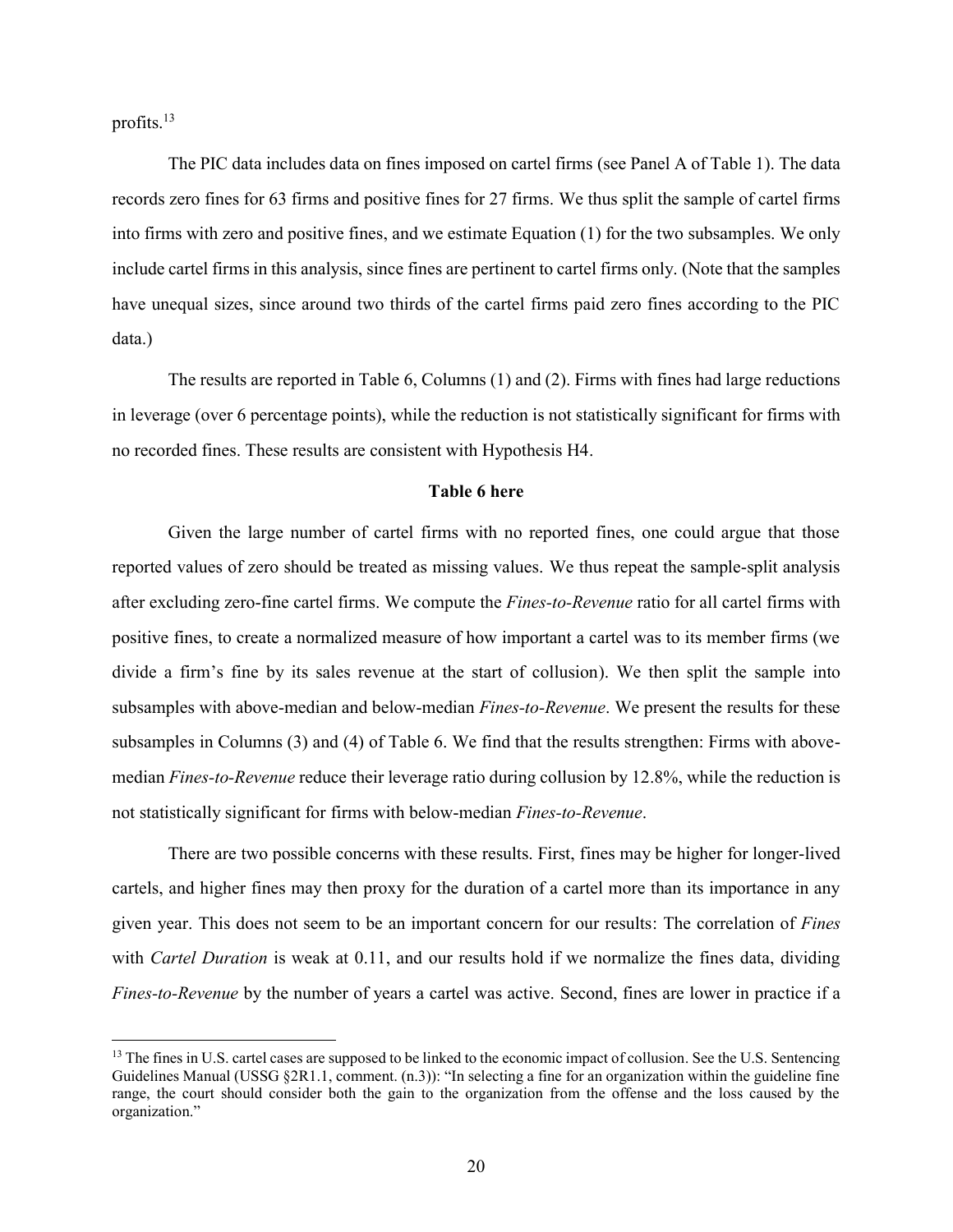cartel firm benefited from "leniency laws", i.e., if it informed the antitrust authorities of the illegal activities (see, e.g., Miller 2009; Dong et al. 2019; and Dasgupta and Žaldokas 2019). In these cases, a low fine would underestimate the importance of a cartel. However, only three cartel firms in our sample benefited from leniency laws, and dropping them does not change the results.

An alternative way to gauge how much a firm benefited from a cartel is to examine whether it was regarded as a leader in the cartel or just a member. Arguably, if a firm benefits more, it is more likely to initiate the negotiations to create a cartel and to coordinate its activities. The PIC database classifies 29 of the 90 cartel firms in our sample as cartel leaders. We estimate Equation (1) separately for leader and non-leader cartel firms, and we present the results in Columns (5) and (6) of Table 6. We find that cartel leaders reduce their leverage by a significant 6.3% during collusion periods, while non-leader cartel firms do so by a statistically insignificant 1.8%. These results support Hypothesis H4.<sup>14</sup>

#### *4.3.4. Commitment During Recessions*

 $\overline{\phantom{a}}$ 

We now test Hypothesis H5, that the leverage reduction by cartel firms is less pronounced during recessions. Unlike the tests of Hypotheses H2-H4 (in Sections 4.3.1-4.3.3 above), we use a triple-differences test. Performing a sample-split analysis (like in those earlier tests) based on a grouping of firm-years into recession years or non-recession years would be problematic in our setting, given that we identify the effects of collusion by exploiting within-firm (time-series) variation. If we partitioned the sample, each subsample would contain only partial data for each firm spread out through several interleaved periods. For instance, if we estimated the effects of collusion using the recession subsample, we would be dropping non-recession observations for the same firm, causing missing-data problems. For this reason, we set up our analysis as a triple-differences test: we interact the *Collusion* dummy with a dummy variable *Recession Year*, to study whether cartel firms reduce their leverage by less during collusion years that are also recession years.

This analysis, based on time-varying incentives to collude, also allows us to introduce a placebo

<sup>&</sup>lt;sup>14</sup> That non-leaders do not reduce leverage does not necessarily pose a threat to cartel stability. Cartel leaders tend to be large firms in cartels where firm sizes are heterogeneous. In such settings, leaders can directly enforce non-leaders' compliance through monitoring and punishment (Davis and De 2013), or they can afford to ignore smaller firms (Bos and Harrington 2010).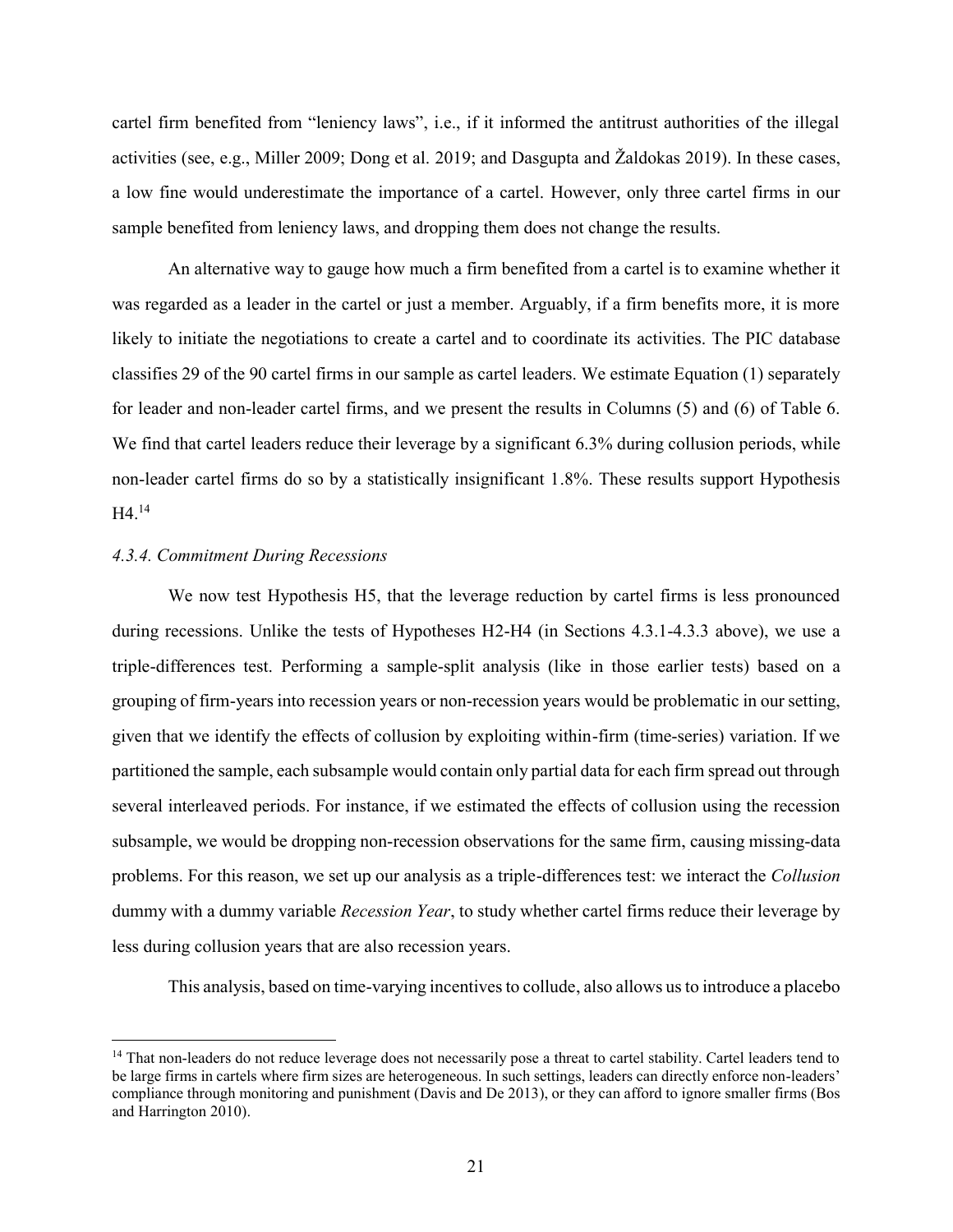test, to examine whether our main results might be driven by unobserved cross-sectional heterogeneity. Specifically, we test whether cartel firms are (for unexplained reasons) more sensitive to changes in the economic environment (including their competitive environment) than non-cartel firms, and whether this might explain the decreases in leverage during collusion periods (or the leverage rebounds when collusion ends). We explore this possibility by augmenting our triple-differences specification with an interaction between the *Post-Collusion* dummy and *Recession Year*. This additional interaction acts as a placebo: If we do not find differential effects during post-collusion years across recession and non-recession years, then it is unlikely that our earlier results are simply due to cartel firms being more sensitive to changes in their economic environment.

We construct *Recession Year* using NBER data.<sup>15</sup> The results are presented in Table 7, Column (1). As before, we find that there is a significant decrease in leverage during collusion years. The macroeconomic conditions have the predicted impact: The interaction term of *Recession Year* and *Collusion* is positive, so the leverage reduction is smaller (or absent) during recessions. Both coefficients have significant economic magnitudes, so the evidence supports Hypothesis H5.

#### **Table 7 here**

Regarding the placebo test, we find a small and insignificant coefficient for the interaction between *Recession Year* and *Post Collusion*. This suggests that our findings so far are not driven by an unexplained higher sensitivity of cartel firms to economic shocks, or by other unobserved differences to non-cartel firms. We can thus be more confident that the leverage reductions are strategic, consistent with the hypotheses developed in Section 2.

There are two possible concerns with the findings reported in Column (1) of Table 7. First, Halling et al. (2016) show that leverage ratios are countercyclical, and hence a smaller reduction in leverage during recession years could have been expected. However, this is not driving our results. Equation (1) includes industry-by-year fixed effects, so if higher leverage ratios are observed during recessions on average, the mean difference in leverage across economic cycles for all firms would be absorbed by those fixed effects. To examine this further, in Column (2) we present results from a specification that drops industry-by-year fixed effects and includes the dummy *Recession Year*, which

 $\overline{\phantom{a}}$ 

<sup>15</sup> See http://www.nber.org/cycles/cyclesmain.html.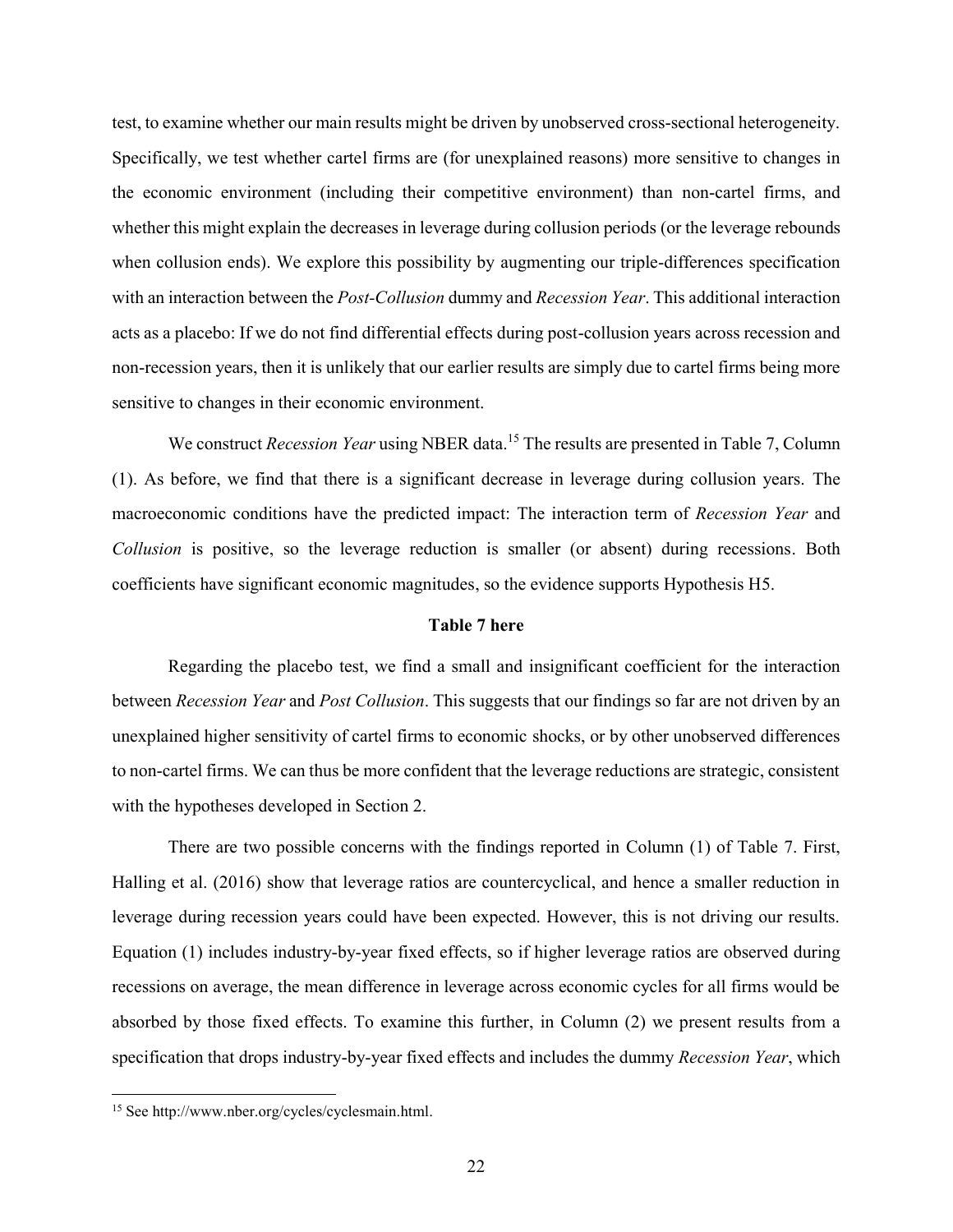previously could not be included due to perfect collinearity. Consistent with the findings in the literature, we find that leverage significantly increases during recessions: Leverage is 1.8% higher, and this difference is statistically significant. These changes do not alter our earlier result, however: The leverage reduction by cartel firms during collusion years remains significant; this reduction is mitigated during recession years; and the post-collusion leverage ratios are unaffected by economic cycles. While leverage is countercyclical, this effect is not driving our results.

A second possible concern relates to the use of an economy-wide recession indicator variable. It could be argued that the *Recession Year* dummy is too coarse to fully capture differences in the economic environment. We repeat the tests using two alternative measures of the economic environment in which cartel firms operate. We first replicate the specification shown in Column (2), after replacing the *Recession Year* indicator by yearly U.S. GDP growth rates.<sup>16</sup> The results are shown in Column (3) of Table 7. Consistent with leverage ratios being countercyclical, we find a positive coefficient for *GDP Growth*. Consistent with Hypothesis H5, we find a negative coefficient for the interaction between *GDP Growth* and *Collusion*. In terms of economic magnitudes, if the GDP growth rate is 0%, the leverage of cartel firms does not change during collusion years (the *Collusion* coefficient is 0.000); if the GDP growth rate in a year is 5%, control firms reduce their leverage by  $1\%$  (5%×0.200) relative to a scenario with no growth, and cartel firms reduce their leverage by 4.9% ( $5\% \times 0.200 +$ 5%×0.789). So the leverage reduction by cartel firms is 3.9 percentage points larger during collusion years with 5% GDP growth.

We repeat the tests using an industry-specific measure of the economic environment. We use yearly industry sales growth instead of GDP growth rates, and we present the results in Column (4) of Table 7. The results are consistent with those presented in Columns (1)-(3). Overall, the results from Table 7 are consistent with Hypothesis H5.

#### **5. Conclusions**

 $\overline{\phantom{a}}$ 

The goal of this paper is to test whether cartel firms reduce their leverage during collusion periods, in an attempt to make their cartel more stable. The intuition is modeled in Maksimovic (1988). Expanding the set of predictions helps us to better understand the effect, and it allows for sharper tests

<sup>16</sup> See https://data.worldbank.org/indicator/NY.GDP.MKTP.KD.ZG?locations=US.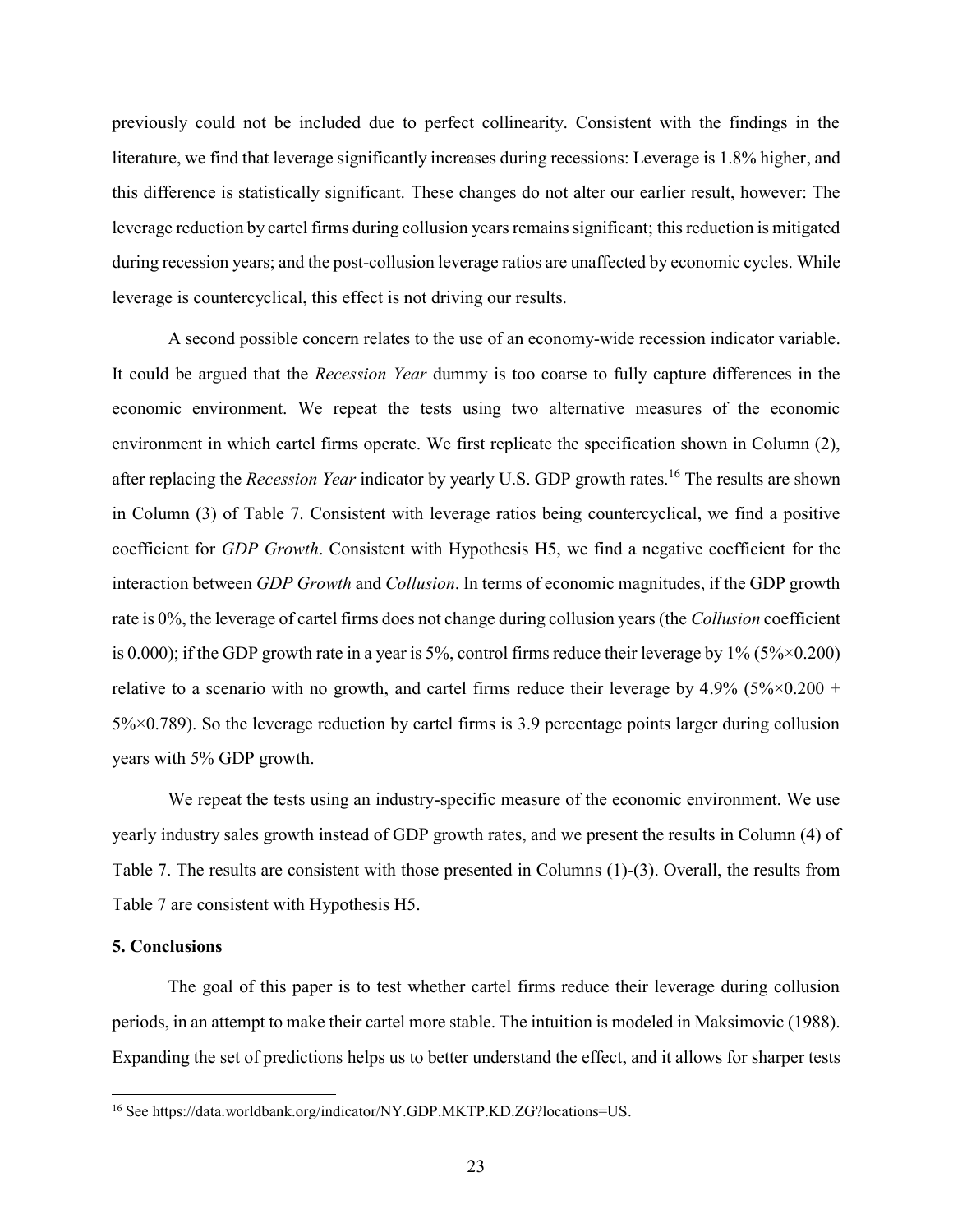that raise the bar both for this explanation and for possible alternative explanations. We find that cartel firms (on average) reduce their leverage when collusion starts, or soon thereafter. The changes in leverage are more pronounced in settings for which intuition suggests that they should be more pronounced, for instance settings in which cartels are inherently less stable. Overall, the evidence is consistent with the intuition from Maksimovic (1988).

Our results are important for the capital structure literature. Some of this work analyzes the interdependence of financial decisions and product-market decisions, but this analysis has focused on traditional product market strategies like product pricing, output choices, quality differentiation, advertising, etc. Our findings suggest that new insights can be gained by expanding this set of productmarket strategies: Studying anti-competitive behavior could help explain capital structure patterns that otherwise have no convincing explanation.

Our findings also make an important contribution to the antitrust literature, by confirming empirically that leverage reductions can be used strategically to make cartels stable. Little is known about cartels and their operations, since they are illegal and therefore surrounded by secrecy. While some cartels are able to use other methods to prevent deviations, the evidence in this paper suggests that leverage reductions also play an important role in cartel stability. Our findings will hopefully motivate further research into what strategies cartel firms use to make their cartels stable.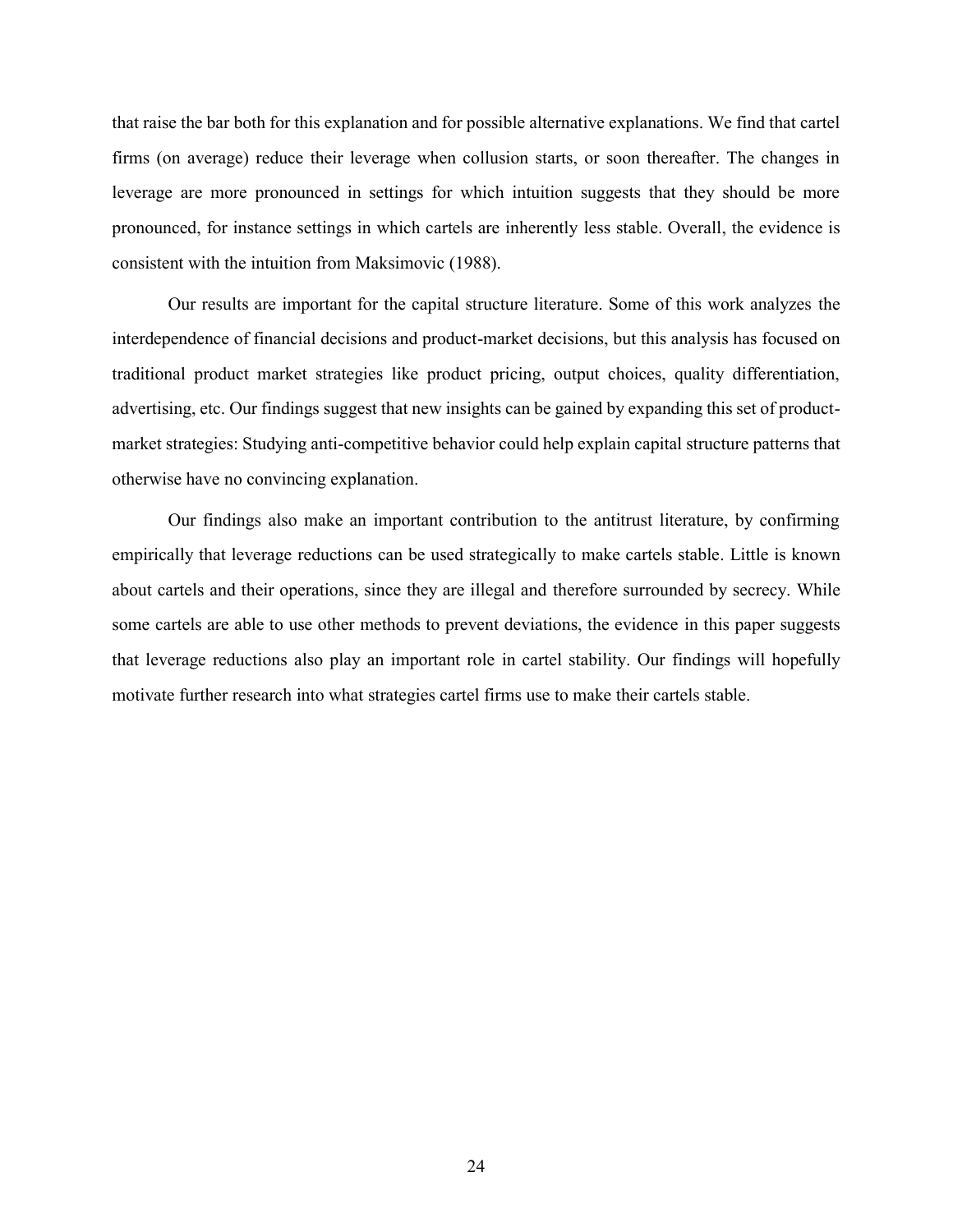#### **References**

- Artiga, Tanja, Markus Schmid, and David Yermack, 2019. "Does Price Fixing Benefit Corporate Managers?" *Management Science*, forthcoming.
- Balsmeier, Benjamin, Lee Fleming, and Gustavo Manso, 2017. "Independent Boards and Innovation." *Journal of Financial Economics* 123, 536-557.
- Bertrand, Marianne, and Sendhil Mullainathan, 2003. "Enjoying the Quiet Life? Corporate Governance and Managerial Preferences." *Journal of Political Economy* 111, 1043-1075.
- Blackwell, Matthew, Stefano Iacus, Gary King, and Giuseppe Porro, 2009. "CEM: Coarsened Exact Matching in Stata." *Stata Journal* 9, 524-546.
- Bolton, Patrick, and David Scharfstein, 1990. "A theory of predation based on agency problems in financial contracting." *American Economic Review* 80, 93-106.
- Bos, Iwan, and Joseph Harrington, 2010. "Endogenous Cartel Formation with Heterogeneous Firms." *RAND Journal of Economics* 41, 92-117.
- Brander, James, and Tracy Lewis, 1986. "Oligopoly and Financial Structure: The Limited Liability Effect." *American Economic Review* 76, 956-970.
- Bronars, Stephen, and Donald Deere, 1991. "The Threat of Unionization, the Use of Debt, and the Preservation of Shareholder Wealth." *Quarterly Journal of Economics* 106, 231–254.
- Bryant, Peter, and Woodrow Eckard, 1991. "Price Fixing: The Probability of Getting Caught." *Review of Economics and Statistics* 73, 531-536.
- Busse, Meghan, 2002. "Firm Financial Condition and Airline Price Wars." *RAND Journal of Economics* 33, 298-318.
- Chang, Myong-Hun, 1991. "The effects of product differentiation on collusive pricing." *International Journal of Industrial Organization* 9, 453-469.
- Chevalier, Judith, 1995a. "Capital structure and product-market competition: Empirical evidence from the supermarket industry." *American Economic Review* 85, 415-435.

Chevalier, Judith, 1995b. "Do LBO supermarkets charge more? An empirical analysis of the effects of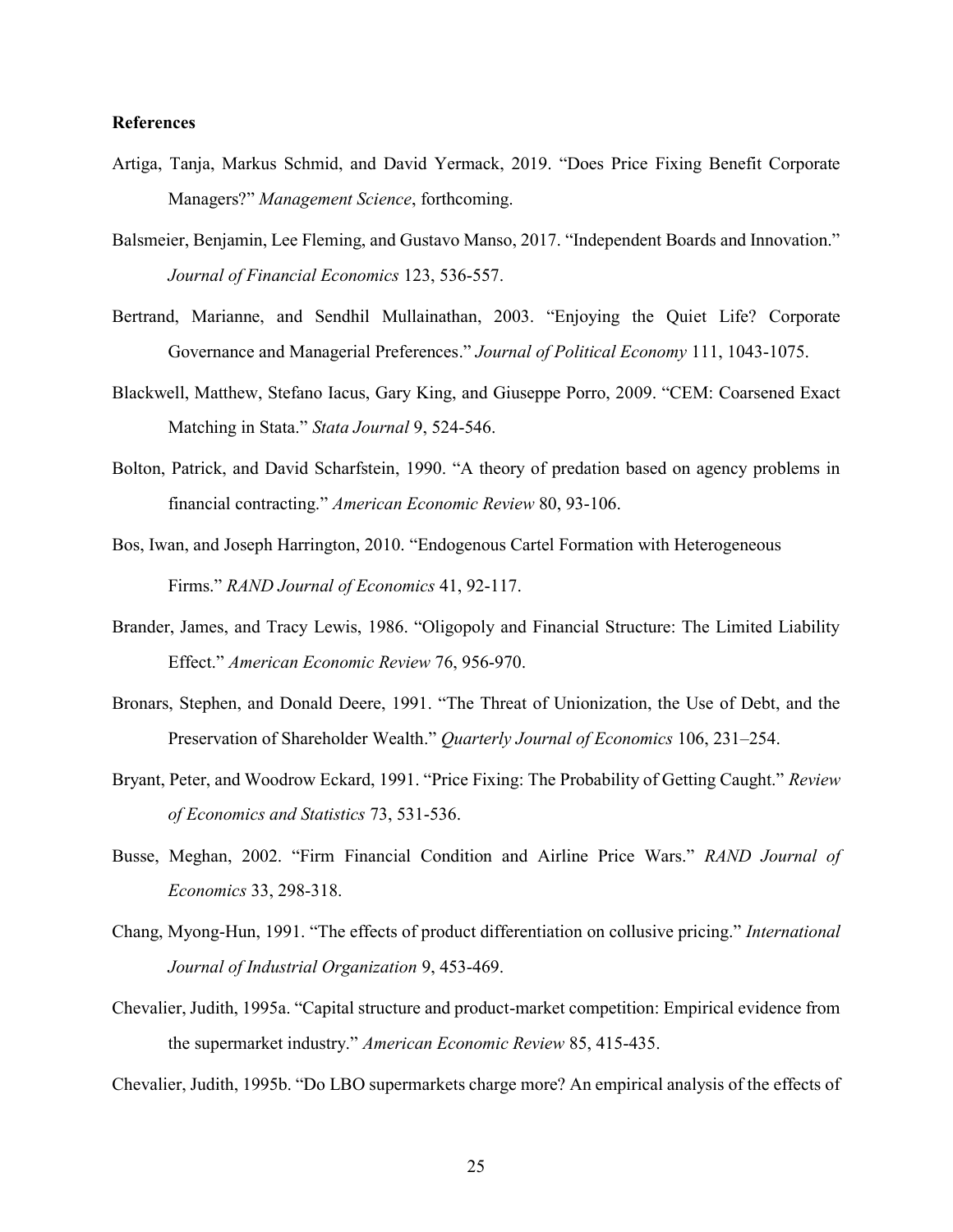LBOs on supermarket pricing." *Journal of Finance* 50, 1095-1112.

- Chevalier, Judith, and David Scharfstein, 1996. "Capital market imperfections and countercyclical markups: Theory and evidence." *American Economic Review* 86, 703-725.
- Connor, John, 2011. "Cartel Detection and Duration Worldwide." *Competition Policy International: Antitrust Chronicle* 9, 2-10.
- Connor, John, 2014. "The Private International Cartels (PIC) Data Set: Guide and Summary Statistics, 1990−2013." Working paper, available at http://ssrn.com/abstract=2478271
- Dasgupta, Sudipto, and Sheridan Titman, 1998. "Pricing Strategy and Financial Policy." *Review of Financial Studies* 11, 705-737.
- Dasgupta, Sudipto, and Alminas Žaldokas, 2019. "Anti-Collusion Enforcement: Justice for Consumers and Equity for Firms." *Review of Financial Studies 32, 2587-2624*.
- Davies, Stephen, and Oindrila De, 2013. "Ringleaders in Larger Number Asymmetric Cartels." *The Economic Journal* 123, F524-44.
- Dong, Ailin, Massimo Massa, and Alminas Žaldokas, 2019. "The Effects of Global Leniency Programs on Margins and Mergers". Forthcoming, *Rand Journal of Economics*.
- Friedman, James, 1971. "A noncooperative equilibrium for supergames." *Review of Economic Studies* 38, 1-12.
- Fulghieri, Paolo, and Shankar Nagarajan, 1996. "On the strategic role of high leverage in entry deterrence." *Journal of Banking & Finance* 20, 1-23.
- Grossman, Peter, and Kathy Paulson Gjerde, 2009. "The JEC Revisited: Did Debt Undermine Stability?" *Atlantic Economic Journal* 37, 65-71.
- Grullon, Gustavo, George Kanatas, and Pyush Kumar, 2006. "The Impact of Capital Structure on Advertising Competition: An Empirical Study." *Journal of Business* 79, 3101-3124.
- Halling, Michael, Jin Yu, and Josef Zechner, 2016. "Leverage dynamics over the business cycle." *Journal of Financial Economics* 122, 21-41.
- Han, Martijn, and Alminas Žaldokas, 2016. "CEO Short-Termism Can Enhance Product Market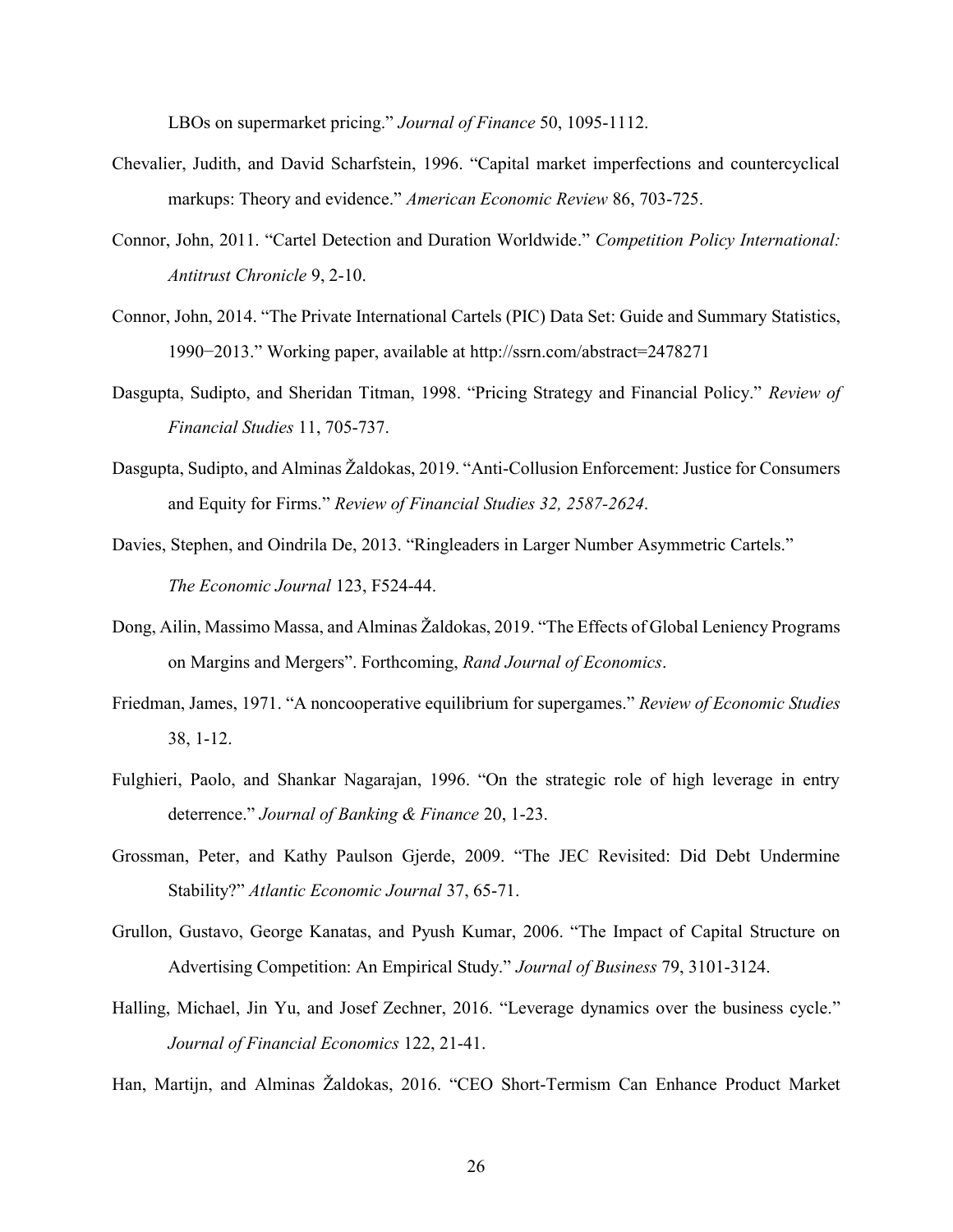Collusion." Working Paper.

- Herold, Daniel, and Johannes Paha, 2018. "Cartels as Defensive Devices: Evidence from Decisions of the European Commission 2001–2010." *Review of Law & Economics* 14, 1-31.
- Hoberg, Gerard, and Gordon Phillips, 2010. "Product market synergies in mergers and acquisitions: A text-based analysis." *Review of Financial Studies* 23, 3773–3811.
- Hoberg, Gerard, Gordon Phillips, and Nagpurnanand Prabhala, 2014. "Product Market Threats, Payouts, and Financial Flexibility." *Journal of Finance* 69, 293-324.
- Iacus, Stefano, Gary King, and Giuseppe Porro, 2011. "Multivariate Matching Methods That are Monotonic Imbalance Bounding." *Journal of the American Statistical Association* 106, 345- 361.
- Iacus, Stefano, Gary King, and Giuseppe Porro, 2012. "Causal Inference without Balance Checking: Coarsened Exact Matching." *Political Analysis* 20, 1-24.
- Khanna, Naveen., and Sheri Tice, 2000. "Strategic responses of incumbents to new entry: The effect of ownership structure, capital structure, and focus." *Review of Financial Studies* 13, 749-779.
- Kovenock, Dan, and Gordon Phillips, 1995. "Capital structure and product-market rivalry: How do we reconcile theory and evidence?" *American Economic Review* 85, 403-408.
- Kovenock, Dan, and Gordon M. Phillips, 1997. "Capital structure and product market behavior: An examination of plant exit and investment decisions." *Review of Financial Studies* 10, 767-803.
- Lamoreaux, Naomi, 1985. The great merger movement in American business, 1895-1904. Cambridge University Press.
- Levenstein, Margaret, and Valerie Suslow, 2006. "What Determines Cartel Success?" *Journal of Economic Literature* 44, 43-95.
- Levenstein, Margaret, and Valerie Suslow, 2011. "Breaking Up Is Hard to Do: Determinants of Cartel Duration." *Journal of Law and Economics* 54, 455-492.
- Levenstein, Margaret, and Valerie Suslow, 2016. "Price-Fixing Hits Home: An Empirical Study of U.S. Price Fixing Conspiracies." *Review of Industrial Organization* 48, 361-379.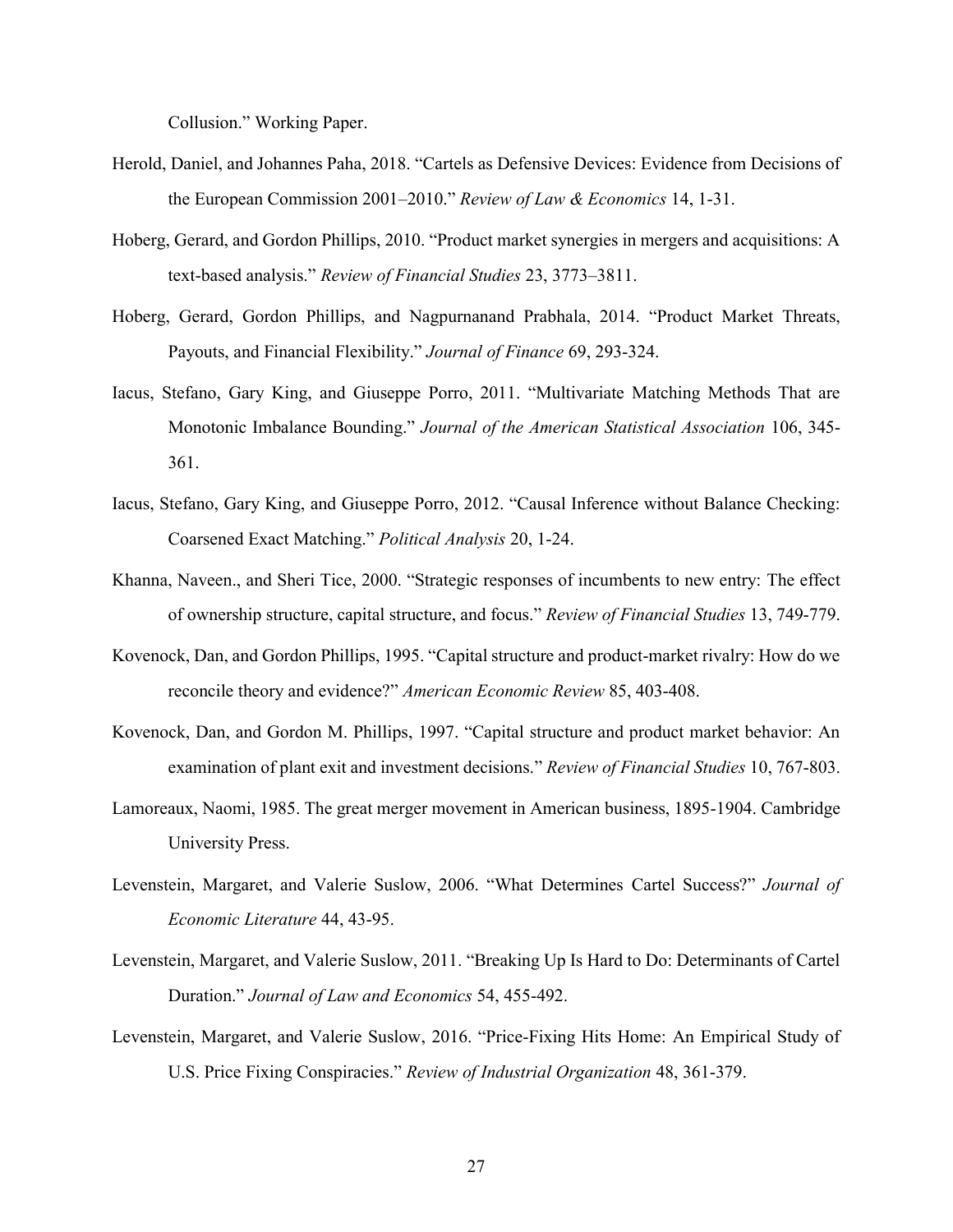- MacKay, Peter, and Gordon Phillips, 2005. "How Does Industry Affect Firm Financial Structure?" *Review of Financial Studies* 18, 1433-1466.
- Maksimovic, Vojislav, 1988. "Capital Structure in Repeated Oligopolies." *RAND Journal of Economics* 19, 389-407.
- Maksimovic, Vojislav, and Sheridan Titman, 1991. "Financial policy and reputation for product quality." *Review of Financial Studies* 4, 175-200.
- Maksimovic, Vojislav, and Josef Zechner, 1991. "Debt, Agency Costs, and Industry Equilibrium." *Journal of Finance* 46, 1619-1643.
- Matsa, David, 2010. "Capital Structure as a Strategic Variable: Evidence from Collective Bargaining." *Journal of Finance* 65, 1197-1232.
- Miller, Nathan, 2009. "Strategic Leniency and Cartel Enforcement." *American Economic Review* 99, 750-768.
- Müller, Holger, and Fausto Panunzi, 2004. "Tender Offers and Leverage." *Quarterly Journal of Economics* 119, 1217–1248.
- Opler, Tim, and Sheridan Titman, 1994. "Financial distress and corporate performance." *Journal of Finance* 49, 1015-1040.
- Parrino, Robert, 1997. "CEO turnover and outside succession: A cross-sectional analysis." *Journal of Financial Economics* 46, 165-197.
- Petersen, Mitchell, 2009. "Estimating Standard Errors in Finance Panel Data Sets: Comparing Approaches." *Review of Financial Studies* 22, 435-480.
- Phillips, Gordon, 1995. "Increased debt and industry product markets: An empirical analysis." *Journal of Financial Economics* 37, 189-238.
- Phillips, Gordon, and Giorgo Sertsios, 2013. "How Do Firm Financial Conditions Affect Product Quality and Pricing?" *Management Science* 59, 1764-1782.

Piccolo, Salvatore, and Giancarlo Spagnolo, 2014. "Debt, Managers, and Cartels". Working paper.

Povel, Paul, and Michael Raith, 2004. "Financial Constraints and Product Market Competition: Ex-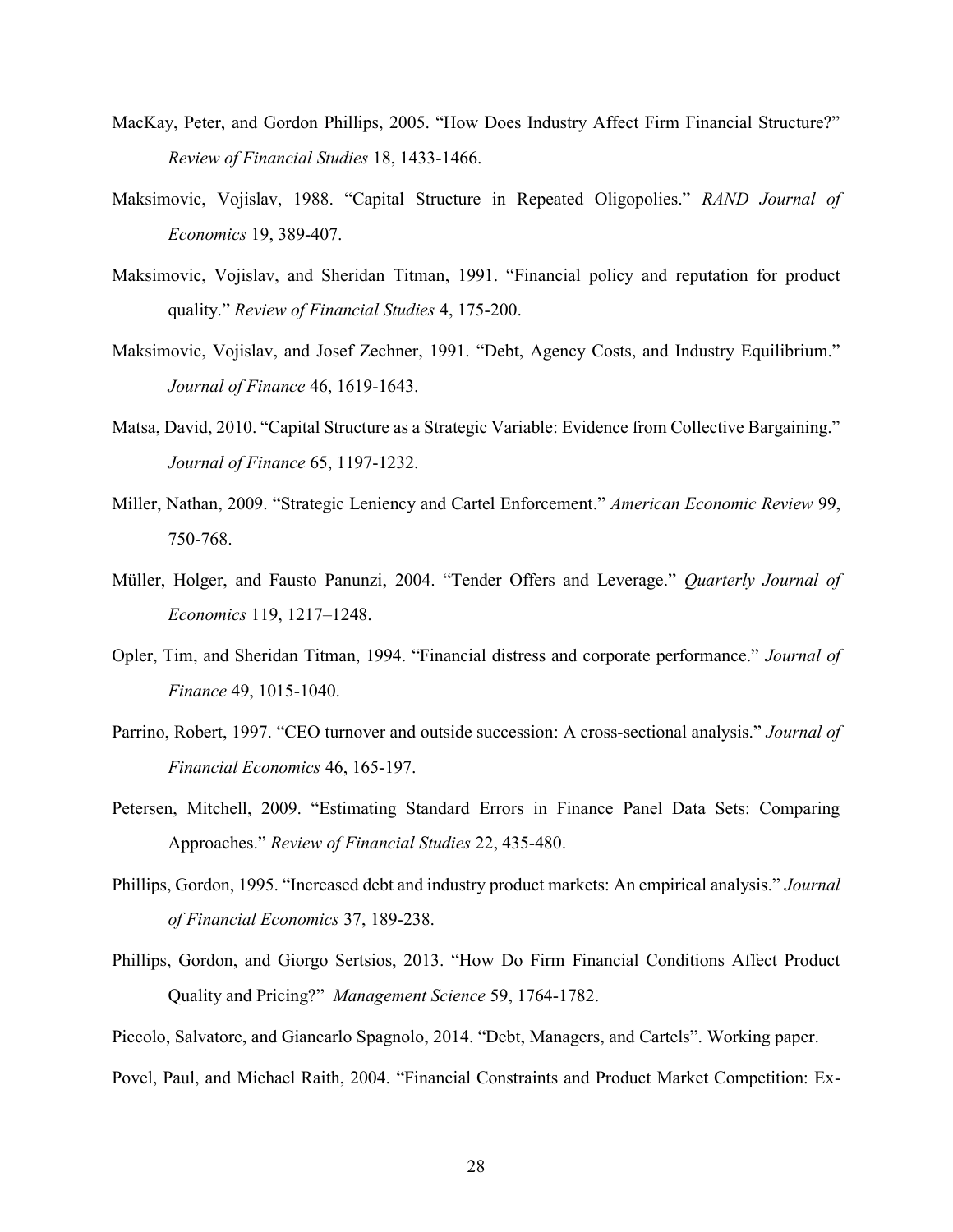ante vs. Ex-post Incentives." *International Journal of Industrial Organization* 22, 917-949.

- Rotemberg, Julio, and Garth Saloner, 1986. "A supergame-theoretic model of business cycles and price wars during booms." *American Economic Review* 76, 390-407.
- Schmitt, Nicolas, and Rolf Weder, 1998. "Sunk costs and cartel formation: Theory and application to the dyestuff industry." *Journal of Economic Behavior & Organization* 36, 197-220.
- Showalter, Dean, 1995. "Oligopoly and financial structure: Comment." *American Economic Review* 85, 647-653.
- Stenbacka, Rune, 1994. "Financial structure and tacit collusion with repeated oligopoly competition." *Journal of Economic Behavior and Organization* 25, 281-292.
- Stulz, René, 1988. "Managerial control of voting rights: Financing policies and the market for corporate control." *Journal of Financial Economics* 20, 25-54.

Sutton, John, 1991. Sunk Costs and Market Structure. Cambridge, MA: MIT Press.

Zingales, Luigi, 1998. "Survival of the fittest or fattest? Exit and financing in the trucking industry." *Journal of Finance* 53, 905-938.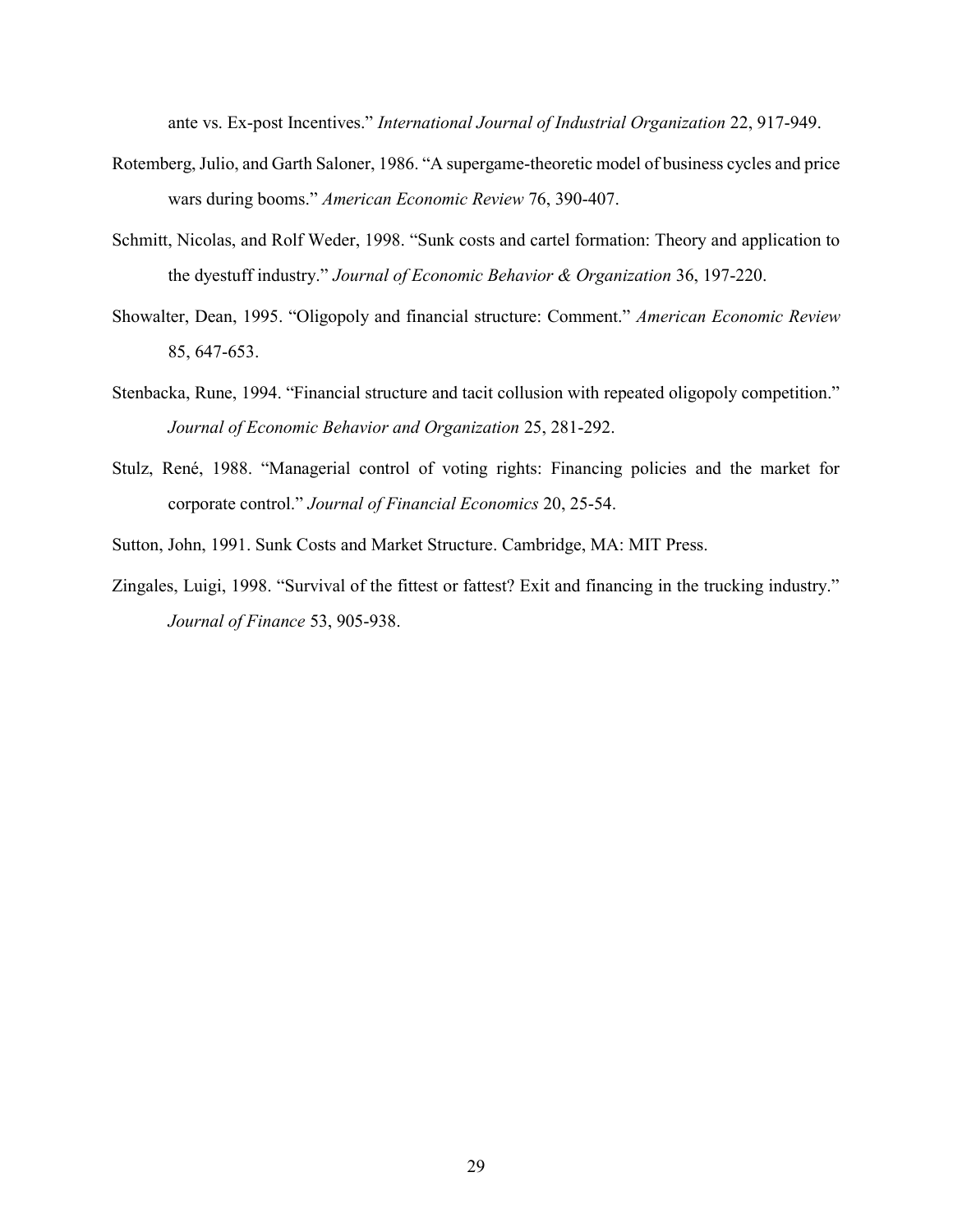# **FIGURES AND TABLES**

#### **Figure 1**

This figure plots the coefficients *β<sup>h</sup>* and their 95% confidence intervals for the regression

$$
y_{it} = \alpha + \sum \beta_h * d_{ih} + \varphi_i + \mu_{jt} + \varepsilon_{it},
$$

using book leverage as the dependent variable. The subscript *h* indexes the years that immediately precede collusion years (*h*  $\in$  {−2, −1}), years that immediately follow collusion years (*h*  $\in$  {1, 2}), or years that are collusion years (*h*  $\in$ {col1,col2,col3,oth.col} for full collusion years,  $h = 0^-$  for a partial collusion year at the start of collusion, and  $h =$  $0^+$  for a partial collusion year at the end of collusion). The indicator variable  $d_{ih}$  takes a value of 1 if a firm operates in one of those years, and 0 otherwise. The results suggest that cartel firms reduce their leverage during collusion years, that the changes are strongest in the first two full years of collusion, that there is no apparent reduction in leverage immediately before the onset of collusion, and that leverage rebounds to average levels when collusion ends.

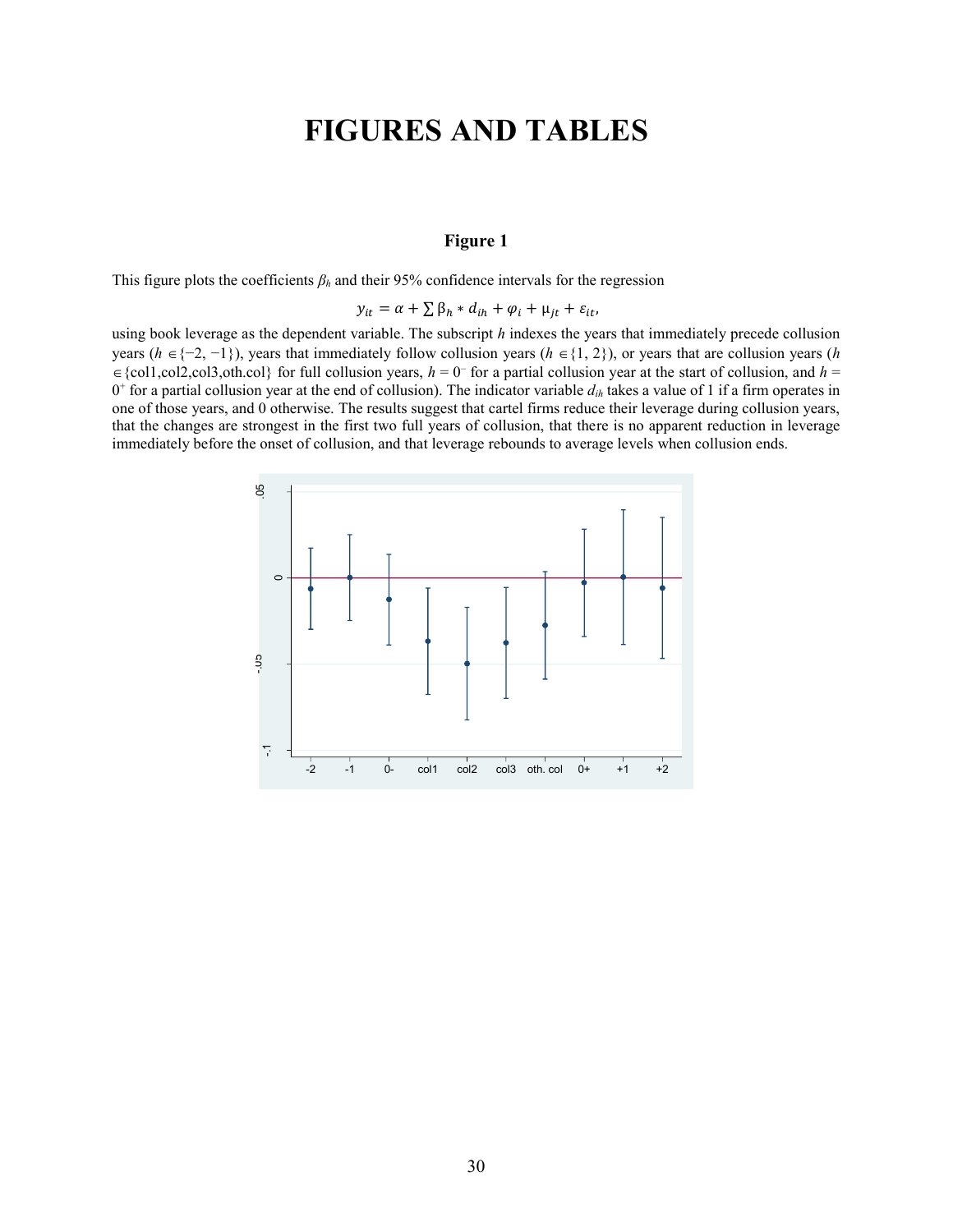#### **Figure 2**

This figure plots the coefficients *β<sup>h</sup>* for the regression

$$
y_{it} = \alpha + \sum \beta_h * d_{ih} + \varphi_i + \mu_{jt} + \varepsilon_{it},
$$

using the logarithm of debt and the logarithm of assets as the dependent variables. The subscript *h* indexes the years that immediately precede collusion years ( $h \in \{-2, -1\}$ ), years that immediately follow collusion years ( $h \in \{1, 2\}$ ), or years that are collusion years ( $h \in \{col1, col2, col3, oth.col\}$  for full collusion years,  $h = 0^-$  for a partial collusion year at the start of collusion, and  $h = 0^+$  for a partial collusion year at the end of collusion). The indicator variable  $d_{ih}$ takes a value of 1 if a firm operates in one of those years, and 0 otherwise. The results suggest that changes in leverage are driven by changes in the debt levels of cartel firms, since the changes to their assets are minor in comparison to changes in debt.

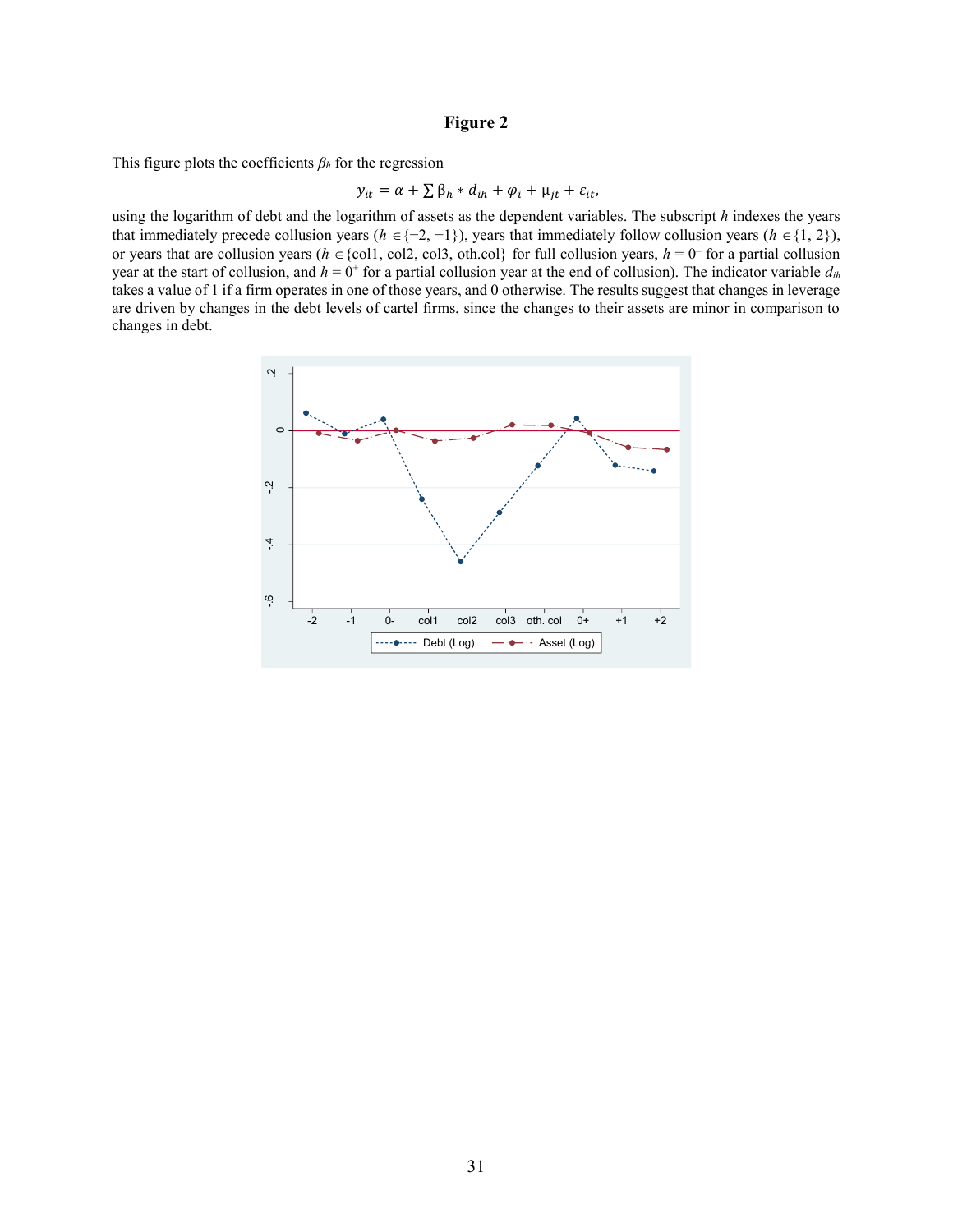### **Table 1. Summary statistics**

Panels A-D present summary statistics for the sample of U.S. publicly traded cartel firms that operated in a single cartel during the sample period. Cartel variables are obtained from the PIC database. See the Appendix for variable definitions.  $\text{Donald } \Lambda \cdot \text{Certal firm summary statistic}$ 

| Panel A: Cartel firm summary statistics     |       |            |                 |                 |        |        |       |
|---------------------------------------------|-------|------------|-----------------|-----------------|--------|--------|-------|
|                                             | Mean  | <b>P10</b> | P <sub>25</sub> | P <sub>50</sub> | P75    | P90    | Total |
| <i>Collusion Duration</i> (months)          | 68.16 | 12.00      | 36.00           | 69.16           | 96.00  | 110.97 | 90    |
| $# Firms$ in Cartel                         | 9.19  | 3.00       | 4.00            | 7.00            | 12.00  | 17.00  | 90    |
| Cartel Leader                               | 0.32  | 0.00       | 0.00            | 0.00            | 1.00   | 1.00   | 90    |
| <i>Fines</i> (US\$ million)                 | 13.19 | 0.00       | 0.00            | 0.00            | 0.43   | 14.49  | 90    |
| $Fines > 0$ (US\$ million)                  | 43.98 | 0.25       | 0.73            | 3.20            | 31.60  | 100.00 | 27    |
| <i>Prison for Executives</i> (months)       | 5.17  | 0.00       | 0.00            | 0.00            | 0.00   | 0.00   | 90    |
| <i>Prison for Executives</i> $> 0$ (months) | 93.00 | 7.00       | 36.00           | 66.00           | 168.00 | 188.00 | 5     |
| % North American Firms                      | 0.63  | 0.00       | 0.00            | 1.00            | 1.00   | 1.00   | 90    |
| % European Firms                            | 0.22  | 0.00       | 0.00            | 0.00            | 0.33   | 1.00   | 90    |
| % African Firms                             | 0.01  | 0.00       | 0.00            | 0.00            | 0.00   | 0.00   | 90    |
| % Asian/Oceanian Firms                      | 0.08  | 0.00       | 0.00            | 0.00            | 0.00   | 0.27   | 90    |
| % Latin American Firms                      | 0.07  | 0.00       | 0.00            | 0.00            | 0.00   | 0.00   | 90    |

|                | Panel B: Lead Jurisdiction |                                           |                        |      |  |  |
|----------------|----------------------------|-------------------------------------------|------------------------|------|--|--|
|                |                            | Observations                              | Percentage             |      |  |  |
| U.S.           |                            | 41                                        | 45.56                  |      |  |  |
| $U.S. + Other$ |                            | 9                                         | 10.00                  |      |  |  |
| U.S. Private   |                            | 11                                        | 12.22                  |      |  |  |
| Other          |                            | 29                                        | 32.22                  |      |  |  |
| Total          |                            | 90                                        |                        |      |  |  |
|                |                            | Panel C: One-digit SIC codes              |                        |      |  |  |
|                | <b>SIC</b>                 | Observations                              | Percentage             |      |  |  |
| 0              |                            | $\overline{2}$                            | 2.22                   |      |  |  |
|                |                            | 3                                         | 3.33                   |      |  |  |
| 2              |                            | 27                                        | 30.00                  |      |  |  |
| 3              |                            | 29                                        | 32.22                  |      |  |  |
| 4              |                            | 15                                        | 16.67                  |      |  |  |
| 5              |                            | 9                                         | 10.00                  |      |  |  |
| $\overline{7}$ |                            | 5                                         | 5.56                   |      |  |  |
|                | Total                      | 90                                        |                        |      |  |  |
|                |                            | Panel D: Start and end dates of collusion |                        |      |  |  |
|                | <b>Collusion Started</b>   |                                           | <b>Collusion Ended</b> |      |  |  |
|                | Observations               | Percentage                                | Observations           | Perc |  |  |

| 1 vui v   |              |            | $\sim$ 0.11 $\mu$ 0.10 $\mu$ 1.11 $\mu$ 0.11 $\mu$ |            |
|-----------|--------------|------------|----------------------------------------------------|------------|
|           | Observations | Percentage | Observations                                       | Percentage |
| 1990-1995 | 26           | 28.9       |                                                    |            |
| 1996-2000 | 24           | 26.7       | 13                                                 | 14.4       |
| 2001-2005 | 32           | 35.6       | 36                                                 | 40.0       |
| 2006-2010 |              | 8.9        | 34                                                 | 37.8       |
| 2011-2015 |              | 0.0        | h                                                  | 6.7        |
| Total     | 90           |            | 90                                                 |            |
|           |              |            |                                                    |            |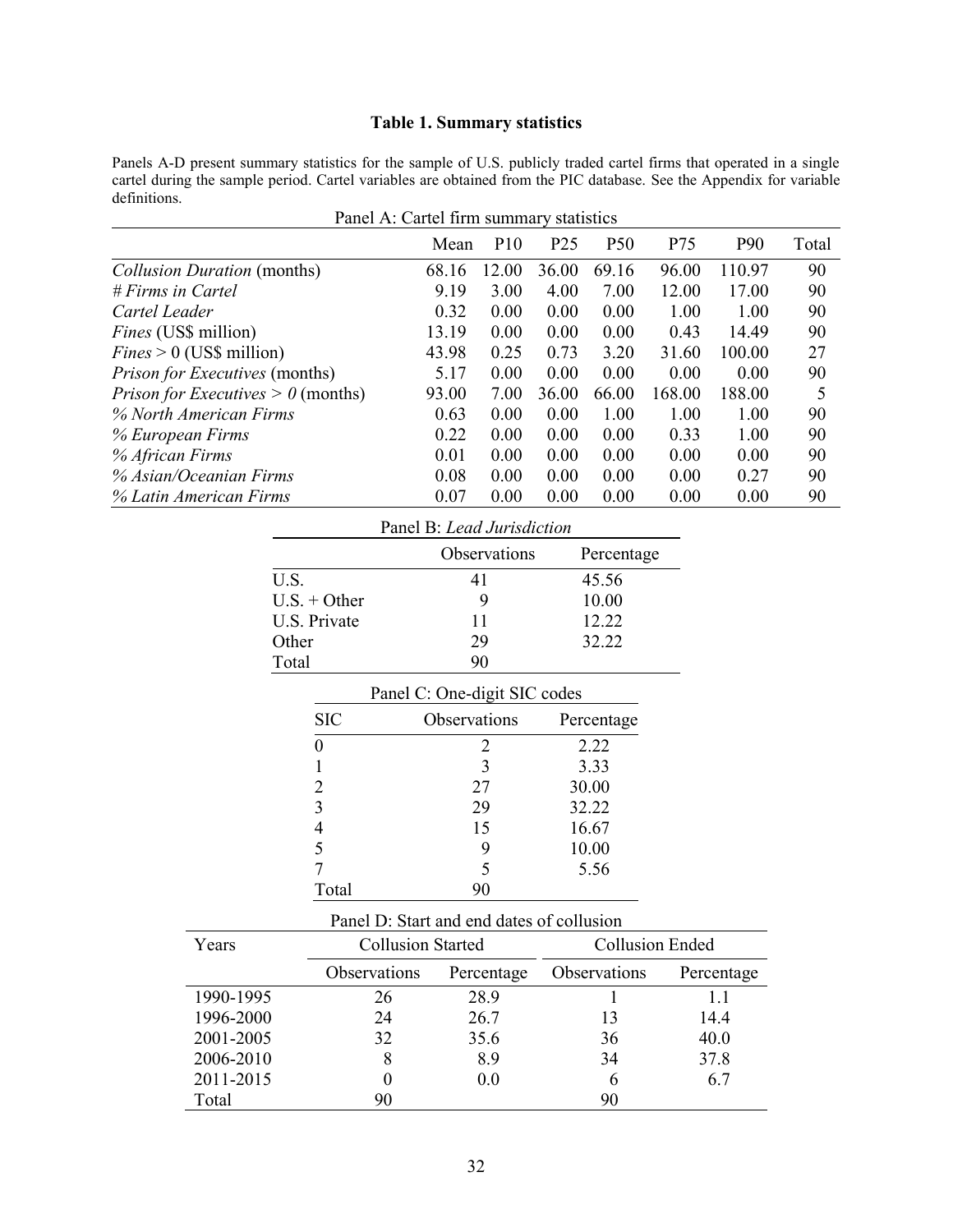#### **Table 2. Single-cartel firms vs. matched non-cartel firms**

This table reports descriptive statistics for our sample of firms prosecuted for cartel participation (including observations from up to five years prior to cartel formation and up to five years after the cartel is dissolved), and for the matched sample of cartel and control firms (control firms are matched U.S. firms from the same 56 industries as cartel firms, without foreign operations, included in Compustat, but not included in the PIC data set). Given that the matched sample was obtained using CEM, each observation in the matched sample is weighted using the weights obtained in the matching. Column 4 reports differences in selected characteristics of the matched cartel and control firms. See the Appendix for variable definitions. Differences significant at: \*10%, \*\*5%, and \*\*\*1%.

|                      | (1)    | (2)              | (3)                  | $(4)$ : $(2)-(3)$ |
|----------------------|--------|------------------|----------------------|-------------------|
| Variable             | Cartel | Cartel (matched) | Non-cartel (matched) | Difference        |
| Profitability (ROA)  | 0.139  | 0.139            | 0.140                | $-0.001$          |
| Tangibility          | 0.345  | 0.347            | 0.355                | $-0.008$          |
| <i>Assets</i> (log)  | 7.859  | 7.882            | 7.897                | $-0.016$          |
| <i>Sales</i> (log)   | 7.797  | 7.820            | 7.787                | 0.033             |
| Cash Flow Volatility | 0.026  | 0.024            | 0.025                | $-0.001$          |
| $#$ Firms            | 90     | 89               | 1,596                |                   |
| # Observations       | 1,368  | 1,308            | 11,862               |                   |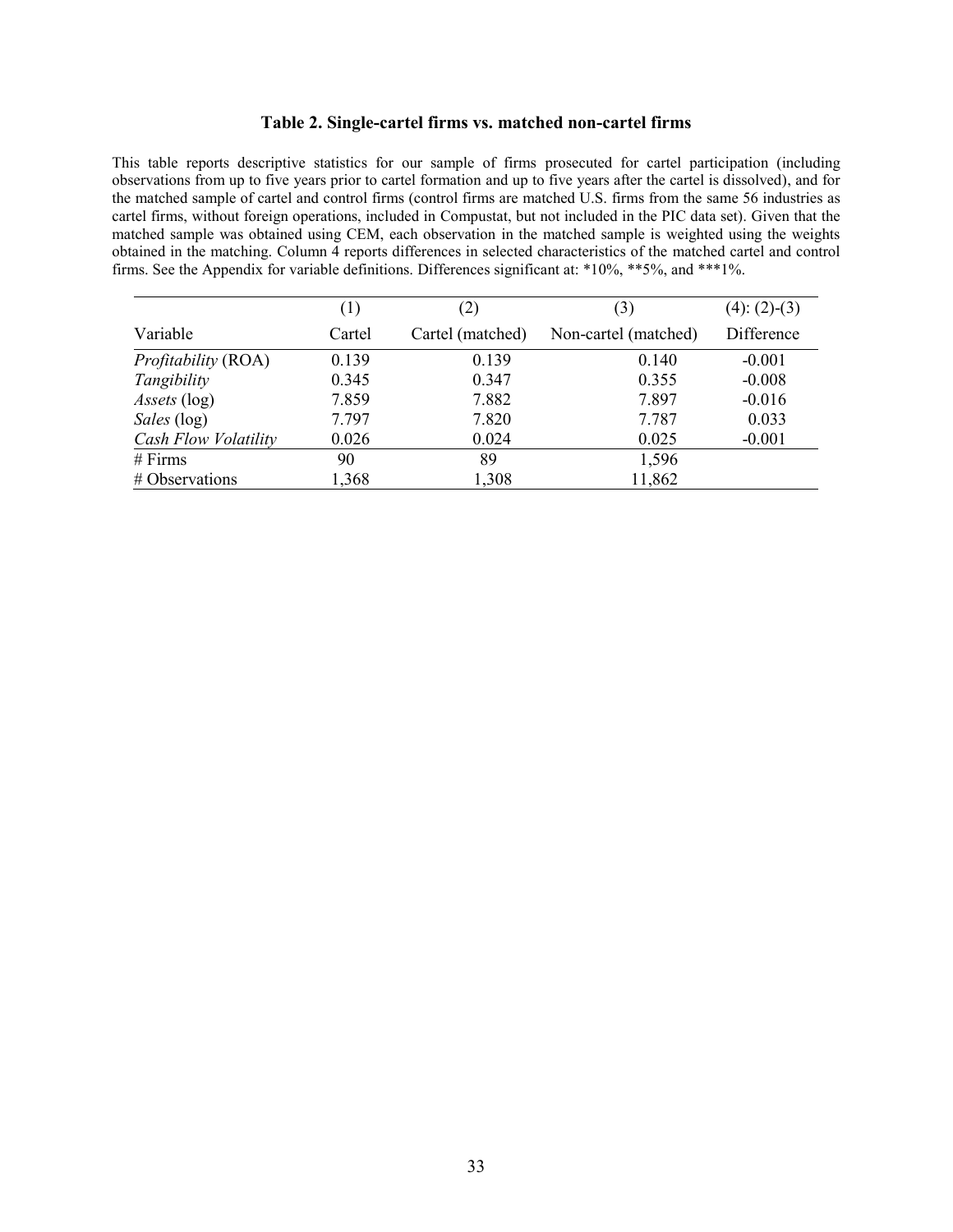#### **Table 3. Collusion and capital structure**

This table presents the results of analyzing the association between collusion and leverage. The dependent variable is *Leverage*. Columns (1) and (2) present the estimation results using both cartel and control firms. Columns (3) and (4) present the estimation results using only cartel firms. *Collusion* takes a value of 1 for cartel firms during collusion years, and 0 otherwise; and *Post Collusion* takes a value of 1 for cartel firms during the 5 years after a cartel is dissolved, and 0 otherwise. The *Control Variables* include lagged *Profitability*, *Tangibility*, *Cash Flow Volatility*, and *Sales* (see the Appendix for definitions). Standard errors (in parentheses) are adjusted for heteroscedasticity and clustered at the industry level. Significant at: \*10%, \*\*5%, and \*\*\*1%.

|                           | (1)        | (2)        | (3)            | (4)            |
|---------------------------|------------|------------|----------------|----------------|
| Independent variables     | Leverage   | Leverage   | Leverage       | Leverage       |
| Collusion                 | $-0.029**$ | $-0.032**$ | $-0.027**$     | $-0.028**$     |
|                           | (0.013)    | (0.013)    | (0.014)        | (0.013)        |
| <b>Post Collusion</b>     | 0.010      | 0.003      | $-0.023$       | $-0.030$       |
|                           | (0.020)    | (0.019)    | (0.027)        | (0.026)        |
| Observations              | 12,655     | 12,655     | 1,368          | 1,368          |
| R-squared                 | 0.802      | 0.805      | 0.674          | 0.688          |
| $\#$ Cartel Firms         | 89         | 89         | 90             | 90             |
| # Matched Control Firms   | 1,596      | 1,596      | $\theta$       | $\theta$       |
| <b>Control Variables</b>  | No         | Yes        | No             | Yes            |
| Firm FE                   | Yes        | Yes        | Yes            | Yes            |
| Industry $\times$ Year FE | Yes        | Yes        | N <sub>0</sub> | N <sub>o</sub> |
| Year FE                   | No         | No         | Yes            | Yes            |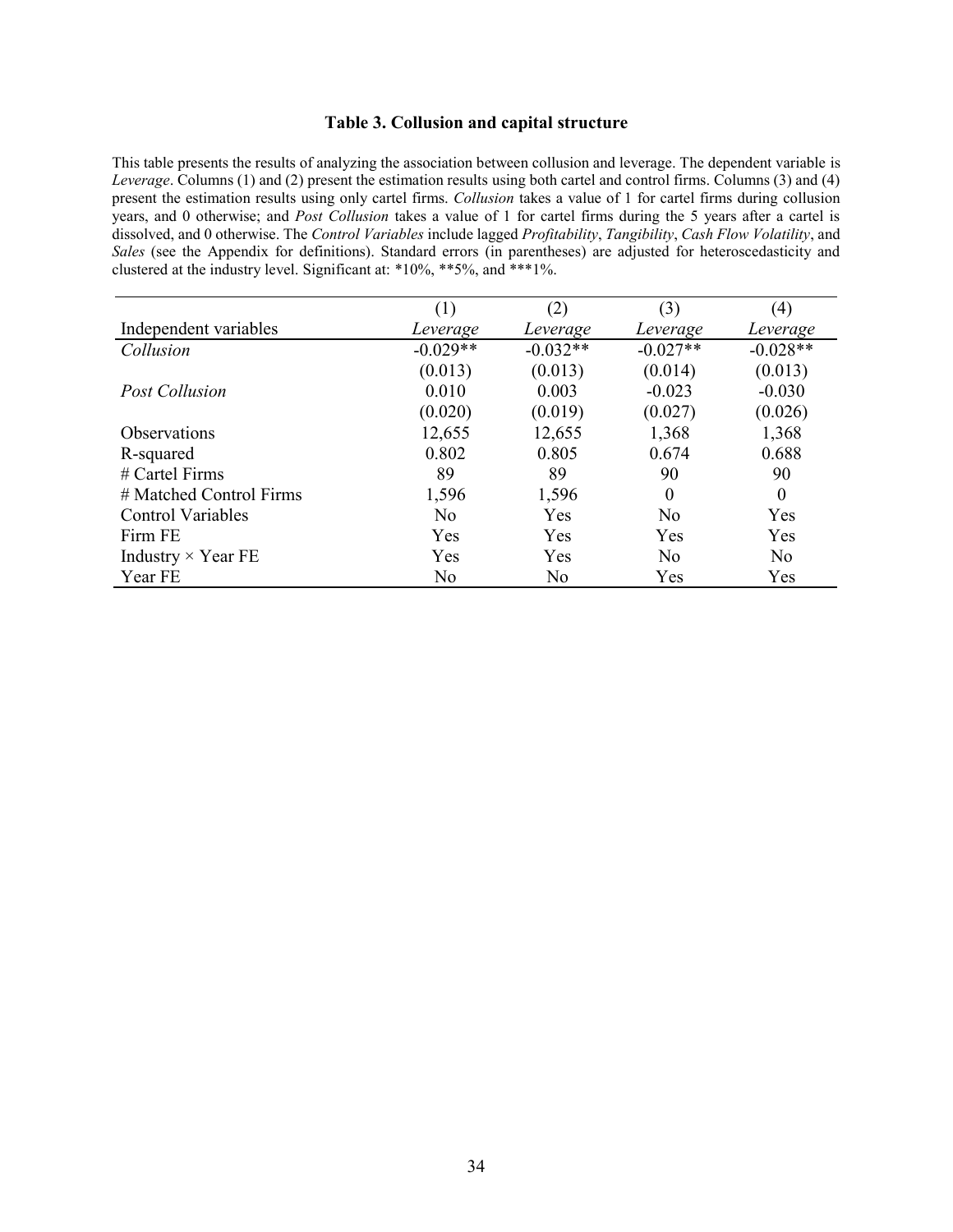#### **Table 4. Competition sample split**

This table presents the results of analyzing the association between collusion and leverage using sample splits. The dependent variable is *Leverage*. Columns (1) and (2) present the results of splitting the sample into firms with belowmedian and above-median *Fluidity*, a text-based measure of competitive pressure formulated by Hoberg et al. (2014) that uses product descriptions in SEC Form 10-K filings. Columns (3) and (4) present the results of splitting the sample into firms with below-median and above-median *R&D and Advertising*. Columns (5) and (6) present the results of splitting the sample into firms with low and high *Industry Homogeneity* (see Parrino 1997). *Collusion* takes a value of 1 for cartel firms during collusion years, and 0 otherwise; *Post Collusion* takes a value of 1 for cartel firms during the 5 years after a cartel is dissolved, and 0 otherwise. The *Control Variables* include lagged *Profitability*, *Tangibility*, *Cash Flow Volatility*, and *Sales* (see the Appendix for definitions). Standard errors (in parentheses) are adjusted for heteroscedasticity and clustered at the industry level. Significant at:  $*10\%$ ,  $**5\%$ , and  $***1\%$ .

|                           | (1)      | (2)        | (3)        | (4)        | (5)      | (6)        |
|---------------------------|----------|------------|------------|------------|----------|------------|
| Independent variables     | Leverage | Leverage   | Leverage   | Leverage   | Leverage | Leverage   |
| Collusion                 | $-0.026$ | $-0.054**$ | $-0.041**$ | $-0.017$   | $-0.021$ | $-0.031**$ |
|                           | (0.024)  | (0.020)    | (0.020)    | (0.021)    | (0.017)  | (0.015)    |
| <b>Post Collusion</b>     | 0.001    | $-0.056$   | $-0.004$   | $-0.001$   | 0.025    | $-0.002$   |
|                           | (0.033)  | (0.033)    | (0.033)    | (0.030)    | (0.026)  | (0.022)    |
| <b>Observations</b>       | 2,546    | 2,258      | 5,752      | 5,830      | 9,664    | 5,072      |
| R-squared                 | 0.794    | 0.819      | 0.869      | 0.784      | 0.803    | 0.865      |
| Sample Split              | Low      | High       | Low R&D    | High $R&D$ | Low Ind. | High Ind.  |
|                           | Fluidity | Fluidity   | $\&$ Adv.  | $\&$ Adv.  | Homogen. | Homogen.   |
| $#$ Cartel Firms          | 41       | 41         | 45         | 44         | 45       | 43         |
| # Matched Control Firms   | 220      | 342        | 779        | 659        | 1348     | 559        |
| <b>Control Variables</b>  | Yes      | Yes        | Yes        | Yes        | Yes      | Yes        |
| Firm FE                   | Yes      | Yes        | Yes        | Yes        | Yes      | Yes        |
| Industry $\times$ Year FE | Yes      | Yes        | Yes        | Yes        | Yes      | Yes        |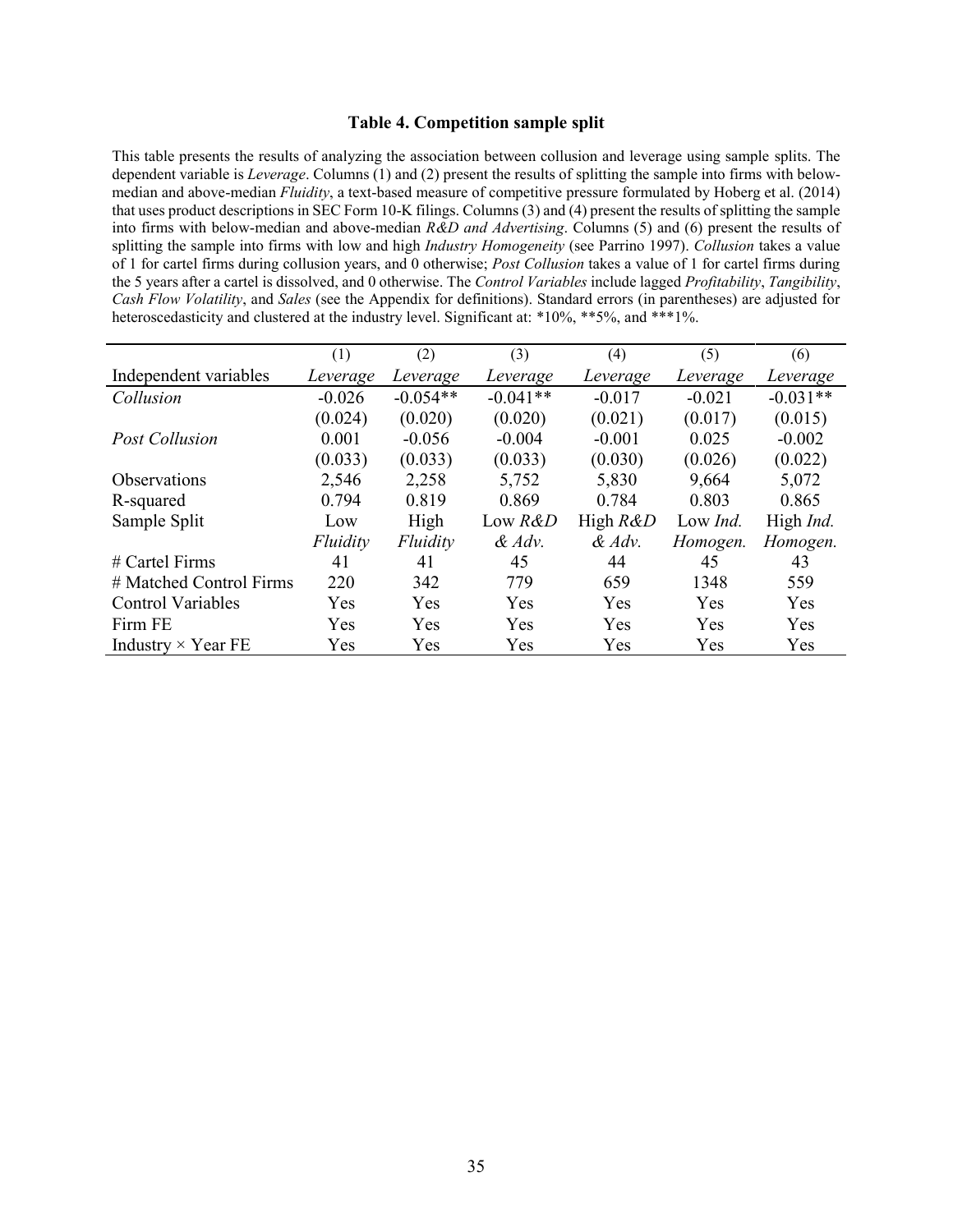#### **Table 5. Initial leverage sample split**

This table presents the results of analyzing the association between collusion and leverage using sample splits. The dependent variable is *Leverage*. Columns (1) and (2) present the results of splitting the sample into firms with belowmedian and above-median *Leverage* as measured in the first year of each firm's observations in the data. Columns (3) and (4) present the results of splitting the sample into firms with below-median and above-median leverage relative to industry leverage. *Collusion* takes a value of 1 for cartel firms during collusion years, and 0 otherwise; *Post Collusion* takes a value of 1 for cartel firms during the 5 years after a cartel is dissolved, and 0 otherwise. The *Control Variables* include lagged *Profitability*, *Tangibility*, *Cash Flow Volatility*, and *Sales* (see the Appendix for definitions). Standard errors (in parentheses) are adjusted for heteroscedasticity and clustered at the industry level. Significant at: \*10%, \*\*5%, and \*\*\*1%.

|                           | (1)                | (2)                 | (3)                      | (4)                  |
|---------------------------|--------------------|---------------------|--------------------------|----------------------|
| Independent variables     | Leverage           | Leverage            | Leverage                 | Leverage             |
| Collusion                 | 0.024              | $-0.052***$         | 0.010                    | $-0.055***$          |
|                           | (0.022)            | (0.017)             | (0.020)                  | (0.015)              |
| <b>Post Collusion</b>     | 0.047              | $-0.003$            | 0.048                    | $-0.014$             |
|                           | (0.034)            | (0.027)             | (0.031)                  | (0.027)              |
| <b>Observations</b>       | 5,525              | 4,473               | 4,690                    | 4,857                |
| R-squared                 | 0.768              | 0.856               | 0.808                    | 0.839                |
| Sample Split              | Low <i>Initial</i> | High <i>Initial</i> | Low <i>Initial</i>       | High Initial         |
|                           | Leverage           | Leverage            | Relative-to-             | Relative-to-Industry |
|                           |                    |                     | <b>Industry Leverage</b> | Leverage             |
| $#$ Cartel Firms          | 44                 | 44                  | 44                       | 45                   |
| # Matched Control Firms   | 661                | 605                 | 549                      | 702                  |
| <b>Control Variables</b>  | Yes                | Yes                 | Yes                      | Yes                  |
| Firm FE                   | Yes                | Yes                 | Yes                      | Yes                  |
| Industry $\times$ Year FE | Yes                | Yes                 | Yes                      | Yes                  |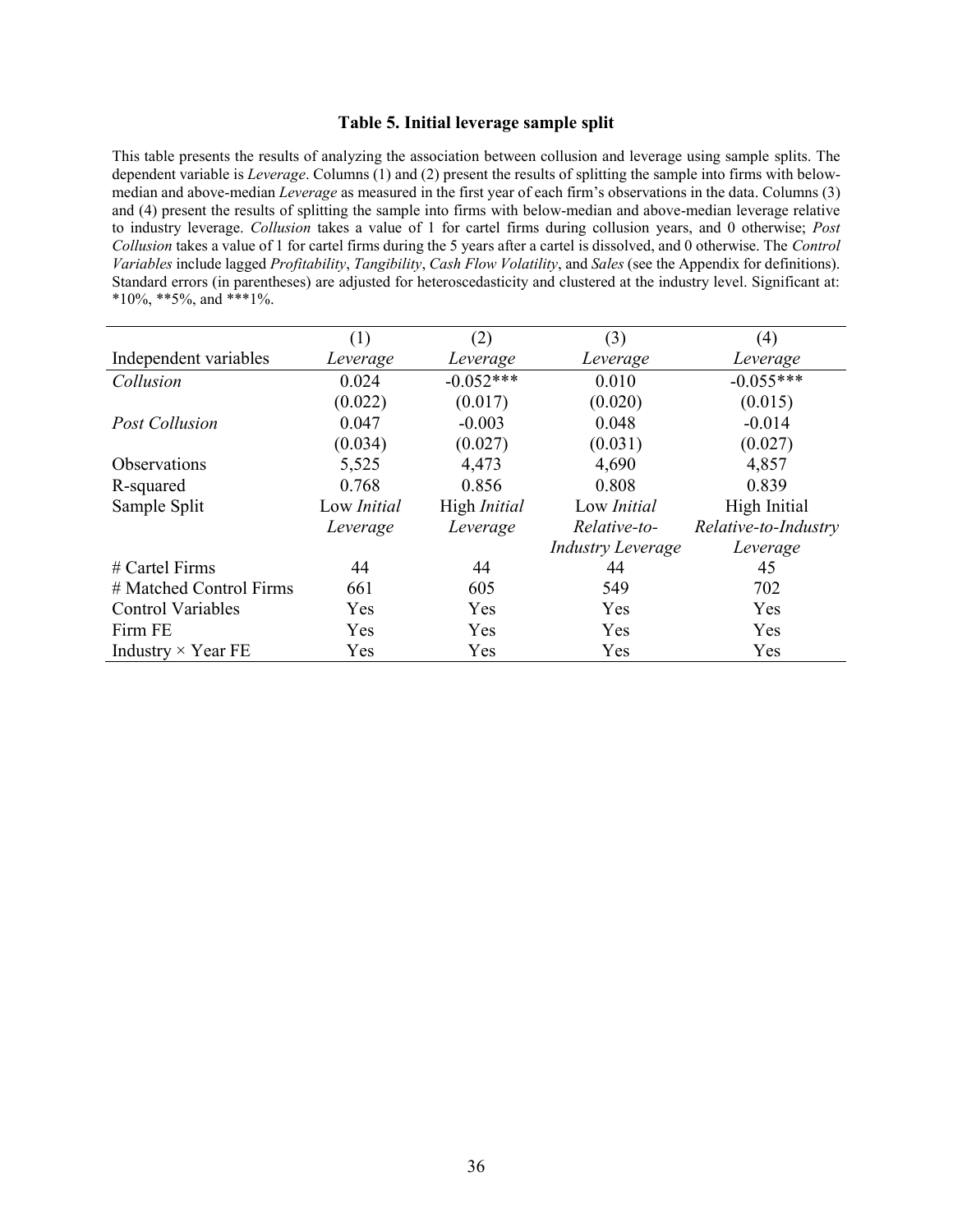#### **Table 6. Cartel relevance sample split**

This table presents the results of analyzing the association between collusion and leverage using sample splits. The dependent variable is *Leverage*. Columns (1) and (2) present the results of splitting the sample into firms with zero and positive fines. Columns (3) and (4) present the results excluding firms with zero fines and splitting the sample into firms that paid below-median or above-median *Fines-to-Revenue*, where *Fines-to-Revenue* is the ratio of the fines imposed by antitrust authorities to the firm's revenue during the first year of collusion*.* Columns (5) and (6) present the results of splitting the sample into firms that are or are not classified as leaders of their cartel. *Collusion* takes a value of 1 for cartel firms during collusion years, and 0 otherwise; *Post Collusion* takes a value of 1 for cartel firms during the 5 years after a cartel is dissolved, and 0 otherwise. The *Control Variables* include lagged *Profitability*, *Tangibility*, *Cash Flow Volatility*, and *Sales* (see the Appendix for definitions). Standard errors (in parentheses) are adjusted for heteroscedasticity and clustered at the industry level. Significant at: \*10%, \*\*5%, and \*\*\*1%.

|                          | (1)      | (2)        | (3)       | (4)         | (5)        | (6)         |
|--------------------------|----------|------------|-----------|-------------|------------|-------------|
| Independent variables    | Leverage | Leverage   | Leverage  | Leverage    | Leverage   | Leverage    |
| Collusion                | $-0.014$ | $-0.062**$ | $-0.026$  | $-0.128***$ | $-0.018$   | $-0.063***$ |
|                          | (0.014)  | (0.022)    | (0.024)   | (0.041)     | (0.016)    | (0.016)     |
| <b>Post Collusion</b>    | $-0.009$ | $-0.069$   | $-0.076$  | $-0.081$    | $-0.045$   | $-0.027$    |
|                          | (0.029)  | (0.042)    | (0.047)   | (0.056)     | (0.027)    | (0.041)     |
| Observations             | 977      | 391        | 189       | 199         | 968        | 400         |
| R-squared                | 0.666    | 0.775      | 0.894     | 0.706       | 0.706      | 0.721       |
| Sample Split             | No fine  | Fine>0     | Low       | High        | <b>Not</b> | Cartel      |
|                          |          |            | fine $>0$ | fine>0      | leader     | leader      |
| $#$ Cartel Firms         | 63       | 27         | 14        | 13          | 61         | 29          |
| # Matched Control        | $\theta$ | $\theta$   | $\theta$  | $\theta$    | $\theta$   | $\theta$    |
| Firms                    |          |            |           |             |            |             |
| <b>Control Variables</b> | Yes      | Yes        | Yes       | Yes         | Yes        | Yes         |
| Firm FE                  | Yes      | Yes        | Yes       | Yes         | Yes        | Yes         |
| Year FE                  | Yes      | Yes        | Yes       | Yes         | Yes        | Yes         |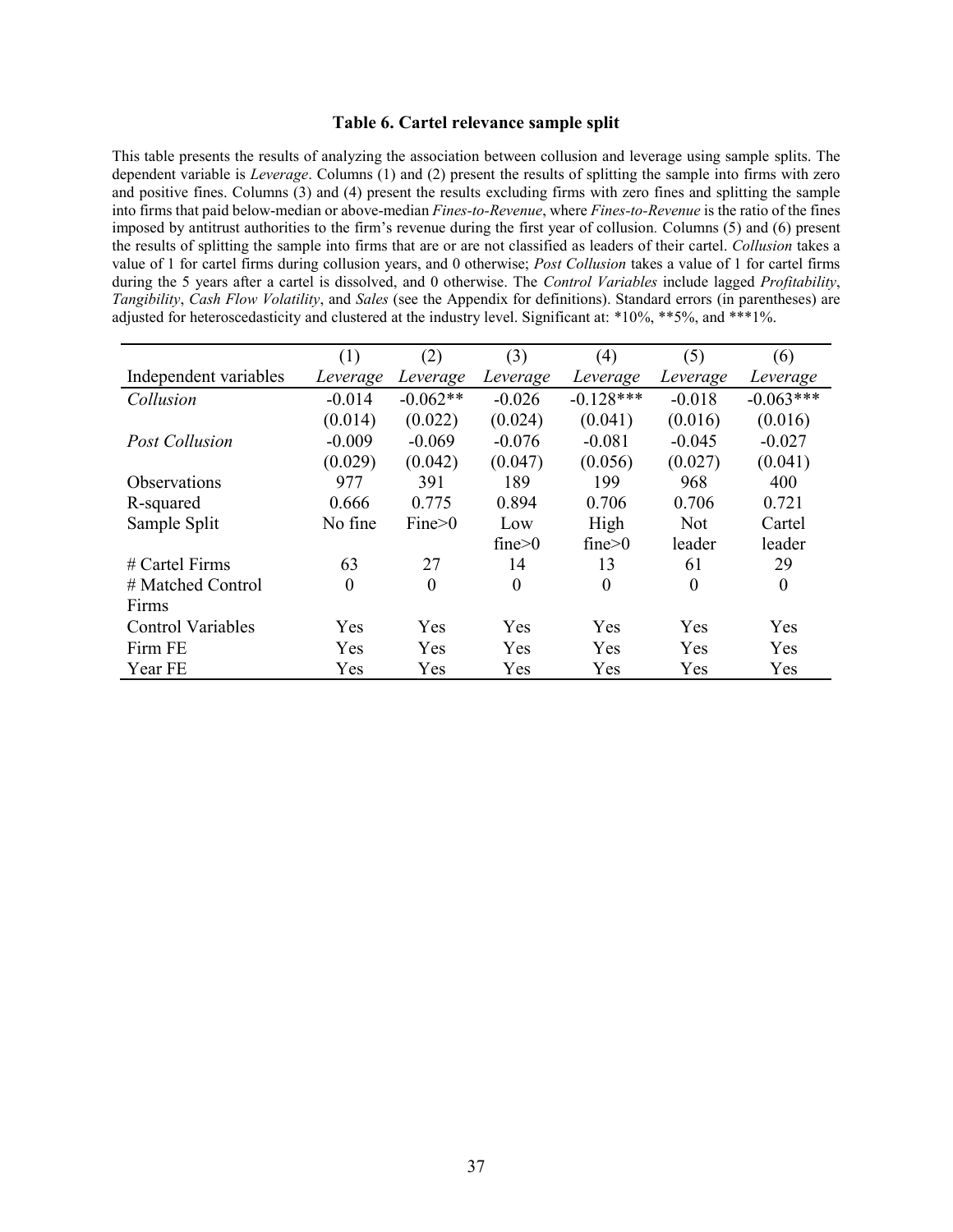#### **Table 7. Economic prospects**

This table presents the results of analyzing the association between collusion and leverage using a triple-differences approach. The dependent variable is *Leverage*. *Recession Year* is a dummy variable that takes a value of 1 in a recession year, as defined using the NBER recession year list, and 0 otherwise. *GDP Growth* is the yearly U.S. GDP growth as reported by the World Bank. *Industry Growth is the* median yearly industry sales growth net of inflation, for Compustat firms. *Collusion* takes a value of 1 for cartel firms during collusion years, and 0 otherwise; *Post Collusion* takes a value of 1 for cartel firms during the 5 years after a cartel is dissolved, and 0 otherwise. The *Control Variables* include lagged *Profitability*, *Tangibility*, *Cash Flow Volatility*, and *Sales* (see the Appendix for definitions). In Columns (1) and (2) the key interactions relate to the dummy *Recession Year*. In Column (1) we do not report the coefficient for *Recession Year*, since that dummy variable is collinear with the year fixed effects. We include it in Column (2), after dropping Industry-by-Year fixed effects. In Column (3) we present the results after replacing the indicator variable *Recession Year* by *GDP Growth*. In Column (4) we present the results after replacing the indicator variable *Recession Year* with *Industry Growth*. Standard errors (in parentheses) are adjusted for heteroscedasticity and clustered at the industry level. Significant at: \*10%, \*\*5%, and \*\*\*1%.

|                                         | (1)         | (2)        | (3)            | (4)         |
|-----------------------------------------|-------------|------------|----------------|-------------|
| Independent variables                   | Leverage    | Leverage   | Leverage       | Leverage    |
| Collusion                               | $-0.037***$ | $-0.027**$ | 0.000          | $-0.016$    |
|                                         | (0.012)     | (0.011)    | (0.013)        | (0.012)     |
| <b>Post Collusion</b>                   | 0.003       | $-0.011$   | $-0.014$       | $-0.010$    |
|                                         | (0.020)     | (0.018)    | (0.018)        | (0.018)     |
| Collusion $\times$ Recession Year       | $0.030***$  | $0.037***$ |                |             |
|                                         | (0.011)     | (0.011)    |                |             |
| Post Collusion $\times$ Recession Year  | $-0.001$    | $-0.006$   |                |             |
|                                         | (0.010)     | (0.011)    |                |             |
| <b>Recession Year</b>                   |             | $0.018***$ |                |             |
|                                         |             | (0.004)    |                |             |
| Collusion $\times$ GDP Growth           |             |            | $-0.789**$     |             |
|                                         |             |            | (0.315)        |             |
| Post collusion $\times$ GDP Growth      |             |            | 0.029          |             |
|                                         |             |            | (0.398)        |             |
| <b>GDP</b> Growth                       |             |            | $-0.200**$     |             |
|                                         |             |            | (0.091)        |             |
| Collusion $\times$ Industry Growth      |             |            |                | $-0.188***$ |
|                                         |             |            |                | (0.065)     |
| Post Collusion $\times$ Industry Growth |             |            |                | $-0.084$    |
|                                         |             |            |                | (0.105)     |
| <b>Industry Growth</b>                  |             |            |                | $-0.076***$ |
|                                         |             |            |                | (0.027)     |
| Observations                            | 12,655      | 12,901     | 12,901         | 12,901      |
| R-squared                               | 0.806       | 0.752      | 0.751          | 0.751       |
| # Cartel Firms                          | 89          | 89         | 89             | 89          |
| # Matched Control Firms                 | 1,596       | 1,596      | 1,596          | 1,596       |
| <b>Control Variables</b>                | Yes         | Yes        | Yes            | Yes         |
| Firm FE                                 | Yes         | Yes        | Yes            | Yes         |
| Industry $\times$ Year FE               | Yes         | No         | N <sub>o</sub> | No          |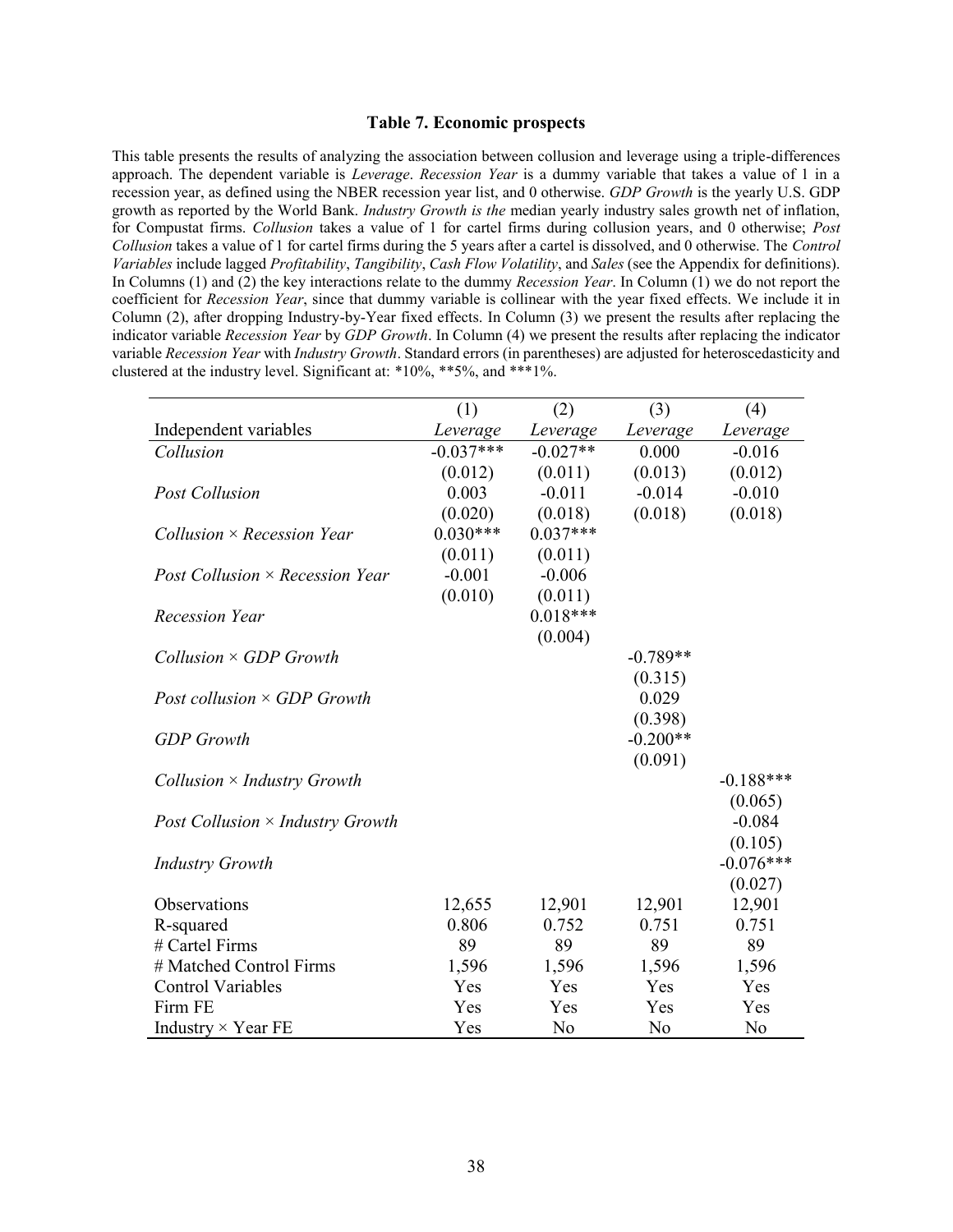# **Appendix: Variable Definitions**

## **Cartel Characteristics:**

| Collusion<br>Duration                | Number of months from the beginning to the end of collusion according<br>to the PIC database.                                                                     |
|--------------------------------------|-------------------------------------------------------------------------------------------------------------------------------------------------------------------|
| Cartel Leader                        | Indicator variable that takes a value of one if the firm is identified as the<br>cartel leader in the PIC database, and zero otherwise.                           |
| $# Firms$ in Cartel                  | Number of global firms involved in a cartel.                                                                                                                      |
| Fines                                | Worldwide fines and recoveries from a cartel firm, in millions of U.S.<br>dollars.                                                                                |
| Fines > 0                            | Worldwide fines and recoveries from a cartel firm, in millions of U.S.<br>dollars, conditional on non-zero fines and recoveries being recorded.                   |
| Prison for<br>Executives             | Aggregate prison time sentences (in months) for all executives at a cartel<br>firm.                                                                               |
| Prison for<br><i>Executives</i> $>0$ | Aggregate prison time sentences (in months) for all executives at a cartel<br>firm, conditional on a firm having at least one executive receiving prison<br>time. |
| % North American<br>Firms            | Fraction of U.S. and Canadian firms involved in a cartel.                                                                                                         |
| % European<br>Firms                  | Fraction of European firms involved in a cartel.                                                                                                                  |
| % African Firms                      | Fraction of African firms involved in a cartel.                                                                                                                   |
| % Asian/Oceanian<br>Firms            | Fraction of Asian and Oceanian firms involved in a cartel.                                                                                                        |
| % Latin American<br>Firms            | Fraction of Latin American firms involved in a cartel.                                                                                                            |
| <b>Lead Jurisdiction</b>             | Lead prosecution region or entity in a cartel case.                                                                                                               |

# **Firm Characteristics:**

| Leverage                | Short-term debt plus long-term debt divided by book value of assets.           |
|-------------------------|--------------------------------------------------------------------------------|
| Profitability           | Operating income before depreciation divided by book value of assets<br>(ROA). |
| Tangibility             | Net property, plant, and equipment divided by book value of assets.            |
| <b>Sales</b>            | Logarithm of the value of total sales measured in millions of U.S. dollars.    |
| Cash Flow<br>Volatility | Standard deviation of <i>Profitability</i> over the prior 3-year period.       |
| Assets                  | Logarithm of the book value of assets measured in millions of U.S.<br>dollars. |